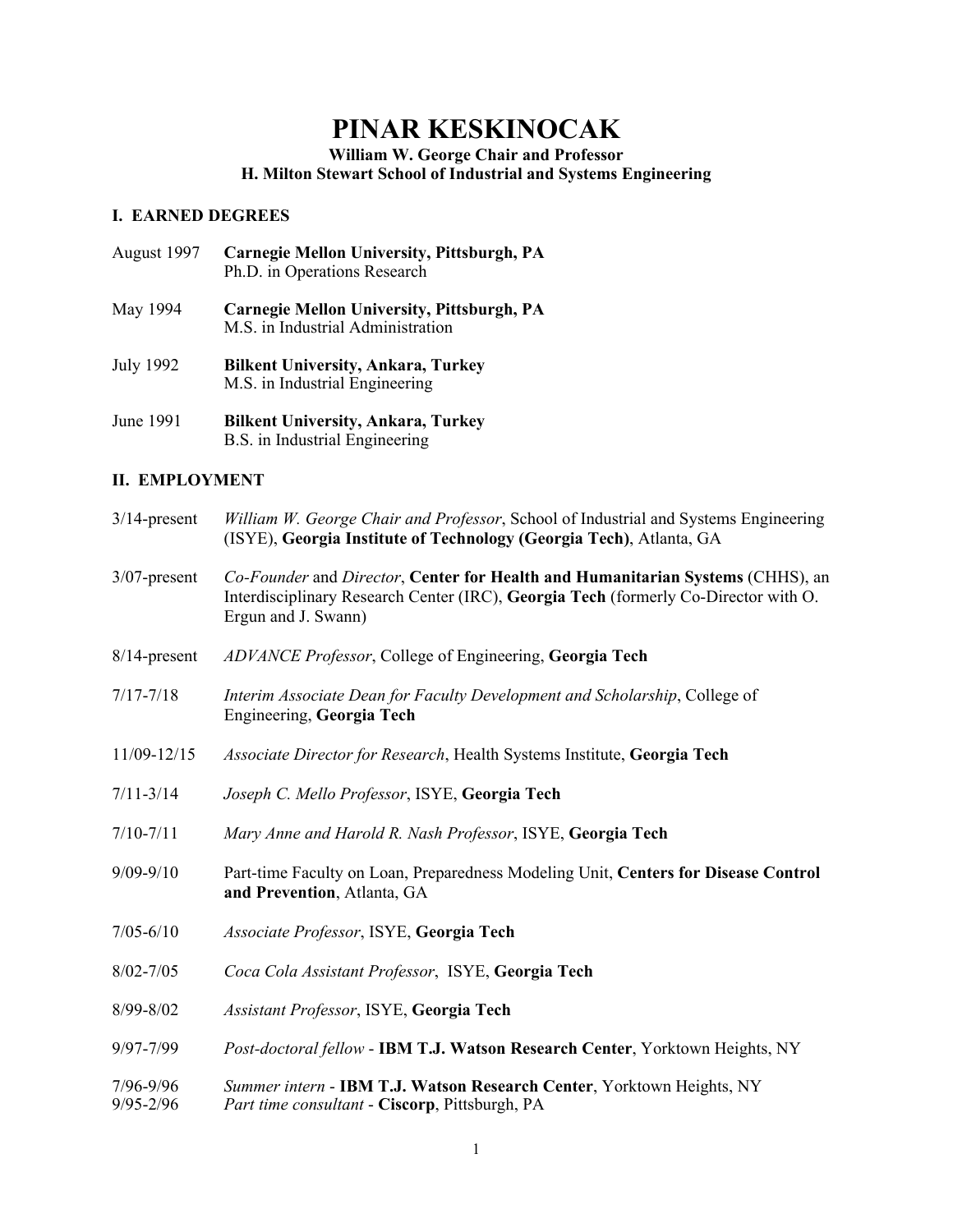7/95-9/95 *Summer intern* - **Ciscorp**, Pittsburgh, PA 9/91-8/92 *Research Assistant* - **Bilkent University**, Ankara, Turkey 6/90-8/90 *Summer Intern* - **Stora**, Falun, Sweden 6/89-8/89*Summer Intern* - **National Research Institute**, Bratislava, Czechoslovakia

## **III. TEACHING**

## **A. INDIVIDUAL STUDENT GUIDANCE**

#### **Post-doctoral fellows**

- 1. Hannah Smalley, 2014-present.
- 2. Andriy Shapoval, 2017-2019.
- 3. Michail G. Lagoudakis (with A. Kleywegt). February 2004-June 2005.
- 4. Banu Yuksel Ozkaya. January 2006-June 2007.

#### **Doctoral students1**

- 1. Kasarin Charnsirisakskul (with P. Griffin). *Combined price and lead-time quotation strategies*. August 2003. Managing Director, KAS Production and Supply Chain Management Limited, Thailand.
- 2. Secil Savasaneril (with P. Griffin). *Collaborative procurement and due date management in supply chains*. November 2004. Associate Professor, Middle East Technical University, Turkey.
- 3. Na An (with W. Elmaghraby). *Resource modeling and allocation in competitive systems*. March 2005. Senior Research Scientist, Amazon, Seattle, WA.
- 4. Andreea Popescu (with E. Johnson). *Air cargo revenue and capacity management*. November 2006. Principal, Operations Research at Turner Broadcasting System, Inc., Atlanta, GA.
	- o Honorable Mention, 2007 George B. Dantzig Dissertation Award, Institute for Operations Research and Management Sciences (INFORMS).
- 5. Pelin Pekgun (with P. Griffin). *An analysis of price and leadtime policies within the marketing/operations interface*. November 2007. Assistant Professor, University of Southern Carolina Business School.
	- o Honorable Mention, 2008 George B. Dantzig Dissertation Award, INFORMS.
- 6. Altan Gulcu (with W. Elmaghraby). *Dynamic pricing mechanisms*. December 2008. Operations Research Specialist, SAS Institute, Cary, NC.
- 7. Evren Ozkaya (with J. Vande Vate). *Demand Management in Global Supply Chains*. September 2008. President and co-founder, Supply Chain Wizard.
	- o John L. Imhoff Scholarship by the Institute of Industrial Engineers (IIE) in 2006 for excellence in academic and professional achievement and dedication to the industrial engineering profession.
	- o Honorable Mention, 2008 George B. Dantzig Dissertation Award, INFORMS.

 $1$  For students who completed their Ph.D.s, I listed the first position after graduation, or the most recent position.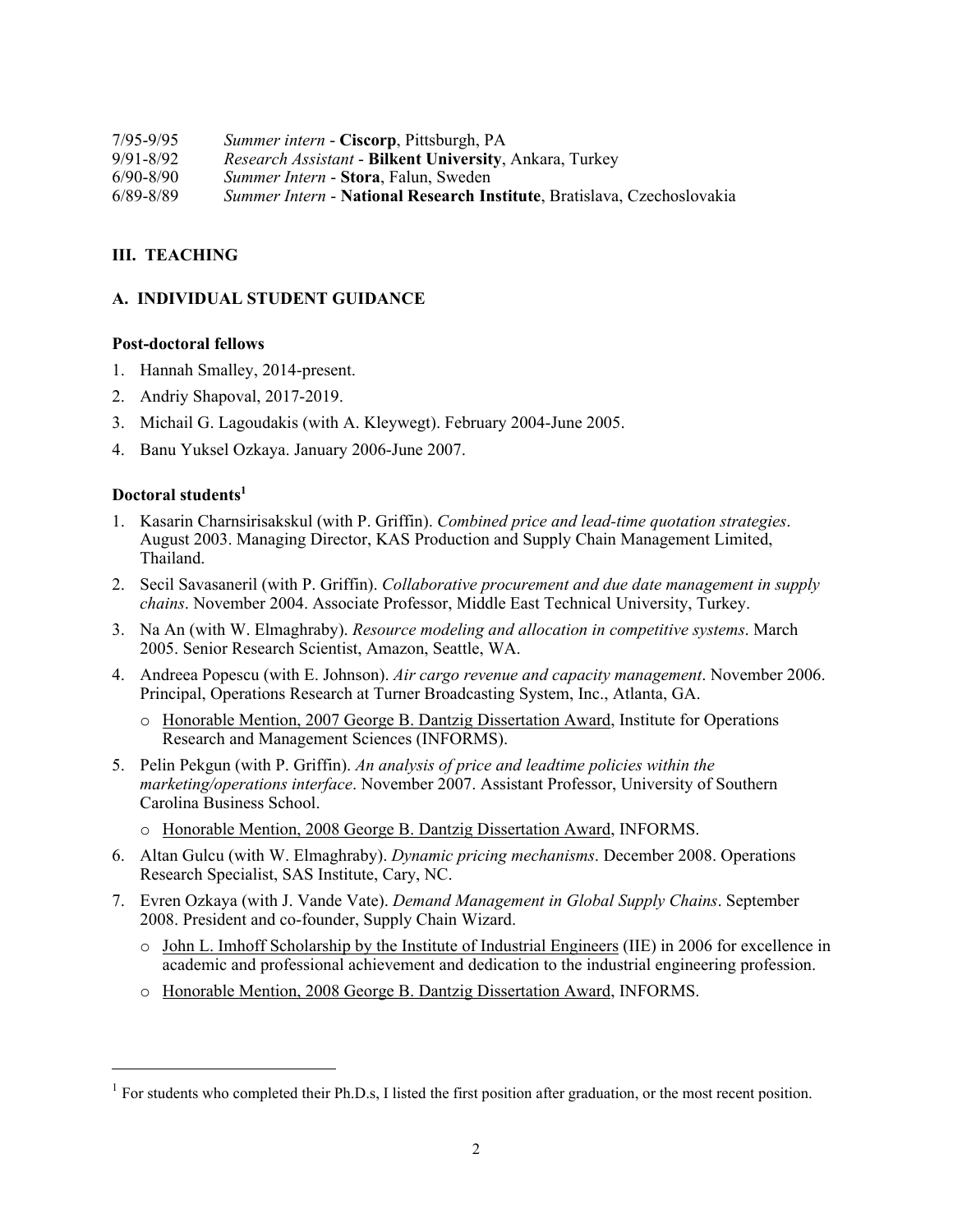- 8. Ali Ekici. *Emerging Applications of OR/MS: Emergency Response Planning and Production Planning in Semiconductor and Printing Industry*. August 2009. Associate Professor, Department of Industrial Engineering, Ozyegin University.
- 9. Seonah Lee (with L. Garrow). *Study of Demand Models and Price Optimization Performance*. December 2011. Director of Operations Research, Revenue Analytics. (Start date May 2009)
- 10. Tuba Yilmaz. *Dynamic Resource Allocation in Manufacturing and Service Industries*. November 2012. Assistant Professor, Department of Industrial Engineering, Ozyegin University.
- 11. Pengyi Shi (with J. Dai). *Stochastic Modeling and Decision Making in Two Healthcare Applications: Inpatient Flow Management and Influenza Pandemics*. December 2013. Assistant Professor, Krannert School of Business, Purdue University.
	- o George Fellowship for academic performance and leadership, 2011
- 12. Monica Villarreal. *Capacity Planning and Scheduling with Applications in Healthcare*. December 2014. Senior Planning Analyst, Denver Public Schools, Denver, CO.
	- o George Fellowship for academic performance and leadership, 2009
	- o Georgia HIMSS David Z. Cowan Scholarship for leadership, scholarship, vision, experience in healthcare, 2013
- 13. Hannah Kolberg Smalley. *Optimization Methods for Physician Scheduling*. September 2012. Postdoctoral fellow, Georgia Tech.
	- o Health Systems Institute George Fellowship for academic performance and leadership, 2010
	- o Finalist, INFORMS Daniel H. Wagner Prize for Excellence in Operations Research Practice, 2010.
- 14. Jackie Griffin. *Improving Healthcare Delivery through Multi-Objective Resource Allocation*. September 2012.Assistant Professor, Department of Industrial Engineering, Northeastern University.
	- o Achievement Rewards for College Scientists (ARCS) Foundation Scholars Award, 2010. (With a \$10,000 stipend.)
	- o ARCS Foundation Scholars Award, 2011. (With a \$7,500 stipend.)
	- o George Fellowship for academic performance and leadership, 2011.
- 15. Melih Celik (with O. Ergun). Dynamic and stochastic optimization in the context of disaster debris operations. August 2014. Associate Professor, University of Bath, UK.
- 16. Jia Yan (with T. Ayer). Optimizing decisions in prenatal screening for Down syndrome and capacity allocation in a school-based asthma care model. August 2017. Data Scientist, Lyft, San Francisco, CA
	- o Winner, Society for Health Systems Graduate Student Paper Competition, 2017.
- 17. Seyma Guven Kocak. Started research in Summer 2015. Passed OR comprehensive exam in August 2016. Completed thesis proposal in Spring 2019.
	- o John F. Fargher Scholarship by the Institute of Industrial and Systems Engineering (IISE), 2018.
	- o ISYE Outstanding Graduate Teaching Assistant (GTA) Award for 2019.
- 18. Amada Chu. Started research in Fall 2015. Passed OR comprehensive exam in January 2017.
	- o Finalist, INFORMS Daniel H. Wagner Prize for Excellence in Operations Research Practice, 2019.
	- $\circ$  Winner (with Daniel Kim and Jin Noh), The Homeland Security Advisory Council 7<sup>th</sup> annual Crisis Management Case Challenge, 2019.
- 19. Yaarit Cohen (with Benoit Montreuil). Started research in Fall 2015. Passed comprehensive exam in January 2017.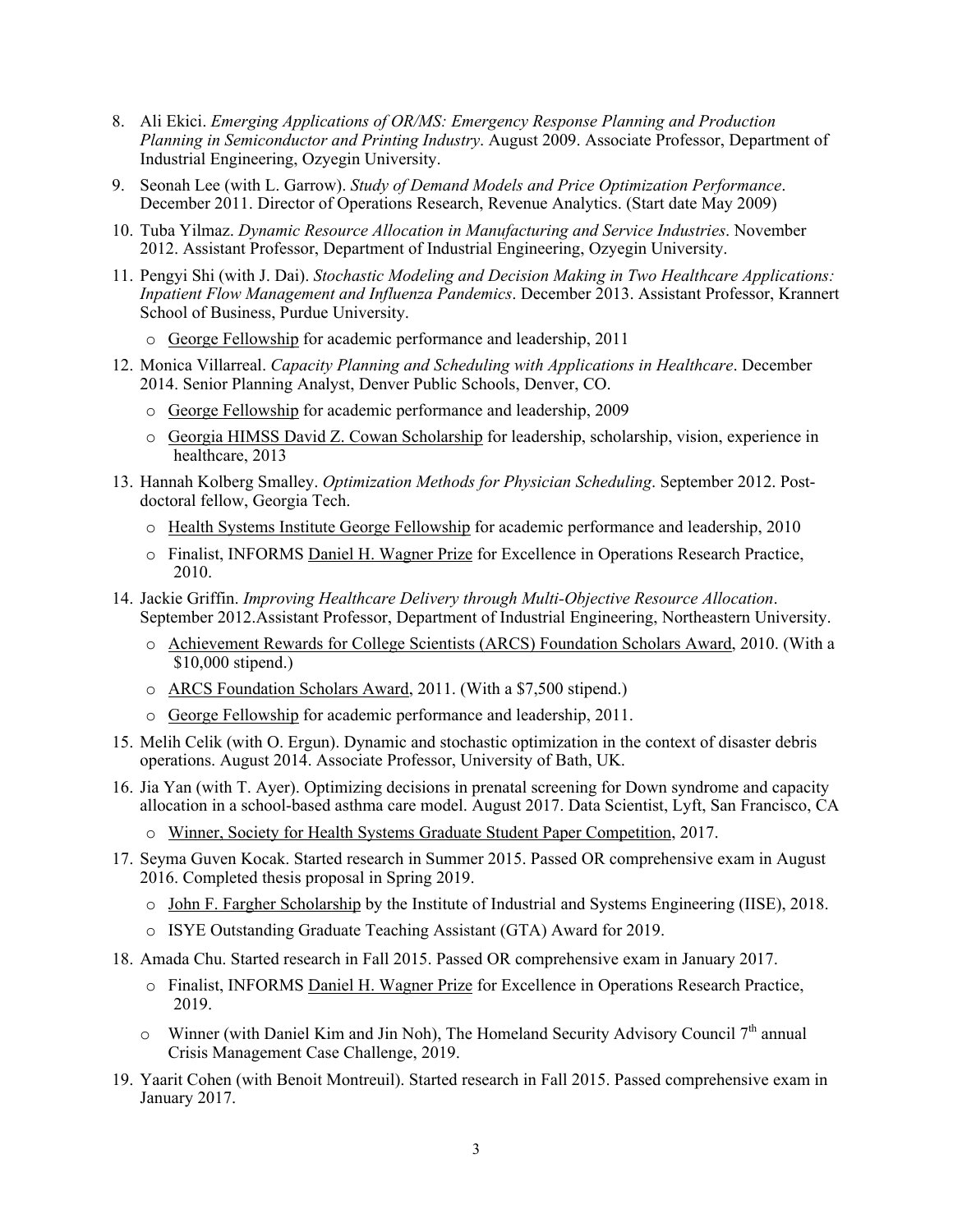- 20. Melike Yildirim. Started research in Fall 2015. Passed comprehensive exam in January 2017. Completed thesis proposal in Spring 2019.
- 21. Yifan Wang. Started research in Spring 2018. Passed comprehensive exam in May 2018.
- 22. Francisco Javier Castillo Zunino, Started research in Fall 2017. Passed comprehensive exam in September 2018.
	- o Finalist, Poster competition, MIP Workshop, July 15-18, 2019 Cambridge, MA.
- 23. Ethan Mark (with Dave Goldsman and Joel Sokol). May 2019.
	- o 2018 RADM Fred Lewis Postgraduate I/ITSEC Scholarship (\$10,000)
- 24. Kirthana Hampapur. Started research in Fall 2017. Passed comprehensive exam in Spring 2019.
	- o Georgia HIMSS David Z. Cowan Scholarship for leadership, scholarship, vision, experience in healthcare, 2019
- 25. Yasaman Mohammad Shahi (with Beril Toktay). Started research in Spring 2017. Completed thesis proposal in Fall 2019.
- 26. Buse Eylul Oruc. Started research in Fall 2018. Passed comprehensive exam in Fall 2019.
- 27. Arden Baxter. Started research in Fall 2018. Passed comprehensive exam in Fall 2019.
	- o National Science Foundation (NSF) Graduate Research Fellowships (GRF), 2019
- 28. Akane Fujimoto Wakabayashi. Started research in Fall 2018.
- 29. Hannah Wilborn. Started research in Fall 2018.
- 30. Xi He (co-advised with Yao Xi). Completed thesis proposal in Spring 2019.
- 31. April Zhuoting Yu. Started research in Fall 2019. Passed comprehensive exam in Spring 2020.
- 32. Daniel Kim. Started research in Fall 2019.
	- $\circ$  Winner (with Amanda Chu and Jin Noh), The Homeland Security Advisory Council 7<sup>th</sup> annual Crisis Management Case Challenge, 2019.

#### **Visiting Ph.D. students**

- 1. Halenur Sahin, Middle Eastern Technical University, Turkey, Fall 2017-Spring 2018.
- 2. Lucas Vogels, Delft University of Technology, 2019.

#### **Additional Ph.D. students advised or co-advised on one or more presentations or papers**

- 1. Tyler Perini (Advisor: Natashia Boland), *Guinea Worm Disease Spread Modeling*, 2017-2019.
- 2. Idil Arsik. Started research in Summer 2015. Passed comprehensive exam in February 2016. Switched to a different advisor in Summer 2018.
- 3. Zihao Li (Advisor: Julie Swann), *Value of Inventory Information in Allocation of Flu Vaccine in Limited Supply*, 2016.
- 4. Alex Stroh, *Organ Allocation and Survival Curve Estimation*, 2016-2018.
- 5. Ana Maria Estrada Gomez, *Organ Allocation and Survival Curve Estimation*, Fall 2017-present.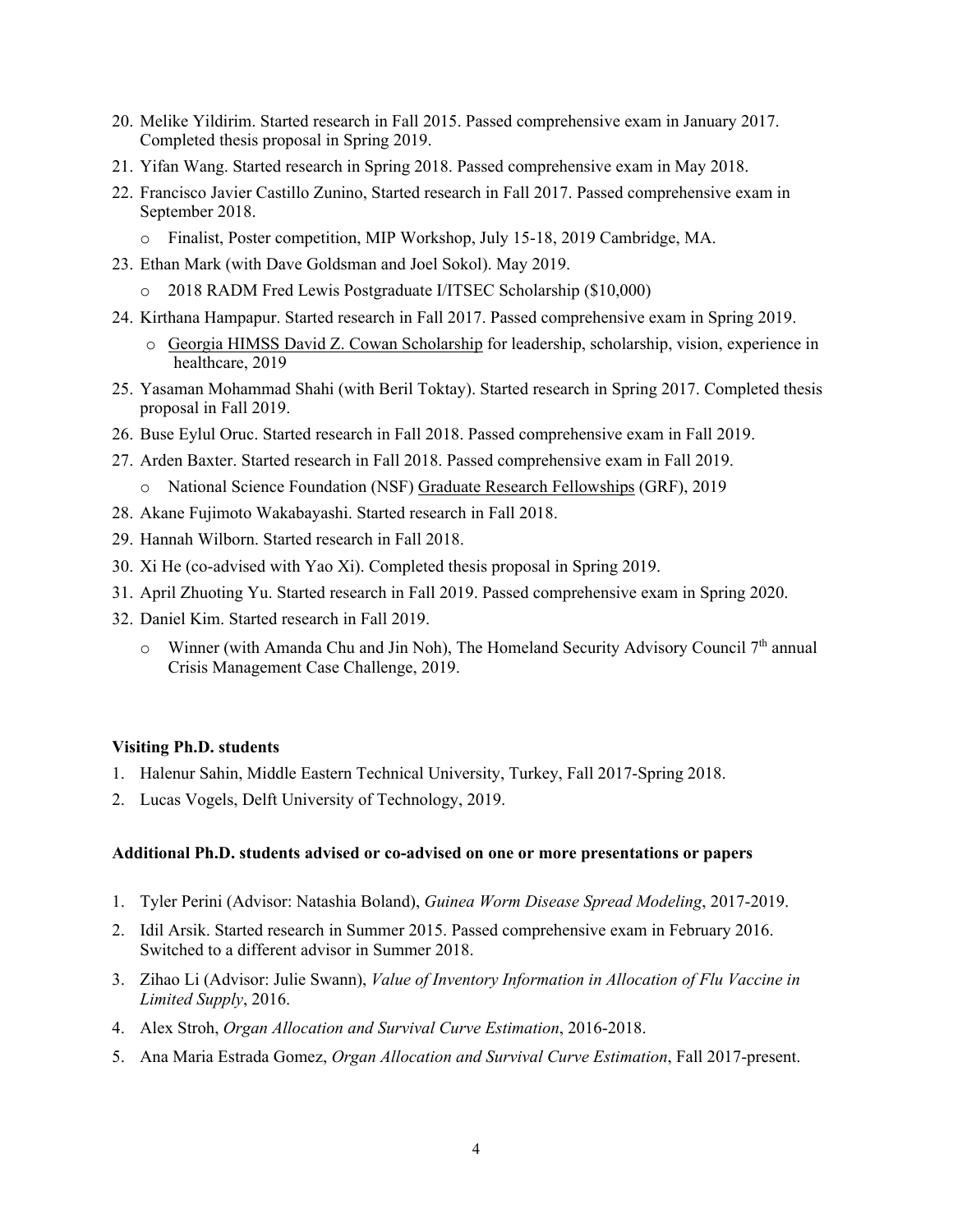- 6. Ozgun Caliskan Demirag (Advisor: Julie Swann), *Decentralized Demand Management in Logistics Systems and Supply Chains*, Summer 2007 (Manufacturing/Logistics track). Assistant Professor of Management at Penn State Erie.
- 7. Serhan Duran (Advisor: Julie Swann), *Optimizing Demand Management in Stochastic Systems to Improve Flexibility and Performance*, Summer 2007, Associate Professor at METU in Ankara, Turkey.
- 8. Jessica Heier-Stamm (Advisors: Ozlem Ergun and Julie Swann), *Optimization of Decentralized Logistics Systems*, Fall 2010, Assistant Professor at Kansas State University
- 9. Jan Vlachy (Advisor: Turgay Ayer), *Continuous Electroencephalography for Seizure Detection in PICU: Who should we monitor*? Fall 2013-Fall 2014

#### **Master's students**

- Xinmin Wu, The Logistics Institute Asia Pacific (TLI-AP) dual degree student. December 2002.
- Chya-Li Liaw, The Logistics Institute Asia Pacific (TLI-AP) dual degree student. December 2007.

## **Independent study with graduate and undergraduate students**

- Varinthorn (Pear) Banjurtrungkajorn, Summer 2018, "Investigating Strategic Ordering & Forecasting Behavior in a 2-stage Supply Chain"
- Nicolas Tailhardat, Summer 2016, "Aflac Cancer Center Process Flow Improvement"
- Oing Li, Summer 2013, "Family Centered Rounds" and "Unplanned Extubation"
- Jeremy Poinsot, Summer 2013, "Gaming in the Supply Chain"
- Can Ozuretmen, Summer 2012, "Pricing and Revenue Management"
- Jia Yan (with Julie Swann), Spring 2012, Summer 2012, "The Impact of Opening Flu Clinics in Case of a Pandemic Influenza"
- CHAMP (Caribbean Hazard Assessment, Mitigation, and Preparedness) (with Ozlem Ergun, Julie Swann, and Pelin Pekgun). Students: Ramu Annamalai, Shelly Ballard, Melih Celik, Ben Johnson, Alvaro Lorca, Jennifer Sisson (Fall 2011 - Spring 2012).
- Amanda Mejia, Summer 2009, "The Use of Ceramic Filters for Safe Drinking Water" (In collaboration with FilterPure)
- Swetha Krishnakumar, Spring 2009, "Societal Applications of OR/MS"
- Amanda Meija, Spring 2009, "Humanitarian Logistics"
- Gonca Karakus (co-advised with Julie Swann), Summer 2008, "Developing a Supply Chain Game for Emergency Response Preparedness"
- Pengyi Shi (co-advised with Julie Swann), Summer 2008, "Modeling Influenza Pandemic"
- Shuangjun Xia, Summer 2008, "Modeling Patient Flow in a Hospital's Obstetric's Unit"
- Paul Kerl (co-advised with O. Ergun and J. Swann), Fall 2007-Spring 2008, "Humanitarian Logistics"
- Shaudi Hosseini, Summer 2007, "Vaccine and Food Distribution during Pandemic Influenza"
- Justin Melvin, Summer 2006-Spring 2007, "Coordinating Robot Teams"
- Evren Ozkaya, Spring 2005, "The Impact of RFID on Inventory Management"
- Ozgul Baysar, Fall 2004, "Dealer and Customer Incentives in Auto Manufacturing" (with Julie Swann)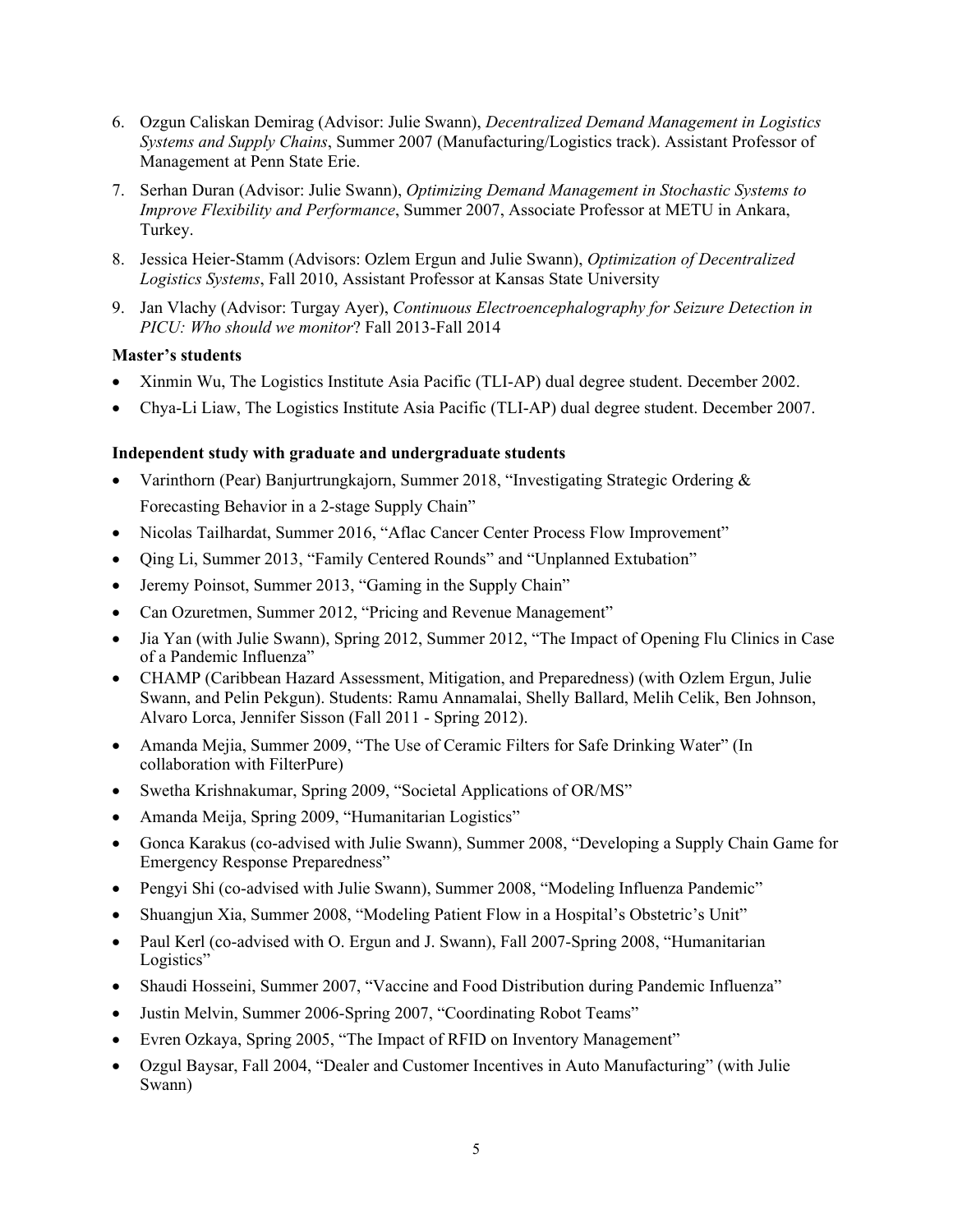- Murat Aka, Summer 2003, "Dynamic Pricing of Multiple Related Products" (with Julie Swann)
- Thomas Hays, Fall 2001, "Logistics Challenges for E-Grocers"
- Diego Alejandro and Steven Watts, Fall 2001, joint project with Delta Airlines to analyze flight data to understand primary causes for delays.
- Tiannia Washington, Spring 2000, "Logistics Challenges for Selling Perishables Online"
- John Graham, Spring 2000, "Transportation Exchanges"
- Virginia Malcome, Spring 2000, "Logistics of Selling Groceries Online"
- Jonathan Maguire, Summer 2000, "Transportation Exchanges"
- Altan Gulcu, Summer 2000, "Multi-unit Dutch Auctions"
- Peter Han, Summer 2000, "Auction Mechanisms on the Internet"

# **B. OTHER TEACHING ACTIVITIES**

## **B1. Curriculum development – Continuing education**

1. *Certificate Program in Health and Humanitarian Logistics*.

This new continuing education program was co-developed by O. Ergun, P. Keskinocak, and J. Swann in 2011 with the first series of three courses offered in 2012.This executive learning program is designed for practitioners in non-governmental organizations, government, and industries who are active participants in humanitarian relief operations or long-term health or development environments and are seeking to logistics strategies and to build skills to improve decision making in preparedness, response, and system design.

The three course series fulfills the need for greater capacity building in the health and humanitarian sectors and the completion of all three courses results in a logistics certificate.

- Pre-planning Strategy for Humanitarian Organizations
- Tactical Decision Making in Public Health and Humanitarian Response
- Systems Operations in Humanitarian Response

The courses include many interactive components, such as case studies and games, which help professionals in the health and humanitarian world to link the challenges and decision-making tradeoffs they face in practice with the systematic approaches, tools, and techniques presented.

# **B2. Curriculum development – Graduate education**

- 2. ISYE 6380 *Production Planning and Control* (co-developed with D. Nazzal and J. Swann): This course is part of the online degree program PMML (Professional Master's Degree in Manufacturing Leadership). The primary objective of this course is to gain a quantitative and intuitive understanding of a set of modeling and analysis skills for managing and designing production systems. Topics include aggregate production planning, materials requirement planning, deterministic and stochastic inventory control policies, basic factory dynamics, influence of variability on performance, push vs. pull production control, and operations scheduling.
- 3. ISYE 8900 *Graduate Seminar in Combinatorial Auctions*: This course was co-developed by P. Keskinocak, O. Ergun, and J. Sokol in 2002 with the goals of exploring the new and exciting area of combinatorial auctions and improving the presentation skills of the participants. Focusing on advanced and up-to-date topics of interest to Ph.D. students, the course exposes students to subjects that might otherwise not be covered in their courses, and helps them acquire expertise in certain areas of combinatorial auctions. It challenges the students to dispute and deal with advanced material,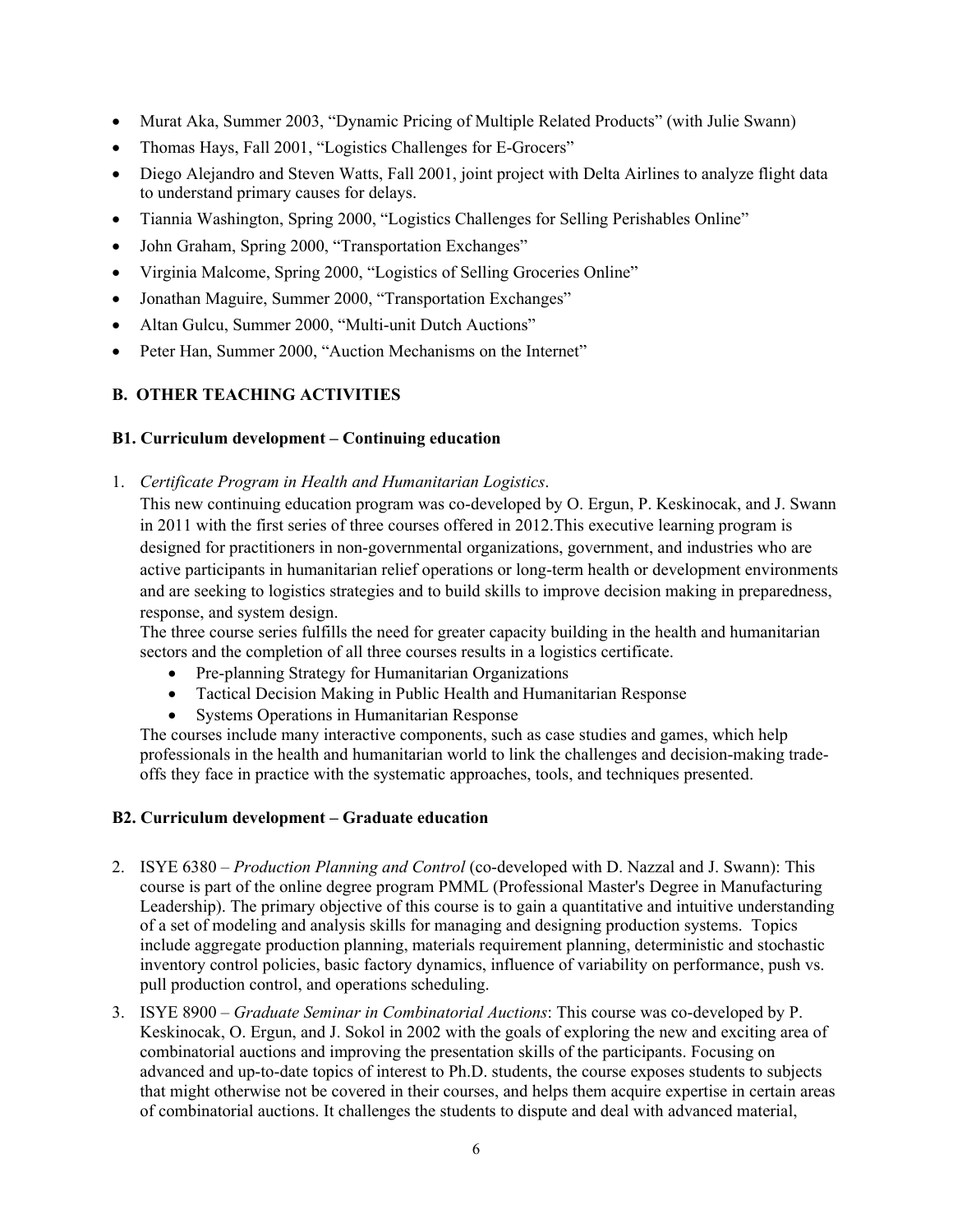typically based on original literature from the forefront of current research, and helps them develop and strengthen their skills of reading and understanding original scientific articles.

- 4. ISYE 6230 *Economic Decision Analysis*: This course focuses on the interactions between multiple players (decision makers), such as suppliers, manufacturers, retailers, consumers, etc., and the resulting dynamics in a market environment. In particular, it focuses on the strategic behavior of the players in the market, the impact of the market (or contract) structure on the participants' actions and the overall market dynamics. P. Keskinocak taught the course in Spring 2003 and 2004 (both video taped for distance learning), by partly redesigning and adding new content to it. She also developed an extensive set of lecture notes and presentation slides. This course is now included in the required course list of the Economic Decision Analysis track.
- 5. ISYE 8813 *Public Applications of OR/MS*: This course focuses on the applications of Operations Research/Management Science (OR/MS) with public impact, in particular, in non-profit organizations. Course topics include humanitarian logistics, pre-positioning (preparedness) for humanitarian response, immunization scheduling, vaccine procurement, preparedness (food and vaccination plan) for pandemic response, and infection control at hospitals. Students participating in this course worked on real-world projects with non-profit organizations. P. Keskinocak taught the course in Spring 2007 and Fall 2008.

This course was initially offered as "special topics," but is approved to become a permanent course in 2010: ISYE-6320 Public Impact Applications of Operations Research and Management Science.

6. ISYE 8803 – *Health and Humanitarian Applications of OR/MS*: Similar to ISYE 8813, this course focuses on the applications of OR/MS with health and humanitarian impact. Course topics include patient flow optimization, evaluating the cost effectiveness of methane from landfills as a source of renewable energy, modeling the spread of measles and evaluating the effectiveness of different vaccination strategies, and prepositioning supplies for emergency response. In Spring 2008, students participating in this course worked on real-world projects with government or non-profit organizations including CDC, Children's Healthcare of Atlanta, Magee Women's Hospital, University of Pittsburgh Medical Center, and Heart to Heart International.

# **B3. Curriculum development – Undergraduate education**

7. ISYE 4803 – *Societal and Humanitarian Applications of OR/MS*: The successful applications of OR/MS tools and techniques have resulted in positive impact in many industries, helping companies lower their costs, offer better service, and increase profits. OR/MS tools have an equally strong potential for making a positive impact in the society as well, e.g., through their use in societal, health, and humanitarian applications. Some of these applications are related to meeting the ongoing needs of the society, such as ambulance routing, location of public service facilities, and delivery of blood to hospitals. Many parts of the world suffer from the lack of basic necessities, including shelter, water, food, education, basic health care, and safety, identified in "humanity's top 10 problems over the next 50 years." This course provides an introduction to some important problems with societal impact and explores how OR/MS tools can be used in addressing those problems. The course also engages students in projects with potential societal impact, creating awareness towards societal issues, and encouraging students to transform that awareness into positive action. This course is offered in Fall 2009.

#### B4. Teaching materials<sup>2</sup>

<sup>&</sup>lt;sup>2</sup> Teaching materials are available from Pinar Keskinocak's web page

http://www.isye.gatech.edu/people/faculty/Pinar\_Keskinocak/home.html.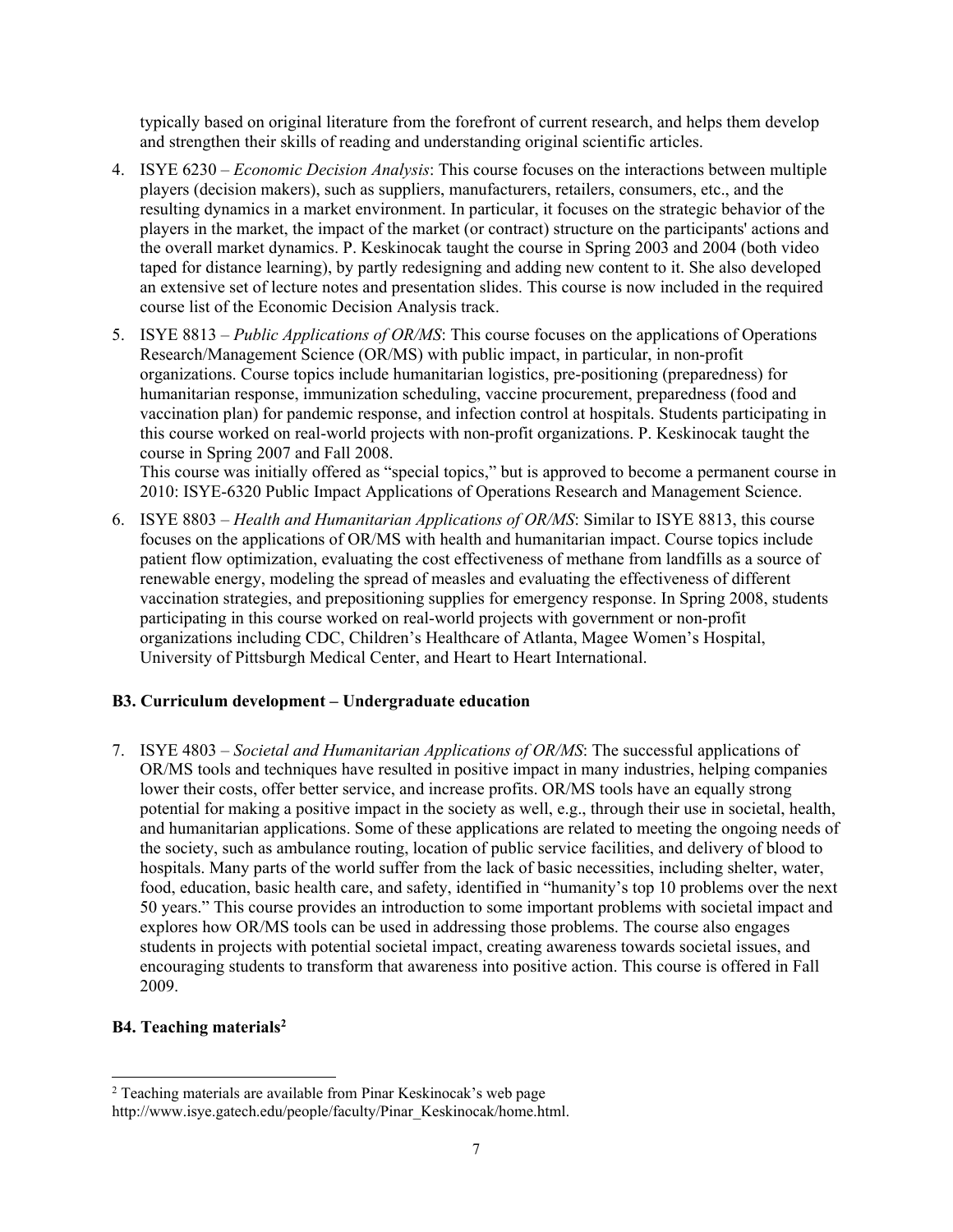1. P. Keskinocak and S. Tayur, "Managing Operations in the Time-shared Jet Business," teaching case. (First place, 2000 INFORMS Best Teaching Case Award).

Among important decisions for time-shared jet companies are 1) deciding on the size and the mix of the fleet and the crew, and 2) routing/scheduling of the jets to meet the service requirements while minimizing costs. This case focuses on the day-to-day operational activity of routing/scheduling and briefly touches upon the strategic decisions on fleet and crew size and mix. It has been successfully used at several universities in graduate and undergraduate courses in computer science, industrial engineering and business administration, including CS 635-Tools and Environments for Optimization (Fall 1998, Fall 2002, University of Wisconsin-Madison), Modeling for Management Science Applications (Summer 1998, 1999, Carnegie Mellon University), 45-865 Sequencing and Scheduling (Spring 2000, Carnegie Mellon University), 46-766 Supply Chain Management (Fall 1999, Carnegie Mellon University), MGTSC 467 Analytical Techniques for Management Consulting (Fall 2003, University of Alberta, Canada) and ISYE 4231-Engineering Optimization (Spring 2001, Georgia Institute of Technology).

2. W. Elmaghraby and P. Keskinocak, "Technology for Transportation Bidding at the Home Depot," teaching case. (Finalist, 2002 INFORMS Best Teaching Case Award)

This case is based on The Home Depot's Internet-based application of combinatorial bidding in selecting carriers for its transportation needs. It discusses bidding and bid selection issues, and the challenges faced in implementing a mechanism that addresses various technological issues and the need for educating the bidders. The case has been used in several classes at a number of universities, including ISYE 8800-The Economics of E-Commerce (Fall 2000, Georgia Tech), ISYE 6230- Economic Decision Analysis (Fall 2001, Georgia Institute of Technology), E-Commerce (Fall 2000) and Information Technology (Spring 2001) in the Georgia Institute of Technology Executive Masters for International Logistics (EMIL) program, OIM 640-Transportation and Business Logistics (Spring 2002, University of Wisconsin-Madison), MGMT 298D: E-Business and Supply Chains (Fall 2000, University of California-Los Angeles), Manufacturing System and Supply Chain Design (Spring 2006, Sloan School of Management, MIT).

3. F. Erhun and P. Keskinocak, "Game Theory in Business Applications," lecture notes.

With an emphasis on the applications of game-theoretic concepts in practice, these lecture notes discuss the difference between game theory and decision analysis, provide the basic building blocks of a game, followed by static and dynamic games of complete information, discuss the application of complete information games to general market settings and supply chains, games of incomplete information and their applications within the principal-agent framework. The notes have been used in MS&E 365-Game Theoretic Models in Operations Management (Fall 2003, Stanford University) and ISYE 6230-Economic Decision Analysis (Spring 2004, Georgia Institute of Technology).

4. M. Drake, O. Ergun, G. Karakus, P. Kerl, P. Keskinocak, J. Swann, M. Villarreal, "Humanitarian Response Planning at the Home Depot," teaching case. (Third place, 2010 INFORMS Best Teaching Case Award)

Motivated by real world problems generalized from a series of interviews with Home Depot's disaster response team, the goal of this case study is to exemplify the application of operations research concepts, methodology and intuition to challenges faced in relief logistics, which may be different than the ones typically faced in the idealized commercial supply chain settings. Issues include unpredictable disasters of unpredictable magnitude that lead to unpredictable demand, the speed in which a supply chain must be constructed once a disaster is realized, the limited visibility of needs, and the need for dynamic decisions. The case has been used in the Supply Chain Module of the Master of Advanced Studies in Humanitarian Logistics and Management Program in University of Lugano, Switzerland (July 2009) and in ISYE 4803-Societal/Humanitarian Applications of OR/MS (Fall 2009) at Georgia Tech.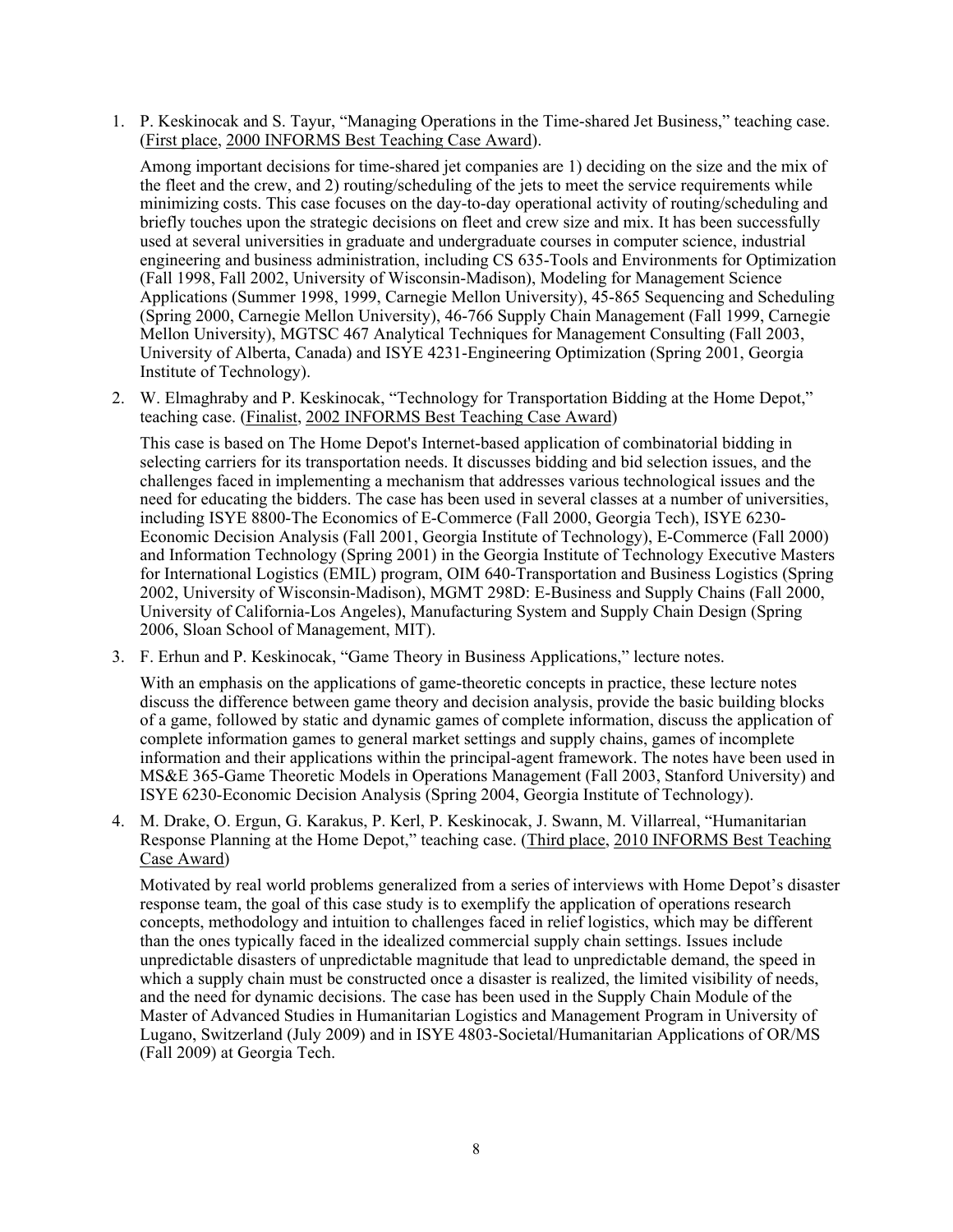5. O. Ergun, J. Heier Stamm, P. Keskinocak, J. Swann, "Lessons in Disaster Supply Chain Management from Waffle House Restaurants," teaching case. (First runner-up, 2009 INFORMS Best Teaching Case Award)

Natural and man-made disasters present an increasing challenge to the management of supply chains both for businesses and humanitarian response agencies. Sharing best practices enables the continued improvement of processes that can further impact lives and livelihoods in the event of a disaster. This case study highlights the experiences of Waffle House Restaurants, which has been nationally recognized for its response to hurricanes in the United States. It also includes questions that instructors or managers can use to help students or supply chain professionals develop analytical approaches to the challenges presented by disaster response. The case has been used in the Supply Chain Module of the Master of Advanced Studies in Humanitarian Logistics and Management Program at the University of Lugano, Switzerland (July 2009) and ISYE 4803-Societal/Humanitarian Applications of OR/MS (Fall 2009) at Georgia Tech.

- 6. P. Keskinocak, P. Pekgun, S. Xia, "Interactive Supply Chain Game," classroom game. The primary goal of this game is to investigate the interplay between the supplier's inventory allocation mechanism and the customers' demand forecast and orders, i.e., to determine how customers revise their forecasts and orders in response to the supplier's allocation mechanism. The game has been played in ISYE 6230-Economic Decision Analysis (Spring 2009, Spring 2010, Spring 2011), ISYE 4301-Supply Chain Economics (Spring 2009, Spring 2010), ISYE 3104-Supply Chain Models: Manufacturing Logistics (Summer 2009), and Supply Chain and Logistics Institute short course on Inventory Planning and Management (Spring 2012) at Georgia Tech.
- 7. O. Ergun, G. Karakus, P. Keskinocak, J. Swann, M. Villarreal. "Big Depot Hurricane Planning," classroom game. This game provides a synthesis between contracting and allocating inventory under demand uncertainty. It has a table-top structure, starting with general information about the supply chain setting, conditions and operations; then, every step begins with some data and information that should be used to make decisions about expected issues in the exercises. Players assume roles, which may well affect their incentives and priorities, and therefore the decisions they make. The game has been played in ISYE 6203-Transportation and Supply Chain Systems (Spring 2009) , ISYE 4803- Societal/Humanitarian Applications of OR/MS (Fall 2009) at Georgia Tech and in the Supply Chain Module of the Master of Advanced Studies in Humanitarian Logistics and Management Program in University of Lugano, Switzerland (July 2009).
- 8. J. Griffin, P. Keskinocak, H. Smalley, M. Soldner, J. Swann. "Designing a Malaria Intervention Supply Chain," teaching case and classroom game. (Finalist, 2011 INFORMS Best Teaching Case Award)

This case study and corresponding classroom game detail the real world decisions made in the design of malaria spraying operations including locating distribution centers, scheduling deployment of spray teams, and allocating scare resources. The purpose of this case study and classroom game is to provide a real world example of the application of operations research including linear programming and heuristic development. The classroom game incorporates an interactive computer program which allows students to examine the consequences of design decisions in the malaria spraying supply chain. This allows students to gain experience with the trade-offs and complexities in decision making with scarce resources. The game and case study have been used in the following classes: Healthcare Delivery (Spring 2010 and 2011), Supply Chain Modeling: Logistics (Spring 2011), Advanced Optimization (Fall 2010) at Georgia Tech; Special Topics in Industrial Engineering at University of Arkansas (Fall 2010 and 2011); Health Systems Engineering at Penn State (Fall 2010); Advanced Logistics at Southern Polytechnic University (Spring 2011). Additionally, they have been used in the Supply Chain Module of the Master of Advanced Studies in Humanitarian Logistics and Management Program at the University of Lugano, Switzerland (April 2010).

9. O. Ergun, L. Gui, J. L. Heier Stamm, P. Keskinocak and J. L. Swann. "Supply Chain Coordination and Collaboration in Haiti: A Case Study of The Salvation Army's Use of the UPS Trackpad,"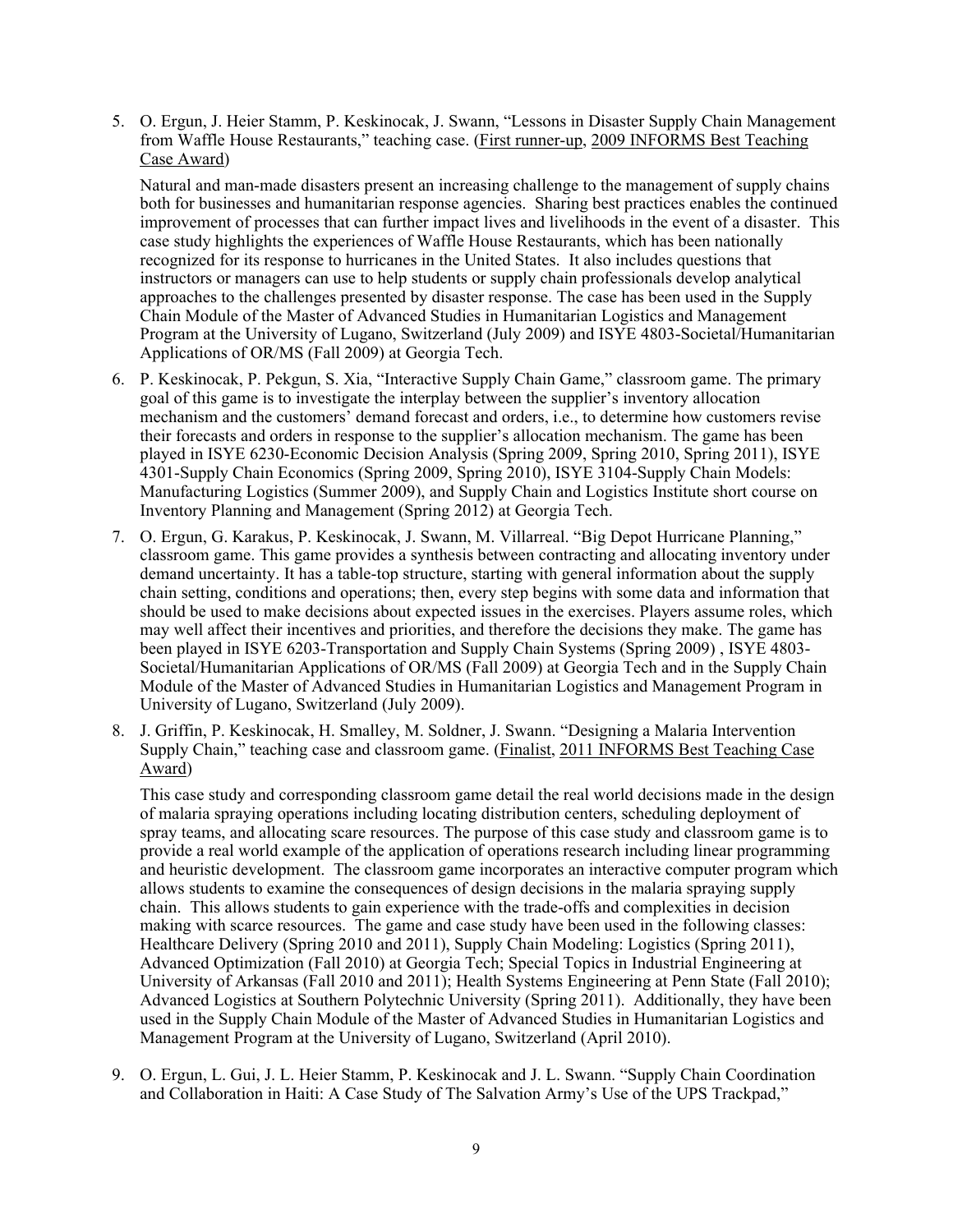teaching case and "TraceInfo Cost Allocation Game" classroom game. 2012. Based on our interaction in Haiti with the Salvation Army and UPS, the case describes humanitarian supply chain operations involving many different parties, such as government, military, private, and non-governmental organizations and individuals. Well-coordinated interactions between parties can capitalize on synergies and lead to improved humanitarian outcomes, yet there are many barriers to cooperation. We document the benefits of a public-private partnership that formed in the aftermath of the January 2010 earthquake in Haiti. The partnership contributed to improved operations in one of the many camps for internally displaced persons. Motivated by this case study and our discussions with organizations active in the response to the earthquake, we introduce cooperative game theory models and explore the insights they provide toward facilitating coordination in future humanitarian operations.

## **Executive teaching**

- 1. "Inventory Planning and Management," SCL short course, lectured on multiple topics (Fall 2015, Spring 2017)
- 2. Health and Humanitarian Supply Chain Management Certificate Program. Taught annually in May, 2012-2018, various topics including:
	- Pre-positioning Emergency Supplies
	- Inventory Management Subject to Uncertain Demand
	- Introduction to Systems
	- Supply Chain Collaboration and Coordination
	- Resource Allocation for Malaria Prevention
- 3. "Gaming in the Supply Chain," (with Pelin Pekgun) SCL short course on Inventory Planning and Management, February 28 - March 1, 2012.
- 4. "Supply Chain Management in the Humanitarian Sector," Executive Masters for Humanitarian Logistics Management, University of Lugano, Switzerland, April 12-14, 2010.
- 5. "Supply Chain Collaboration and Coordination," SCL short course on Supply Chain and Logistics Optimization, March 31-April 2, 2008.
- 6. "Supply Chain Collaboration and Coordination," The Logistics Institute short course on Logistics Optimization, April 2-4, 2007.
- 7. "Supply Chain Management Part I: Fundamentals of Inventory Management," Diamax Industries, Atlanta, GA, March-April, 2007.
- 8. "Supply Chain Management Part I: Fundamentals of Inventory Management," (with Esma Gel from Arizona State University), Intel Corporation, Chandler, AZ, April 24-25, 2006.
- 9. "Supply Chain Collaboration and Coordination," The Logistics Institute short course on Logistics Optimization, April 3-5, 2006.
- 10. "Supply Chain Collaboration," The Logistics Institute short course on Logistics Optimization, April 4-6, 2005.
- 11. "Dynamic Pricing and Revenue Optimization," The Logistics Institute short course on Logistics Optimization, April 5-7, 2004.
- 12. "Dynamic Pricing and Revenue Optimization," The Logistics Institute short course on Transportation, Distribution, and Logistics Modeling, February 5-7, 2003.
- 13. "E-Logistics And Dynamic Pricing Strategies For E-Commerce," Dupree College of Management Certificate Program on Strategies for E-Business, April 17, 2001.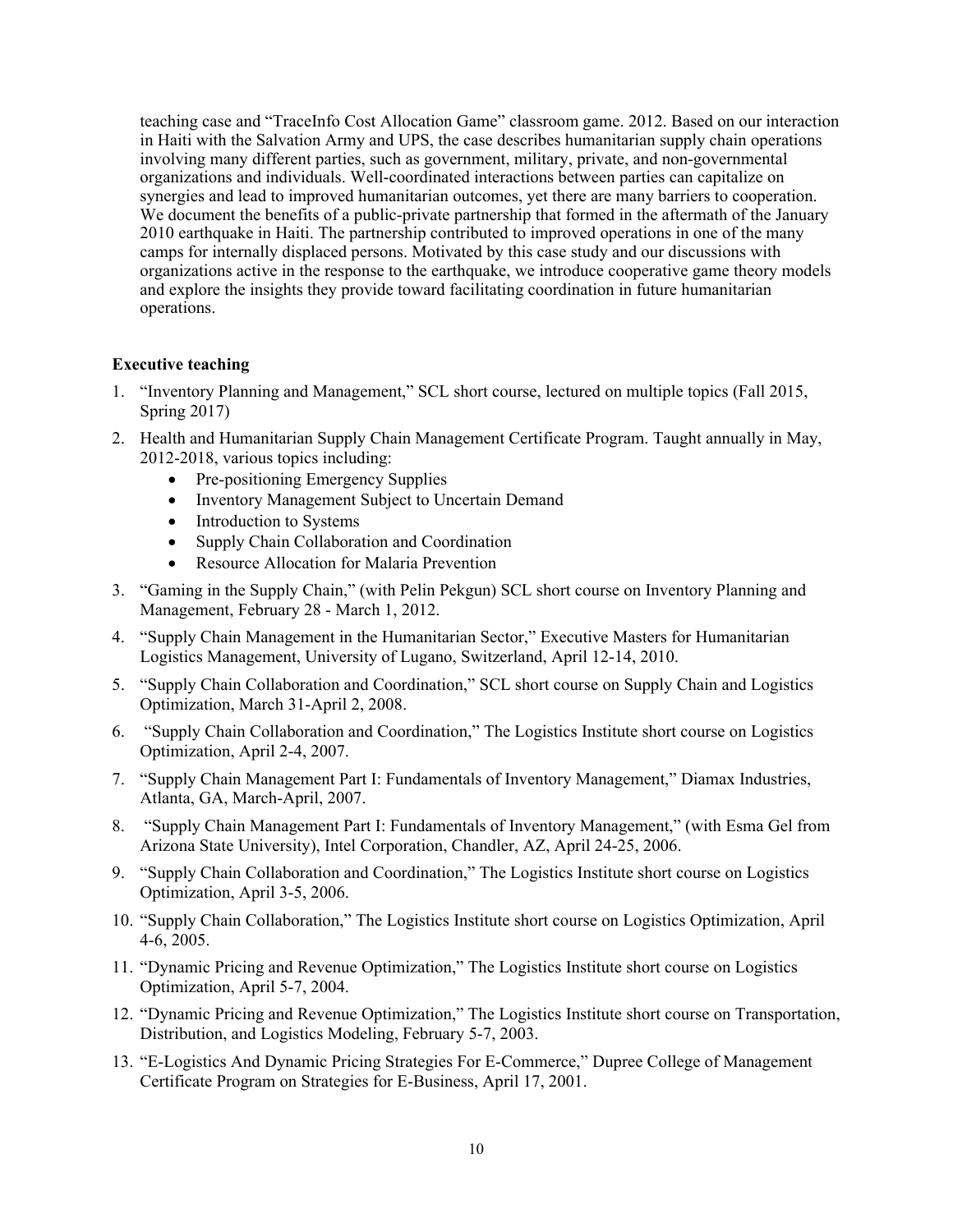- 14. "E-Logistics," Dupree College of Management Certificate Program on Strategies for E-Business, December 5, 2000.
- 15. "E-Commerce" course in Executive Masters for International Logistics (EMIL), September 2000.
- 16. "Logistics Short Course," TLI Professional Education, June 22, 2000.
- 17. "E-Logistics," TLI-AP Professional Continuing Education Course, April 3, 2000 (Singapore).

#### **Other teaching**

Lectures at the Ph.D. Summer Academy at Zaragoza Logistics Center, Spain, June 2018.

#### **IV. SCHOLARLY ACCOMPLISHMENTS**

#### **A1. PUBLISHED BOOKS and MAJOR REFERENCE WORK**

- 1. K. Kempf, P. Keskinocak, R. Uzsoy (editors), *Planning Production and Inventories in the Extended Enterprise: A State of the Art Handbook*, Kluwer Academic Publishers.
	- a. Volume I (November 2010)
	- b. Volume II (April 2011)
- 2. J. Cochran (editor-in-chief); T. Cox, P. Keskinocak, J. Kharoufeh, C. Smith (area editors), *Encyclopedia of Operations Research and Management Science* (EORMS), John Wiley & Sons. EORMS is a major reference resource devoted to the field of operations research theory and methodology. The encyclopedia became available electronically in 2010 and the print version became available in 2011. *EORMS* features over 600 articles from 1,000-plus authors (from academia, private industry, nongovernmental organizations, and government and military agencies) from 45 countries; the print version consists of eight volumes with over 6000+ pages.
	- a. Recent reviews have appeared in *Interfaces*, 41(6), November–December 2011, pp. 599–601; *Choice*, September 2011; Mildred F. Sawyer Library Blog (http://sawyerlib.blogspot.com/search?q=wiley+encyclopedia)
	- b. The *Reference and User Services Association* (*RUSA*) has named *EORMS* the Outstanding Business Reference for 2011. (Publishers and others in the industry often cite the RUSA's Outstanding Reference Sources list as the highest award or honor for reference books or reference ebooks, and many traditional publishers consider RUSA to be "the authority in top reference works".)
- 3. J. Cochran (editor-in-chief); N.T. Argon, M. Bjarnadóttir, T. Cox, P. Keskinocak; C. Smith (area editors), *Encyclopedia of Operations Research and Management Science 2e* (EORMS2e), John Wiley & Sons (April 2016-present)

#### **A2. BOOK CHAPTERS**

- 1. E. Gel, P. Keskinocak, T. Yilmaz (2020), "Dynamic Price and Lead Time Quotation Strategies to Match Demand and Supply in Make-to-order Manufacturing Environments," in *Women in Industrial and Systems Engineering*, A. Smith (editor), Springer. (Invited and refereed)
- 2. M. Celik, P. Keskinocak, M. Soldner, and J. Swann (2016). "Humanitarian Applications of Supply Chain Optimization," *Advances and Trends in Optimization with Engineering Applications*, T. Terlaky, M. Anjos, and S. Ahmed (editors), SIAM. (Invited and refereed).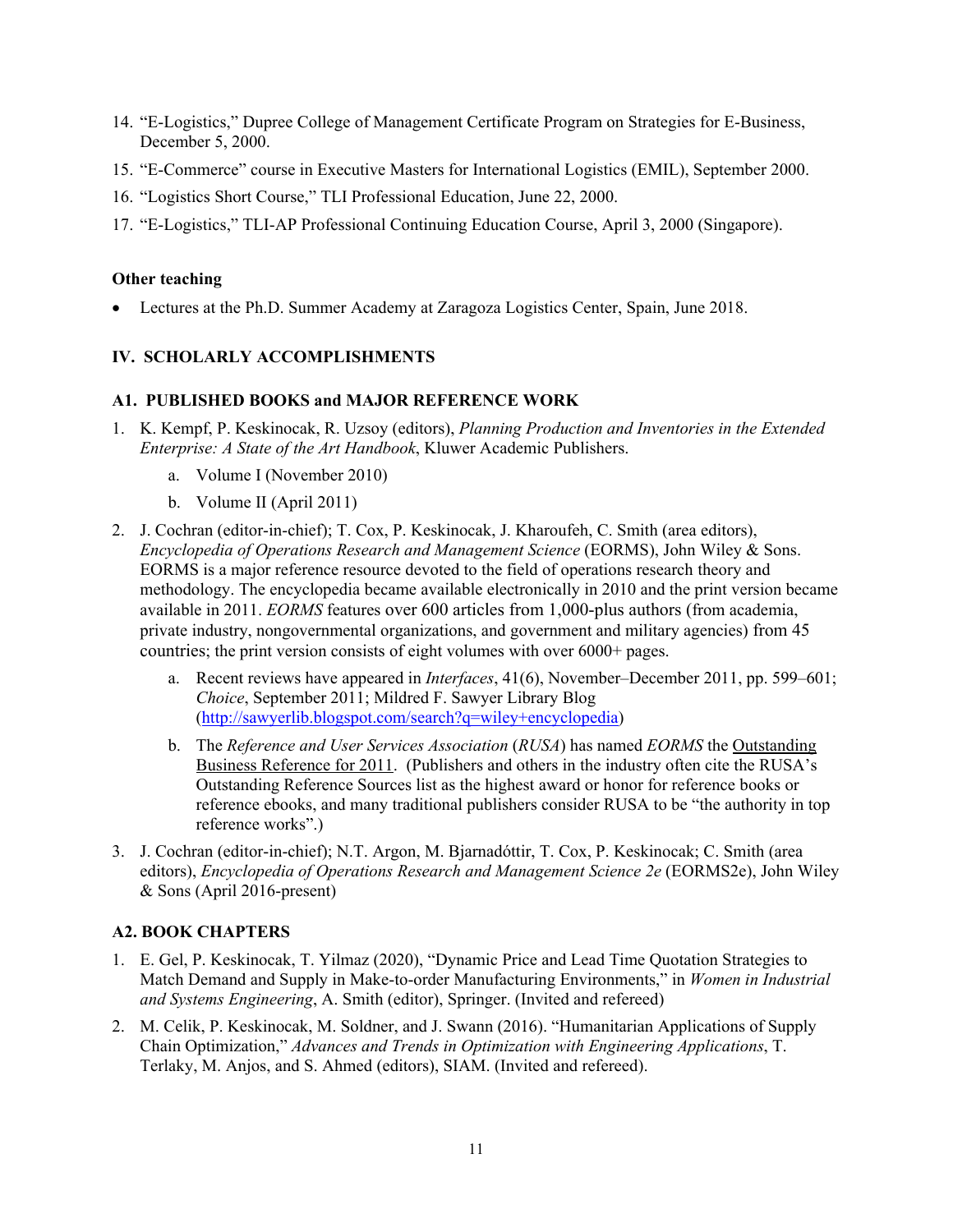- 3. T. Ayer, P. Keskinocak, and J. Swann (2014). "OR/MS Research in Public Health," *TutORials in Operations Research*, INFORMS, A. Newman (editor) and C. Smith (series editor). (Invited and refereed).
- 4. A. Lasry, M. Washington, H. Smalley<sup>†</sup>, F. Engineer, P. Keskinocak, L. Pickering (2013), "Public Health Modeling at the Centers for Disease Control and Prevention," in *Operations Research and Healthcare Policy*, G. Zaric (editor), International Series in Operations Research and Management Science, Vol.190, 3-16. Springer, New York. (Invited)
- 5. J.A. Griffin, J. Swann, and P. Keskinocak (2013), "Allocating Scarce Healthcare Resources in Developing Countries: A Case for Malaria Prevention," in *Handbook of Health Care Operations Management*, Brian Denton (editor) and F. Hillier (senior editor), Springer, Vol.184, 511-532. (Invited and refereed)
- 6. O. Ergun, G. Karakus, P. Kerl, P. Keskinocak, J. Swann, M. Villarreal (2012), "Disaster Response Planning of the Private Sector and the Role of Operations Research," *Handbook on Operations Research for Homeland Security*, J. Herrmann (editor) and F. Hillier (senior editor), International Series in Operations Research and Management Science, Vol.183, Springer, ) 197-217. (Invited and refereed)
- 7. S. Duran, O. Ergun, P. Keskinocak, J. Swann (2012), "Humanitarian Logistics: Advanced Purchasing and Pre-positioning of Relief Items," *Handbook of Global Logistics: Transportation in International Supply Chains (International Series in Operations Research & Management Science)*, J. H. Bookbinder (Ed.), Springer, New York, 181: 447-462. (Invited and refereed)
- 8. O. Ergun, P. Keskinocak, J. Swann, and M. Villarreal (2012). "Disaster Preparedness and Retail Operations," *Handbook of Operations Research for Homeland Security (International Series in Operations Research and Management Science)*, J. Herrmann (editor) and F. Hillier (senior editor), Springer. (Invited and refereed).
- 9. M. Celik, O. Ergun, B. Johnson, P. Keskinocak, A. Lorca, P. Pekgun, J. Swann (2012). "Humanitarian Logistics,*" New Directions in Informatics, Optimization, Logistics, and Production, TutORials in Operations Research*, P. Mirchandani (editor) and C. Smith (series editor), INFORMS, Hanover, 18-49. (Invited and refereed).
- 10. A. Popescu, P. Keskinocak, I. al Mutawaly (2011) "The Air Cargo Industry," *Intermodal Transportation – Moving Freight in a Global Economy*, L.A. Hoel, G. Giuliano, M.D. Meyer (editors), Eno Transportation Foundation, Washington, DC, 209-237. (Invited and refereed)
- 11. F. Erhun, P. Keskinocak, S. Tayur (2011), "Dynamic Procurement, Quantity Discounts, and Supply Chain Efficiency," the *Handbook on Innovative Schemes for Supply Chain Coordination under Uncertainty*, T.-M. Choi and T.C.E. Cheng (editors), Springer-Verlag, Berlin Heidelberg, 219-234. (Invited and refereed)
- 12. A. Ak<sup>†</sup>, O. Ergun, J. Heier<sup>†</sup>, P. Keskinocak, C. Wardell<sup>†</sup> (2010), "Improving the Pan American Health Organization's Vaccine Supply Chain," submitted to *Humanitarian Logistics and Supply Chains: Case Studies and Research Issues*, D. Goldsman, P. Goldsman, and S. Kumar (editors), Taylor and Francis.
- 13. O. Ergun, G. Karakus<sup>†</sup>, P. Keskinocak, J. Swann, and M. Villarreal<sup>†</sup> (2010), "Operations Research to Improve Disaster Supply Chain Management," *Encyclopedia of Operations Research and Management Science*, J. Cochran (editor), Vol. 6, John Wiley & Sons, 3802-3810. (Invited and refereed)

<sup>†</sup> The author was a graduate or undergraduate student at Georgia Tech when (part of) this research was completed.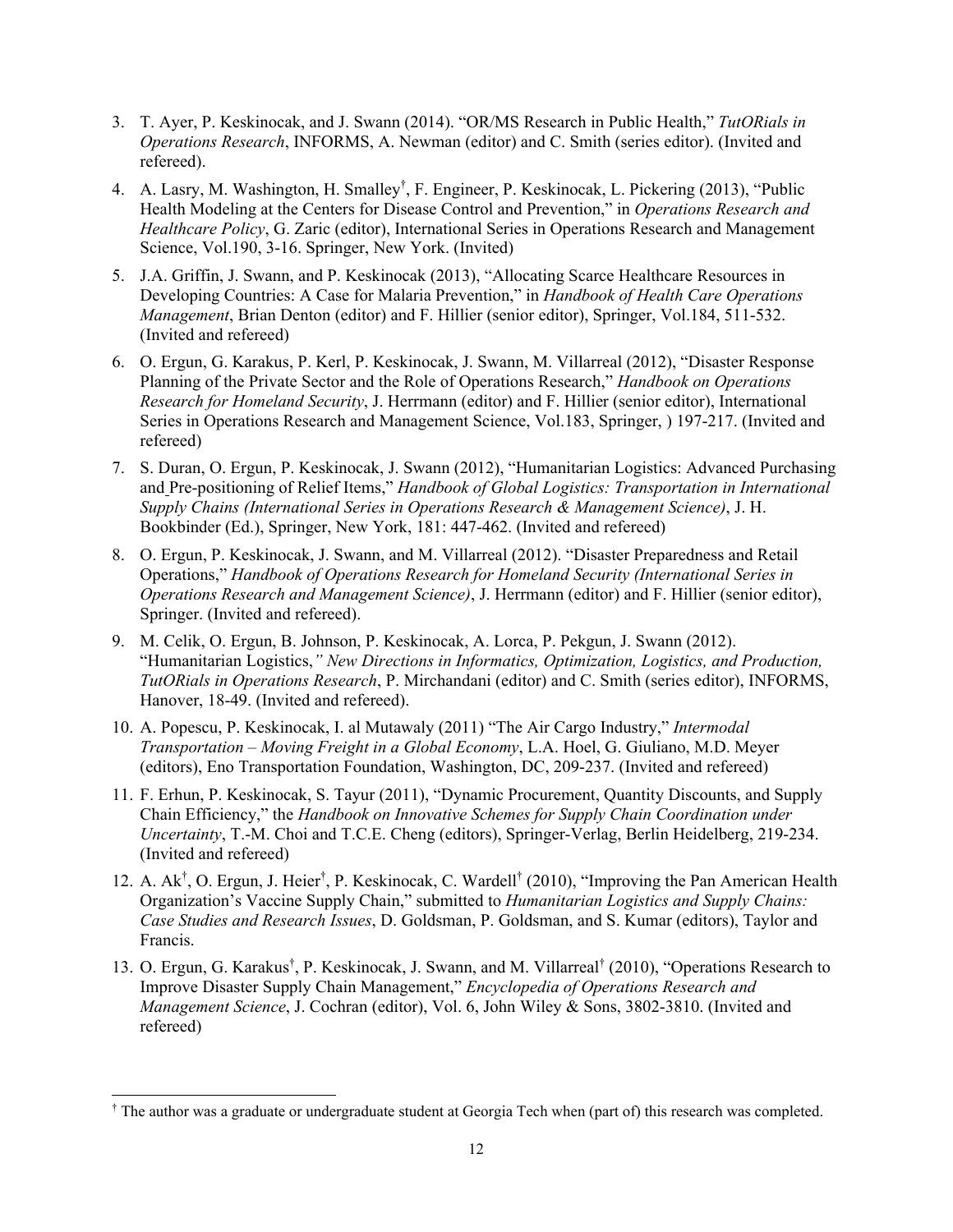- 14. F. Erhun, P. Keskinocak (2010), "Collaborative Supply Chain Management," *Planning Production and Inventories in the Extended Enterprise: A State of the Art Handbook*, K. Kempf, P. Keskinocak, R. Uzsoy (editors), Kluwer Academic Publishers, 233-268. (Invited and refereed)
- 15. P. Keskinocak, S. Tayur (2004), "Due-Date Management Policies", in *Handbook of Quantitative Supply Chain Analysis: Modeling in the E-Business Era*, D. Simchi-Levi, S.D. Wu, and Z.M. Shen (editors), International Series in Operations Research and Management Science, Kluwer Academic Publishers, Norwell, MA, 485-553. (Refereed)
- 16. P. Griffin, P. Keskinocak, S. Savasaneril† (2004), "The Role of Market Intermediaries for Buyer Collaboration in Supply Chains," in *Applications of Supply Chain Management and E-Commerce Research in Industry*, E. Akcali, J. Geunes, P.M. Pardalos, H.E. Romeijn, and Z.J. Shen (editors), Kluwer Academic Publishers, Chapter 3, 87-118. (Refereed)
- 17. T. Hays† , P. Keskinocak, V. Malcome de Lopez† (2004), "Strategies and Challenges of Internet Grocery Retailing Logistics," in *Applications of Supply Chain Management and E-Commerce Research in Industry*, E. Akcali, J. Geunes, P.M. Pardalos, H.E. Romeijn, and Z.J. Shen (editors), Kluwer Academic Publishers, Chapter 8, 217-252. (Refereed)
- 18. S. Datta, R. Betts, M. Dinning, F. Erhun, T. Gibbs, P. Keskinocak, H. Li, M. Li, M. Samuels (2004), "Adaptive Value Networks: Emerging Tools and Technology as Catalysts," in *Evolution of Supply Chain Management*, Y.S. Chang, H.C. Makatsoris, H.D. Richards (editors) Kluwer Academic Publishers, Boston, MA, 3-67. (Reviewed by the editors.)
- 19. W. Elmaghraby, P. Keskinocak (2003), "Combinatorial Auctions in Procurement," in *The Practice of Supply Chain Management*, C. Billington, T. Harrison, H. Lee, J. Neale (editors), Kluwer Academic Publishers, 245-258. (Reviewed by the editors.)

## **B. REFEREED PUBLICATIONS**

#### **B1. Published papers in refereed journals**

- 1. J.L. Swann, P. Griffin, P. Keskinocak, I. Bender, F.M.Yildirim, T. Nurmagambetov, J. Hsu, L. Seeff, C.-M. Singleton, "Return on Investment of Self-Management Education and Home Visits for Children with Asthma," to appear in *Journal of Asthma*. (Submitted May 2019; accepted in November 2019)
- 2. A. Baxter, H. Wilborn Lagerman, P. Keskinocak, "Quantitative Modeling in Disaster Management: A Literature Review," to appear in *IBM Journal of Research and Development*, DOI: 10.1147/JRD.2019.2960356 (Submitted June 2019; revision submitted October 2019; second revision submitted December 2019)
- 3. F.M. Yildirim† , P. Keskinocak, S. Pelton, I. Yildirim, "Who is at risk for 13-valent pneumococcal conjugate vaccine failure?" to appear in *Vaccine*. (Submitted in July 2019; revision submitted in August 2019; second revision submitted in December 2019; accepted in December 2019)
- 4. E. Mark† , D. Goldsman, B. Gurbaxani, P. Keskinocak, J. Sokol, "Using machine learning to estimate survival curves for patients receiving an increased risk for disease transmission heart, liver, or lung versus waiting for a standard organ," to appear in *Transplant Infectious Disease*. (Submitted in March 2019; revision submitted in August 2019; accepted in September 2019)
- 5. P. Pekgun, M. Janakiram, P. Keskinocak, M. Park (2019), "Does Forecast-Accuracy Based Allocation Induce Customers to Share Truthful Forecasts?" to appear in *Production and Operations Management.* (Submitted in March 2017; revision submitted in March 2018; second revision submitted in April 2019; Accepted in May 2019).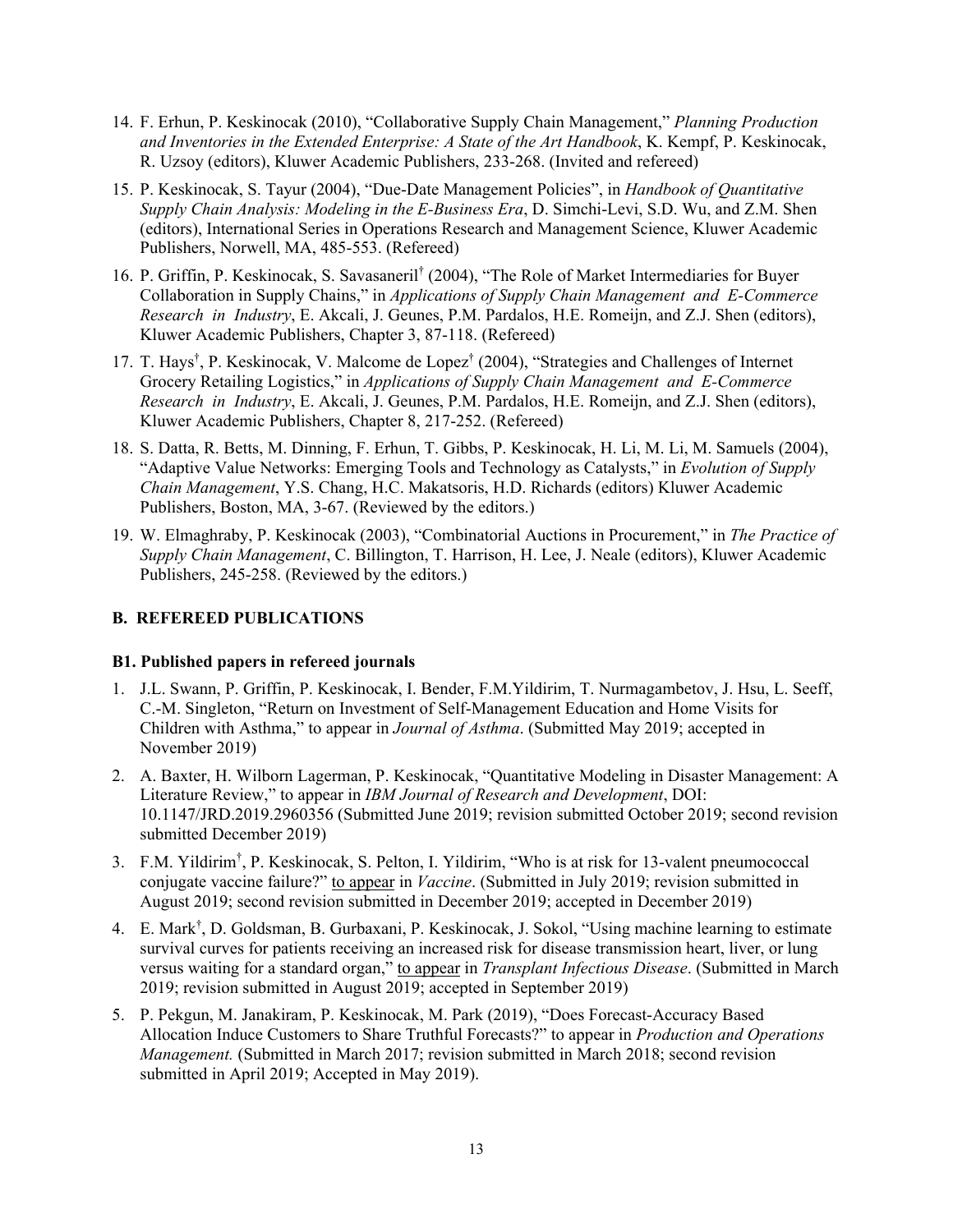- 6. J.R. Nocera, I. Arsik† , P. Keskinocak, A. Lepley-Flooda, J.J. Lah, A.I. Levey, G.J. Esper (2019), "The Feasibility of Measuring Gait in an Outpatient Cognitive Neurology Clinical Setting," to appear in *Journal of Alzheimer's Disease Supplement: Gait Disorders in Alzheimer's Disease and Other Dementias*. (Submitted in February 2019; Revision submitted in April; Accepted in May 2019)
- 7. P. Keskinocak, N. Savva (2019), "A Review of the Healthcare-Management (Modeling)," to appear in *Manufacturing & Service Operations Management*. (Invited paper; Submitted, reviewed and accepted in 2019)
- 8. H.K. Smalley, N. Anand<sup>†</sup>, D. Buczek<sup>†</sup>, N. Buczek<sup>†</sup>, T. Lin<sup>†</sup>, T. Rajore<sup>†</sup>, M. Wacker<sup>†</sup>, S. Basavaraju, B. Gurbaxani, T. Hammett, P. Keskinocak, J. Sokol, M. J. Kuehnert (2019), "A Mathematical Model to Describe Survival among Liver Recipients from Deceased Donors with Risk of Transmitting Infectious Encephalitis Pathogens," *Transplant Infectious Disease* May18:e13115. doi: 10.1111/tid.13115 (Submitted in October 2018; revision submitted in February 2019; accepted in May 2019)
- 9. E. Mark† , D. Goldsman, B. Gurbaxani, P. Keskinocak, J. Sokol (2019), "Using Machine Learning and an Ensemble of Methods to Predict Kidney Transplant Survival," *PLOS One* 14(1): e0209068. https://doi.org/10.1371/journal.pone.0209068
- 10. Z. Li† , J. Swann, P. Keskinocak (2018), "Value of inventory information in allocating a limited supply of influenza vaccine during a pandemic," *PLOS One*, 13(10): e0206293. https://doi.org/10.1371/journal.pone.0206293
- 11. J. Vlachy† , M. Jo† , Q. Li† , T. Ayer, P. Keskinocak, L. Olson, A. Vats (2018), "Risk factors for seizures among young children monitored with continuous electroencephalography in intensive care unit: A retrospective study," *Frontiers in Pediatrics*, 6:303, doi: 10.3389/fped.2018.00303.
- 12. H.K. Smalley, N. Anand<sup>†</sup>, D. Buczek<sup>†</sup>, N. Buczek<sup>†</sup>, T. Lin<sup>†</sup>, T. Rajore<sup>†</sup>, M. Wacker<sup>†</sup>, S.V. Basavaraju, B.M. Gurbaxani, T. Hammett, P. Keskinocak, J. Sokol, M.J. Kuehnert, (2018) "Assessment of risk for transplant-transmissible infectious encephalitis among deceased organ donors," *Transplant Infectious Disease*, Oct 20(5):e12933. doi: 10.1111/tid.12933
- 13. I. Arsik<sup>†</sup>, J.K. Frediani, D. Frezza<sup>†</sup>, W. Chen<sup>†</sup>, R. Jin, J.V. Konomi, S.E. Barlow, S.A. Xanthakos, J.E. Lavine, T. Ayer, P. Keskinocak, M.B. Vos (2018), "Validation of alanine aminotransferase as a monitoring biomarker in children with nonalcoholic fatty liver disease," *Children*, 5(6), 64.
- 14. J. Yan† , T. Ayer, P. Keskinocak, A.B. Caughey (2017), "Age-based Differences in the Predictive Accuracy of a One-Size-Fits-All Risk-Cutoff Value in Prenatal Integrated Screening for Down Syndrome," *Prenatal Diagnosis*, 37(9), 894-898.
- 15. A. Vats, C. Hopkins, K. Hatfield, J. Yan† , R. Palmer, P. Keskinocak (2017), "An Airway Risk Assessment Score for Unplanned Extubation in Intensive Care Pediatric Patients," *Pediatric Critical Care Medicine*, Vol.18, No. 7, 661–666.
	- o An editorial on this article appeared in: M.C. Spaeder (2017), "Can a Risk Assessment Tool Get Everyone on the Same Page?" *Pediatric Critical Care Medicine*, Vol.18, No.7, 724-725.
- 16. A. Lorca<sup>†</sup>, M. Celik<sup>†</sup>, O. Ergun, and P. Keskinocak (2017), "An Optimization-Based Decision-Support Tool for Post-Disaster Debris Operations," *Production and Operations Management*, Vol.26, No.6, 1076-1091.
- 17. P. Pekgun† , P. Griffin, P. Keskinocak, "Centralized vs. Decentralized Competition for Price and Lead-time Sensitive Demand," to appear in *Decision Sciences*.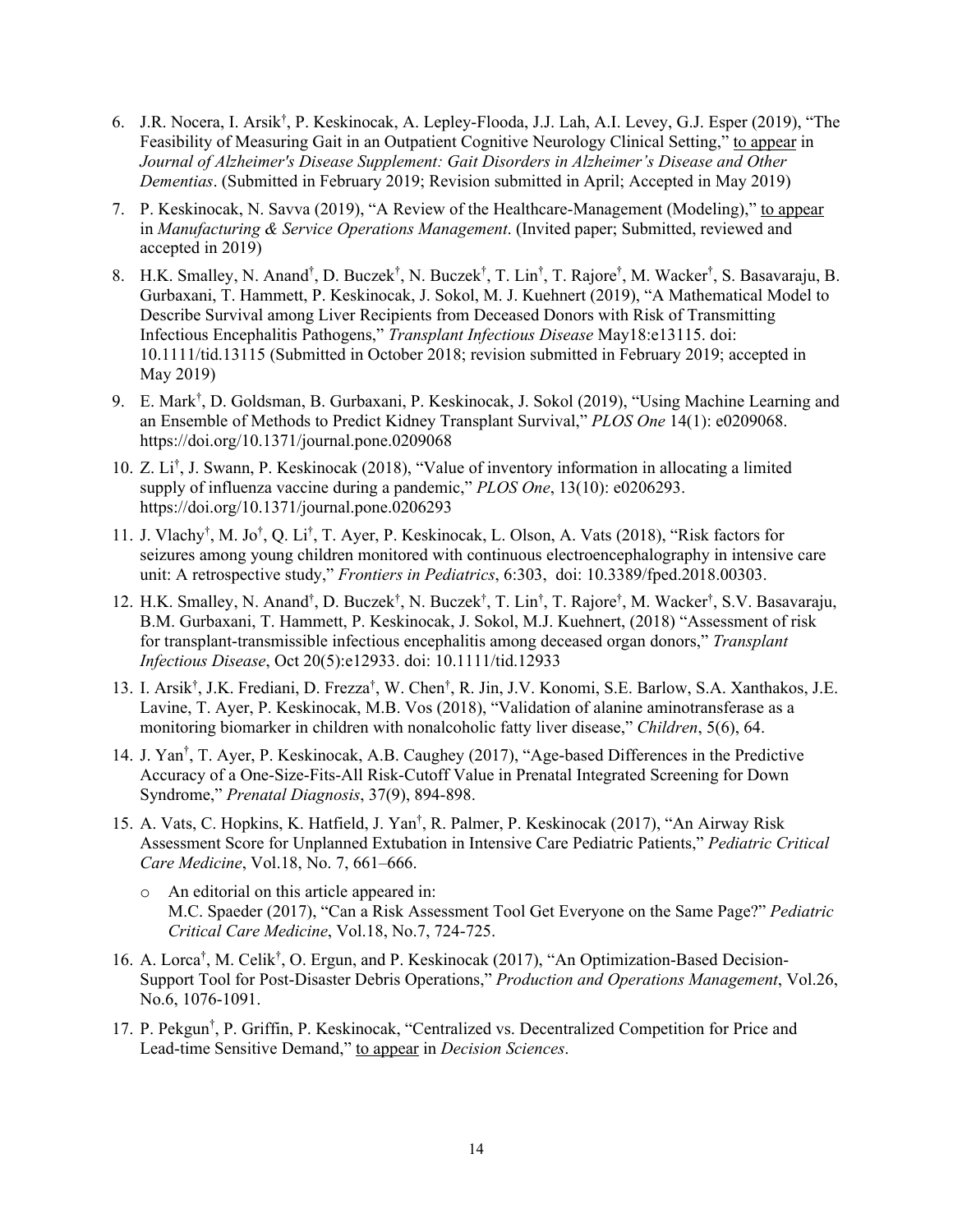- 18. S.G. Gupta, S.C. Chen, P. Keskinocak, L. Houghtalen, A.Ismail, M.G. Kumar (2016), "Understanding Patient Experience in University- Based Dermatology Clinics: A Time Motion Analysis," *Journal of the American Academy of Dermatology*, 75(4):834-5.
- 19. B. Hafizoglu<sup>†</sup>, E. Gel, P. Keskinocak (2016), "Price and Lead Time Quotation for Contract and Spot Customers, *Operations Research*, Vol. 64, No. 2, 406 – 415.
- 20. H.K. Smalley<sup>†</sup>, P. Keskinocak (2016), "Automated Medical Resident Rotation and Shift Scheduling to Ensure Quality Resident Education and Patient Care," *Healthcare Management Science*, Vol.19, No.1, 66–88.
- 21. M. Villarreal† , D. Goldsman, P. Keskinocak (2015), "Workforce Management and Scheduling under Flexible Demand," *Service Science*. Vol.7, No.4, 331-351.
- 22. H.K. Smalley, P. Keskinocak, J. Swann, A. Hinman (2015), "Optimized Oral Cholera Vaccine Distribution Strategies to Minimize Disease Incidence: A Mixed Integer Programming Model and Analysis of a Bangladesh Scenario," *Vaccine*, Vol.33, No.46, 6218–6223.
- 23. J. Yan† , T. Ayer, P. Keskinocak, A.B. Caughey (2015), "Preference-Sensitive Risk Cutoff Values for Prenatal Integrated Screening Test for Down Syndrome," *Prenatal Diagnosis*, Vol. 35, No. 7, 645- 651.
- 24. M. Celik† , O. Ergun, P. Keskinocak (2015), "The Post-Disaster Debris Clearance Problem under Incomplete Information," *Operations Research,* Vol. 63, No. 1, 65-85.
	- o INFORMS Editor's Cut collection, Vol. 4 (2016), "Confronting Public Problems with Operations Research." http://pubsonline.informs.org/editorscut/publicsector
	- o Second place, Production and Operations Management Society (POMS) College of Humanitarian Operations & Crisis Management Best Paper Award, April 2013.
- 25. H. Smalley† , P. Keskinocak, A. Vats (2015), "Physician Scheduling for Continuity: An Application in Pediatric Intensive Care," *Interfaces*, Vol. 45, No. 2, 133–148.
- 26. M. Villarreal<sup>†</sup> and P. Keskinocak (2014), "Staff Planning for Operating Rooms with Different Surgical Services Lines," *Healthcare Management Science*, November, 1-26. https://rdcu.be/6hse
- 27. A. Ekici† , P. Keskinocak. J. Swann (2014), "Modeling Influenza Pandemic and Planning Food Distribution *Manufacturing and Service Operations Management*, Vol. 16, No. 1, 11–27.
	- o Best Research Poster Award, Mayo Clinic Conference on Systems Engineering & Operations Research in Health Care, September 2008.
	- o Third Place, INFORMS Health Applications Section William Pierskalla Best Paper Award, October 2008.
	- o First place, Society of Health Systems Student Paper Competition, March 2009.
	- o Finalist, MSOM Student Paper Competition, 2009.
- 28. O. Ergun, L. Guyi<sup>†</sup>, J. Heier-Stamm<sup>†</sup>, P. Keskinocak, J. Swann (2014), "Improving Humanitarian Operations through Collaboration," *Production and Operations Management*, Vol.23, No.6, 1002- 1014.
- 29. B. Hafizoglu† , E. Gel, P. Keskinocak (2013), "Expected Tardiness Computations in Multi-class Priority M/M/c Queues," *INFORMS Journal on Computing*, Vol.25, No.2, 364-376.
- 30. Popescu† , E. Barnes, E. Johnson, P. Keskinocak (2013), "Bid Prices when Demand is a Mix of Individual and Batch Bookings," *Transportation Science*, Vol. 47, No. 2, 198–213.
	- o International Air Cargo Association Graduate Research Paper Competition Award, 2007.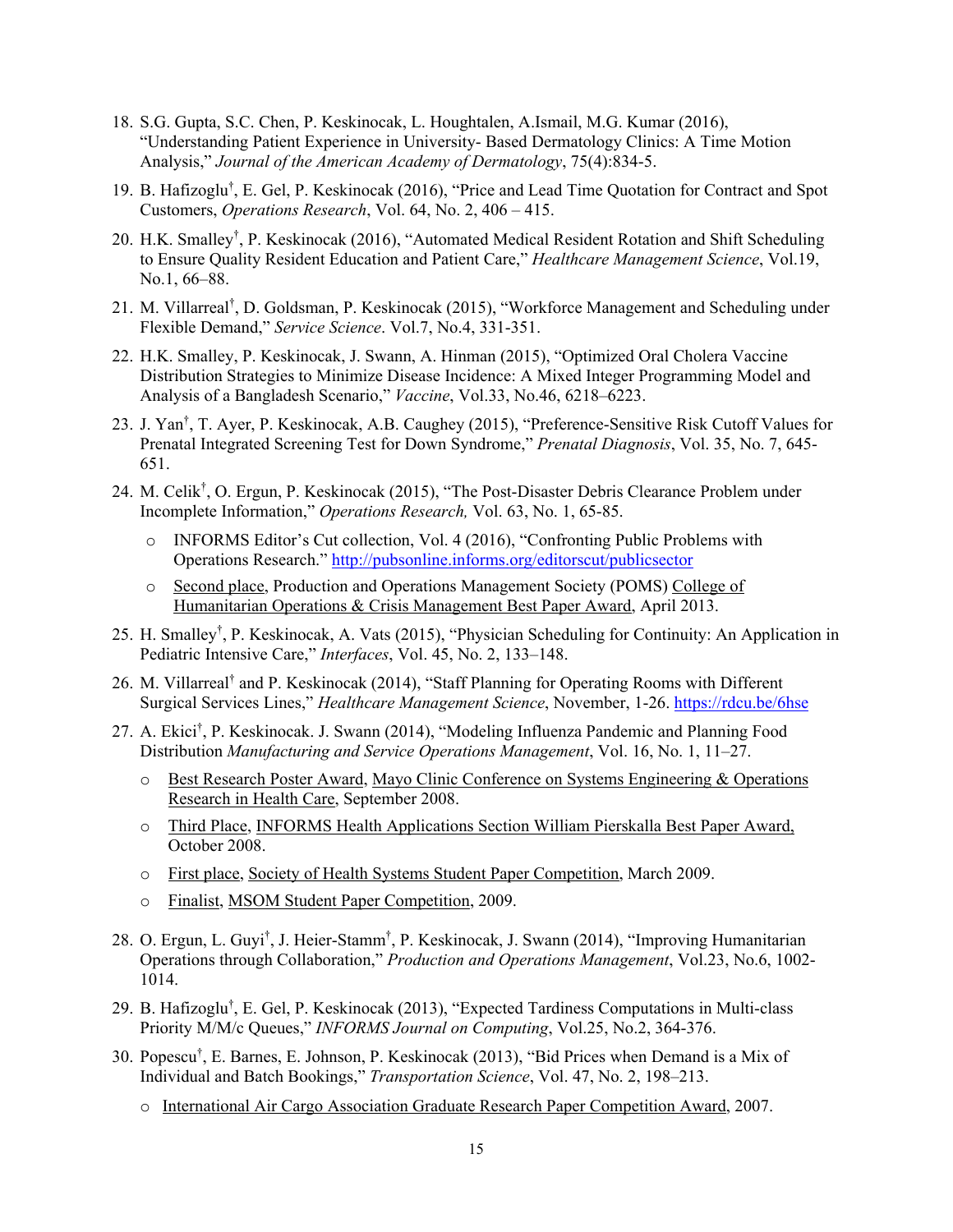- 31. A. Vats, K.H. Goin, M. Villarreal<sup>†</sup>, T. Yilmaz<sup>†</sup>, J.D. Fortenberry, P. Keskinocak (2012), "The Impact of a Lean Rounding Process in a Pediatric Intensive Care Unit," *Critical Care Medicine*, Vol.40, No.2, 608-617. (Impact factor 6.25)
- 32. J. Griffin<sup>†</sup>, S. Xia<sup>†</sup>, S. Peng<sup>†</sup>, P. Keskinocak (2012), "Improving Patient Flow in an Obstetric Unit," *Healthcare Management Science*, Vol.15, No.1, 1-14.
- 33. H. K. Smalley† , P. Keskinocak, and A. Vats (2011), "Development of a Handoff Continuity Score to Improve Pediatric ICU Physician Schedule Design for Enhanced Physician and Patient Continuity," *Critical Care*, Vol.15, 1-7. (Impact factor 4.6)
- 34. D. Laborde, J. Griffin<sup>†</sup>, H.K. Smalley<sup>†</sup>, P. Keskinocak, G. Matthew (2011), "A Framework for Assessing Patient Crossover and Health Information Exchange Value," *Journal of the American Medical Informatics Association* (JAMIA), Vol.18, No.5, 698-703. (Impact factor 3.9)
- 35. O. Caliskan Demirag† , P. Keskinocak, J. Swann (2011), "Customer Rebates and Retailer Incentives in the Presence of Competition and Price Discrimination," *European Journal of Operational Research*, Vol.215, No.1, 268-280.
- 36. S. Lee† , L. Garrow, J. Higbie, P. Keskinocak (2011), "Do you really know who your customers are? A study of U.S. retail hotel demand," *Journal of Revenue and Pricing Management*, Vol. 10, 73-86.
- 37. S. Duran† , M. Gutierrez† , P. Keskinocak (2011), "Pre-Positioning of Emergency Items Worldwide for CARE International," *Interfaces*, Vol.41, No.3, 223-237.
- 38. H. Smalley† , F. Engineer† , P. Keskinocak, L. Pickering (2011), "Universal Tool for Vaccine Scheduling – Applications for Children and Adults," *Interfaces*, Vol.41, No.5, 436-454.
	- o Finalist, Daniel H. Wagner Prize for Excellence in Operations Research Practice in 2010.
	- o Best poster award, Children's Healthcare of Atlanta Pediatric Research Retreat, January 2011.
- 39. P. Shi† , P. Keskinocak, J. Swann, B.Y. Lee (2010), "The Impact of Mass Gatherings and Holiday Travelling on the Course of an Influenza Pandemic: A Computational Model," *BMC Public Health*, 10, 778. (Impact factor 2.36)
- 40. P. Shi† , P. Keskinocak, J. Swann, B.Y. Lee (2010), "Modeling Seasonality and Viral Mutation to Predict the Course of an Influenza Pandemic," *Epidemiology and Infection*, 138(10), 1472-1481. (Impact factor 2.26)
- 41. W. Yang, I. Karaesmen, P. Keskinocak (2010), "Managing Uncertainty in On-Demand Air Travel," *Transportation Research – Part E*, Vol.46, No.6, 1169-1179.
- 42. A. Ekici† , O. Ergun, P. Keskinocak, M. Lagoudakis (2010), "Optimal Job Splitting on a Multi-Slot Machine with Applications in Pressrun Configuration in the Printing Industry," *Naval Research Logistics*, Vol.57, No.3, 237– 251.
- 43. O. Caliskan Demirag<sup>†</sup>, O. Baysar<sup>†</sup>, P. Keskinocak, J. Swann (2010), "The Effects of Customer Rebates and Retailer Incentives on Manufacturer's Profits and Sales," *Naval Research Logistics*, Vol. 57, No.1, 88-108.
	- o Finalist, Manufacturing and Service Operations Management (MSOM) Student Paper Competition, 2006.
- 44. E. Ozkaya† , P. Keskinocak, R. Weight (2010), "Estimating and Benchmarking Less Than Truckload (LTL) Market Rates," *Transportation Research – Part E*, Vol.46, No.5, 667-682.
- 45. O. Ergun, J. L. Heier<sup>†</sup>, P. Keskinocak, and J. Swann (2010), "Waffle House Restaurants Hurricane Response: A Case Study," *International Journal of Production Economics* special issue on "Improving Disaster Supply Chain Management," Vol.126, No.1, 111-120.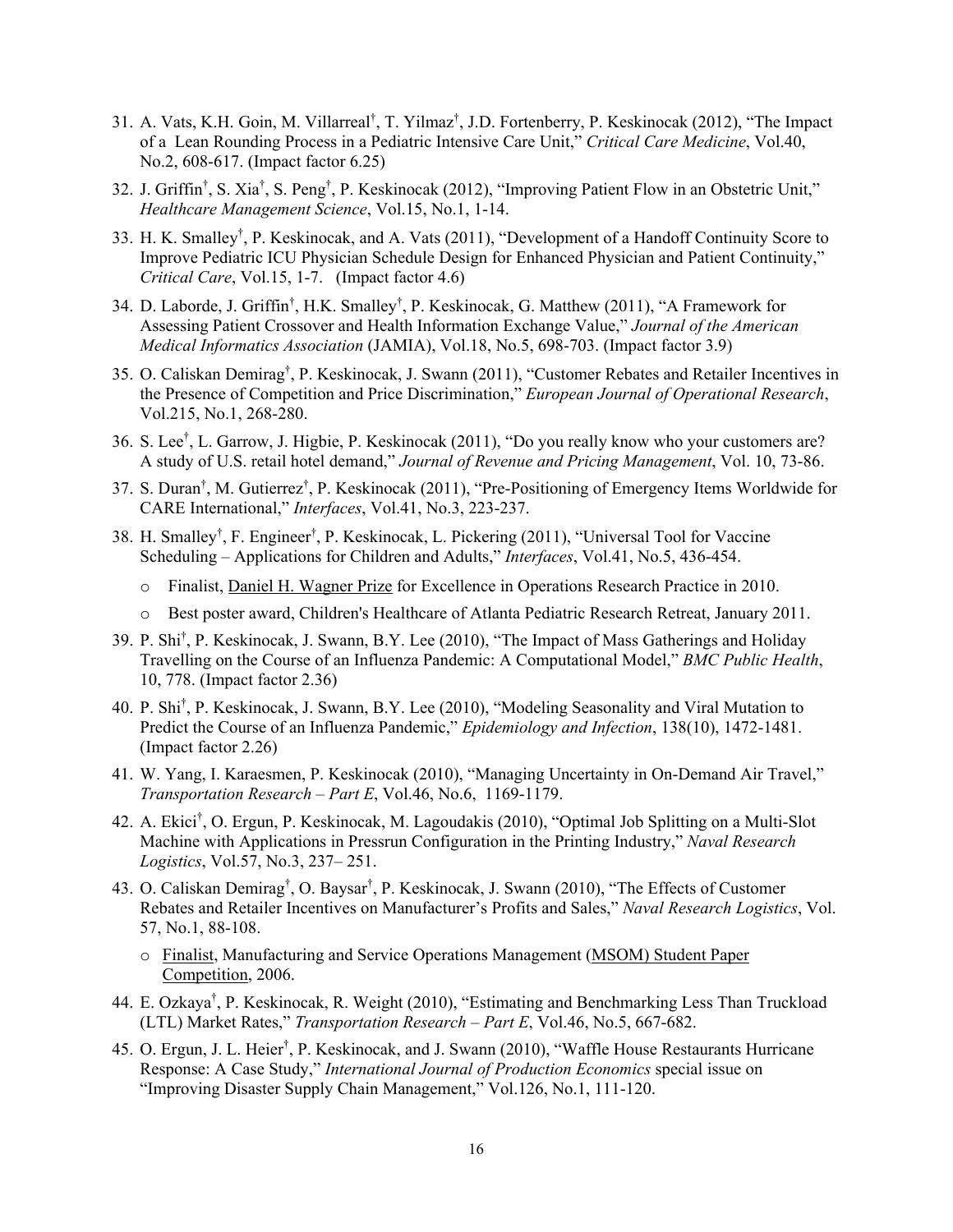- 46. S. Savasaneril<sup>†</sup>, P. Griffin, P. Keskinocak (2010), "Dynamic Lead Time Quotation for Base-Stock Inventory Systems," *Operations Research*, Vol.58, No.2, 383-395.
- 47. F. Engineer† , P. Keskinocak, L. Pickering (2009), "Catch-up Scheduling for Childhood Immunization," *Operations Research*, Vol.57, No.6, 1307-1319.
	- o First place, EURO Excellence in Practice Award, July 2010.
	- o IIE Society of Health Systems Best Graduate Research Paper Award, January 2008.
	- o Second place, INFORMS Health Applications Section William Pierskalla Best Paper Award, October 2008.
	- o Honorable mention, INFORMS Doing Good with Good OR Student Paper Competition, October 2009.
- 48. R. Hagtvedt† , P. Griffin, P. Keskinocak (2009), "A Simulation Model to Compare Strategies for the Reduction of Healthcare Associated Infections," *Interfaces*, Vol.39, No.3, 256-270.
- 49. P. Keskinocak and S. Savasaneril<sup>†</sup> (2008), "Collaborative Procurement among Competing Buyers," *Naval Research Logistics*, Vol.55, No.6, 516-540.
- 50. F. Erhun, P. Keskinocak, S. Tayur (2008), "Dynamic Procurement, Quantity Discounts, and Supply Chain Efficiency," *Production and Operations Management* (*POMS*), Vol.17, No.5, 543-550.
- 51. F. Erhun, P. Keskinocak, S. Tayur (2008), "Dynamic Procurement in a Capacitated Supply Chain Facing Uncertain Demand," *IIE Transactions*, Vol.40, No.8, 733-748.
- 52. P. Pekgun† , P. Griffin, P. Keskinocak (2008), "Coordination of Marketing and Production for Price and Leadtime Decisions," *IIE Transactions*, Vol.40, No.1, 12-30.
	- o IIE Transactions Best Paper Award Scheduling & Logistics, May 2009.
	- o This article was the third most downloaded (from informaworld) IIE Transactions article in 2009; the first two most downloaded were both review articles.
- 53. P. Keskinocak, K. Charnsirisakskul<sup>†</sup>, and P. Griffin (2008), "Strategic Inventory in Capacitated Supply Chain Procurement," *Managerial and Decision Economics*, Vol.29, No.1, 23-36.
- 54. W. Elmaghraby, A. Gulcu<sup>†</sup>, P. Keskinocak (2008), "Optimal Pre-Announced Markdowns in the Presence of Rational Customers with Multi-unit Demands," *Manufacturing & Service Operations Management*, Vol.10, No.1, 126-148.
- 55. W. Yang, I. Karaesmen, P. Keskinocak, S. Tayur (2008), "Aircraft and Crew Scheduling for Fractional Ownership Programs," *Annals of Operations Research*, Vol.159, No.1, 415-431.
- 56. K. Dutta<sup>†</sup>, D. VanderMeer<sup>†</sup>, A. Datta, P. Keskinocak, K. Ramamritham (2007), "A Fast Method for Discovering Critical Edge Sequences in E-Commerce Catalogs," *European Journal of Operational Research* 181, 855-871
- 57. K. Dutta<sup>†</sup>, A. Datta, H. Thomas<sup>†</sup>, P. Keskinocak (2007), "Linearized Model of Object Caching and Heuristic Solution," *IEEE Transactions on Systems, Man, and Cybernetics Part C: Applications and Reviews*, Vol.37, No.5, 1-12.
- 58. A. Popescu<sup>†</sup>, P. Keskinocak, E. Johnson, R. Kasilingam, and M. LaDue (2006), "Estimating Air Cargo Overbooking using a Discrete Show-up Rate Distribution," *Interfaces*, Vol.36, No.3, 248-258.
	- o Runner-up for the AGIFORS The Airline Group of the International Federation of Operational Research Societies - 2004 Anna Valicek Award.
- 59. K. Charnsirisakskul<sup>†</sup>, P. Griffin, and P. Keskinocak (2006), "Pricing and Scheduling Decisions with Lead-time Flexibility," *European Journal of Operational Research*, Vol.171, No.1, 153-169.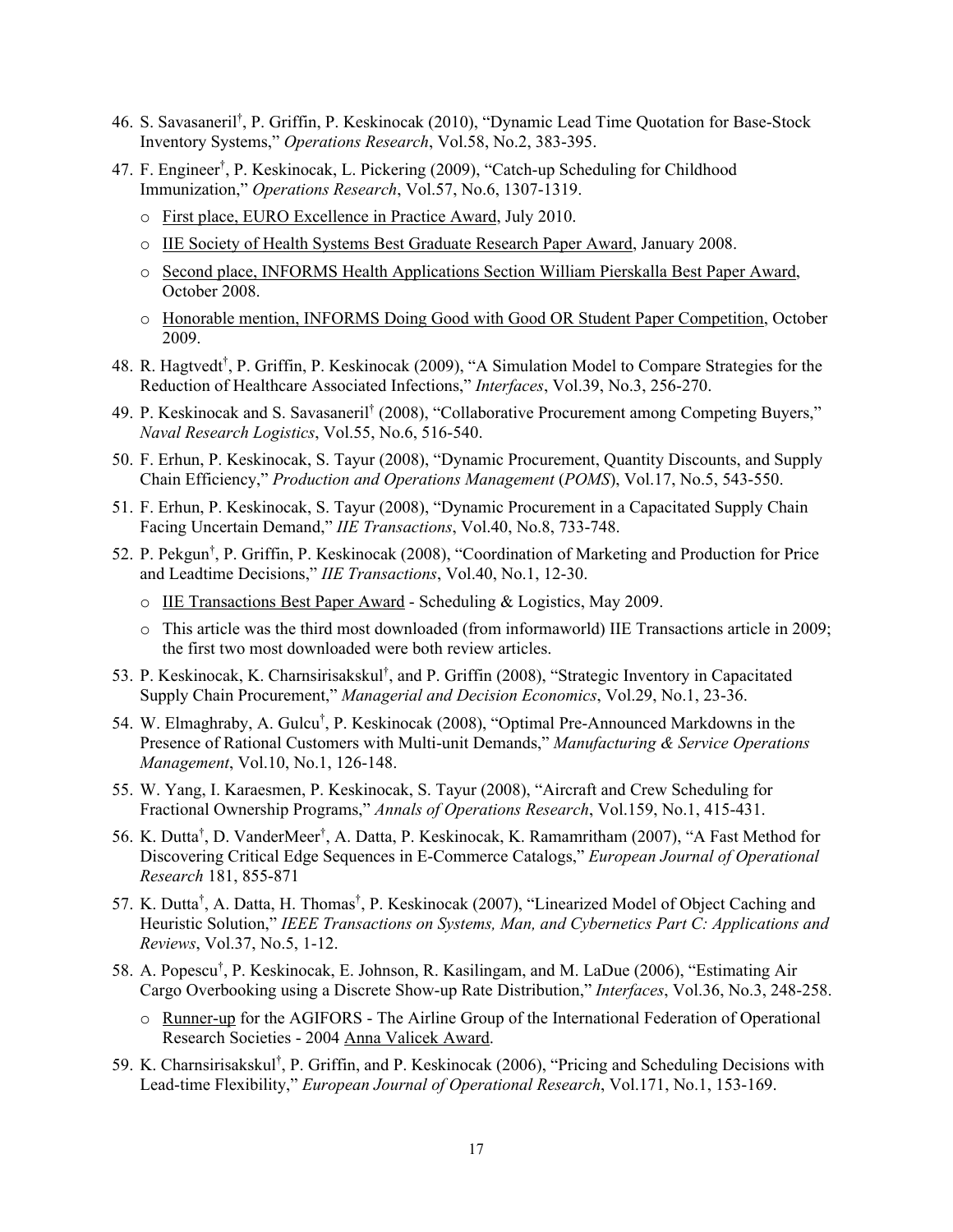- 60. N. An† , W. Elmaghraby, and P. Keskinocak (2005), "Bidding Strategies and their Impact on Revenues in Combinatorial Auctions," *Journal of Revenue and Pricing Management*, Vol.3, No.4, 337-357.
- 61. K. Charnsirisakskul<sup>†</sup>, P. Griffin, P. Keskinocak (2004), "Order Selection and Scheduling with Leadtime Flexibility," *IIE Transactions*, Vol. 36, 697-707.
- 62. W. Elmaghraby, P. Keskinocak (2003), "Dynamic Pricing in the Presence of Inventory Considerations: Research Overview, Current Practices and Future Directions," *Management Science*, Vol.49, No.10, 1287-1309.
- 63. C. Martin, D. Jones, P. Keskinocak (2003), "Optimizing On-Demand Aircraft Schedules for Fractional Aircraft Operators," *Interfaces*, Vol.33, No.5, 22-35.
	- o Finalist for the Daniel H. Wagner Prize for Excellence in Operations Research Practice in 2002.
	- $\circ$  A summary of this paper is included as a snapshot application in the textbook Production & Operations Analysis by S. Nahmias, 6th Edition, 2009, McGraw-Hill Irwin, New York, NY
- 64. P. Keskinocak, F. Wu, R. Goodwin, S. Murthy, R. Akkiraju, S. Kumaran, A. Derebail (2002), "Scheduling Solutions for the Paper Industry," *Operations Research*, Vol.50, No.2, 249-259.
- 65. P. Keskinocak, R. Ravi, S. Tayur (2001), "Scheduling and Reliable Lead Time Quotation for Orders with Availability Intervals and Lead Time Sensitive Revenues," *Management Science*, Vol.47, No.2, 264-279.
	- o An earlier version of this paper received an Honorable mention at the George Nicholson Student Paper Competition in 1998.
- 66. P. Keskinocak, S. Tayur (2001), "Quantitative Analysis for Internet-Enabled Supply Chains," *Interfaces*, Vol.31, No.2, 70-89.
- 67. M. Dawande, P. Keskinocak, J. Swaminathan, S. Tayur (2001), "On The Biclique and Multi-Partite Clique Problems," *Journal of Algorithms*, Vol.41, No.2, 388-403.
- 68. R. Akkiraju, P. Keskinocak, S. Murthy, F. Wu (2001), "An Agent-based Approach to Multi-machine Scheduling," *Journal of Applied Intelligence*, Vol.14, 135-144.
- 69. P. Keskinocak, R. Goodwin, F. Wu, R. Akkiraju, S. Murthy (2001), "Decision Support for Managing an Electronic Supply Chain," *Electronic Commerce Research Journal*, Vol.1, 15-31.
- 70. M. Dawande, J. Kalagnanam, P. Keskinocak, R. Ravi, F.S. Salman (2000), "Approximation Algorithms for the Multiple Knapsack Problem with Assignment Restrictions," *Journal of Combinatorial Optimization*, Vol.4, 171-186.
- 71. S. Murthy, R. Akkiraju, R. Goodwin, P. Keskinocak, J. Rachlin, F. Wu, S. Kumaran, J. Yeh, R. Fuhrer, A. Aggarwal, M. Sturzenbecker, R. Jayaraman, R. Daigle, (1999) "Cooperative Multiobjective Decision Support for the Paper Industry," *Interfaces*, Vol.29, No.5, 5-30.
	- o The Daniel H. Wagner Prize for Excellence in Operations Research Practice in 1998.
- 72. P. Keskinocak, S. Tayur (1998), "Scheduling of Time-Shared Jet Aircraft," *Transportation Science*, Vol.3, 277-294.

#### **B2. Papers submitted to refereed journals or books**

73. F.M. Yildirim† , P. Griffin, P. Keskinocak, J. O'Connor, J.L. Swann, "Estimating the Impact of Self-Management Education, Influenza Vaccines, Nebulizers, and Spacers on Health Utilization and Expenditures for Medicaid-Enrolled Children with Asthma" submitted to *Journal of Asthma*.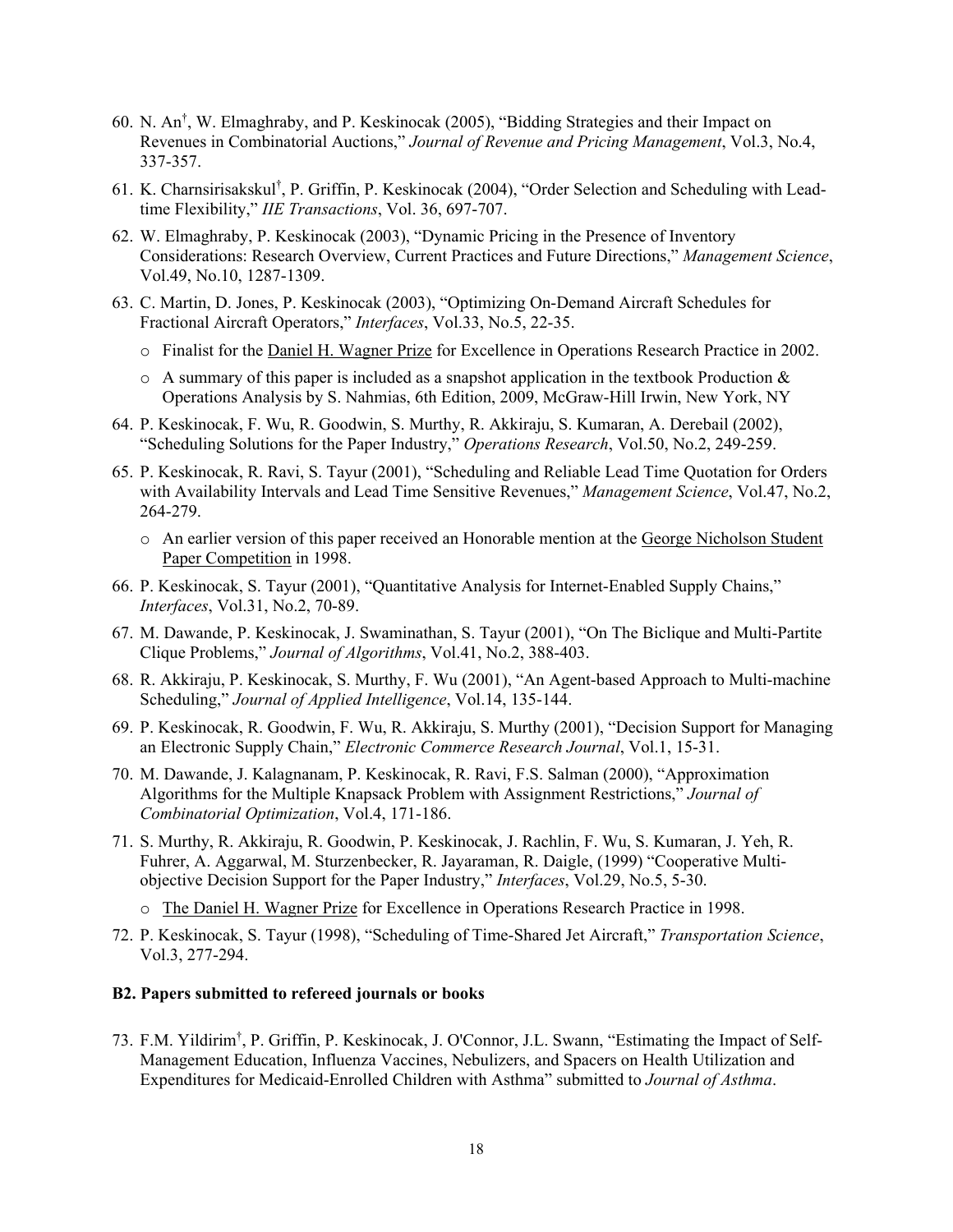- 74. E. Mark† , D. Goldsman, B. Gurbaxani, P. Keskinocak, J. Sokol, "Using Machine Learning and Simulation to Estimate Survival Curves for Hepatitis C Negative Transplant Patients Receiving an Increased Risk Kidney versus Remaining on the Waitlist," submitted to *Statistics in Medicine*.
- 75. S. Guven-Kocak† , A. Heching, P. Keskinocak, A. Toriello, "Home Health Care Routing and Scheduling with Consistency," submitted to *Transportation Science*. (Submitted in October 2017; revision submitted in August 2018; second revision submitted in November 2019)
- 76. Tyler Perini† , Pinar Keskinocak, Zihao Li, Ernesto Ruiz-Tiben, Julie Swann, and Adam Weiss.An Agent-Based Simulation for Seasonal Guinea Worm Disease in Chad Dogs," submitted to *American Journal of Tropical Medicine and Hygiene*. (Submitted in June 2019)

#### **Papers in progress (almost ready) for submission to refereed journals or books**

- 77. P. Shi, J. Yan† , P. Keskinocak, J. Swann, A. Shane, "The Impact of Opening Dedicated Clinics on Disease Transmission during an Influenza Pandemic"
- 78. J. Yan† , T. Ayer, P. Keskinocak, R. Palmer, "Capacity Allocation in a School-Based Asthma Care Model for Pediatric Patients"
- 79. A.M. Stroh, D. Goldsman, B.M. Gurbaxani, P. Keskinocak, J. Sokol, "A Dynamic Model for Multiple Concurrent Offers in the Deceased-Donor Organ Allocation Process"
- 80. E. Mark† , D. Goldsman, B. Gurbaxani, P. Keskinocak, J. Sokol, "Predicting a patient's functional status at kidney transplantation based on information at waitlist registration"

#### **B3. Publications in refereed conference proceedings**

- 1. M. Yildirim† , P. Keskinocak, S. Pelton, I. Yildirim, "Predicting risk of breakthrough invasive pneumococcal disease in children after 13-valent pneumococcal conjugate vaccination," *IDWeek* 2018, October 3-7, 2018, San Francisco, CA.
- 2. Z. Li, A. Pyreddy<sup>†</sup>, V. Mukharya<sup>†</sup>, P. Keskinocak, S. Tal, C. Buchanan, C. Hopkins, A. Vats, "Improving Risk Assessment for Unplanned Extubation in the Pediatric Critical Care Patient, *Society of Critical Care Medicine's 47th Critical Care Congress*, San Antonio, TX, February 25-28, 2018.
	- o Abstract published in the supplement of *Critical Care Medicine*, Vol. 46, No.1, p. 653, 2018.
- 3. D. Frezza† , W. Chen† , P. Keskinocak, T. Ayer, R. Jin, S.E. Barlow, S. Xanthakos, J.E. Lavine, M.B Vos (2016), "*Standardized Time Average of ALT is a Better Marker of Histologic Improvement in NAFLD*," in *Hepatology* (Vol. 63, No. 1 SUPP, pp. 559A-560A), Wiley-Blackwell.
- 4. J. Vlachy<sup>†</sup>, M. Jo<sup>†</sup>, Q. Li<sup>†</sup>, T. Ayer; P. Keskinocak, L. Olson; J. Swann, A. Vats, "Continuous Electroencephalography for Seizure Detection in Children: Who should we monitor?" *Society of Critical Care Medicine Congress* (42nd), Phoenix, AZ, January 17-21, 2015.
	- o Abstract published in the supplement of *Critical Care Medicine*, Vol.42, No.12, December 2014.
- 5. A. Lorca<sup>†</sup>, M. Celik, O. Ergun, P. Keskinocak, "A Decision-support Tool for Post-disaster Debris Operations, *Humanitarian Technology: Science, Systems and Global Impact*, Boston, MA, May 12- 14, 2015. (Proceedings published in Procedia Engineering 107, 2015, 154-167.)
- 6. J. Griffin, P. Keskinocak, C. Stokes, N. O'Hara, A. Vats (2013), "Development of Patient-Bed Assignment Algorithms to Support Bed Management Processes for Improvements in the Rate of Overflow Assignments and Average Request to Assign Metrics," *Society of Critical Care Medicine Congress* (42nd), San Juan, Puerto Rico, January 19-23.
	- o Abstract published in the supplement of *Critical Care Medicine*, Vol.40, No.12, December 2012.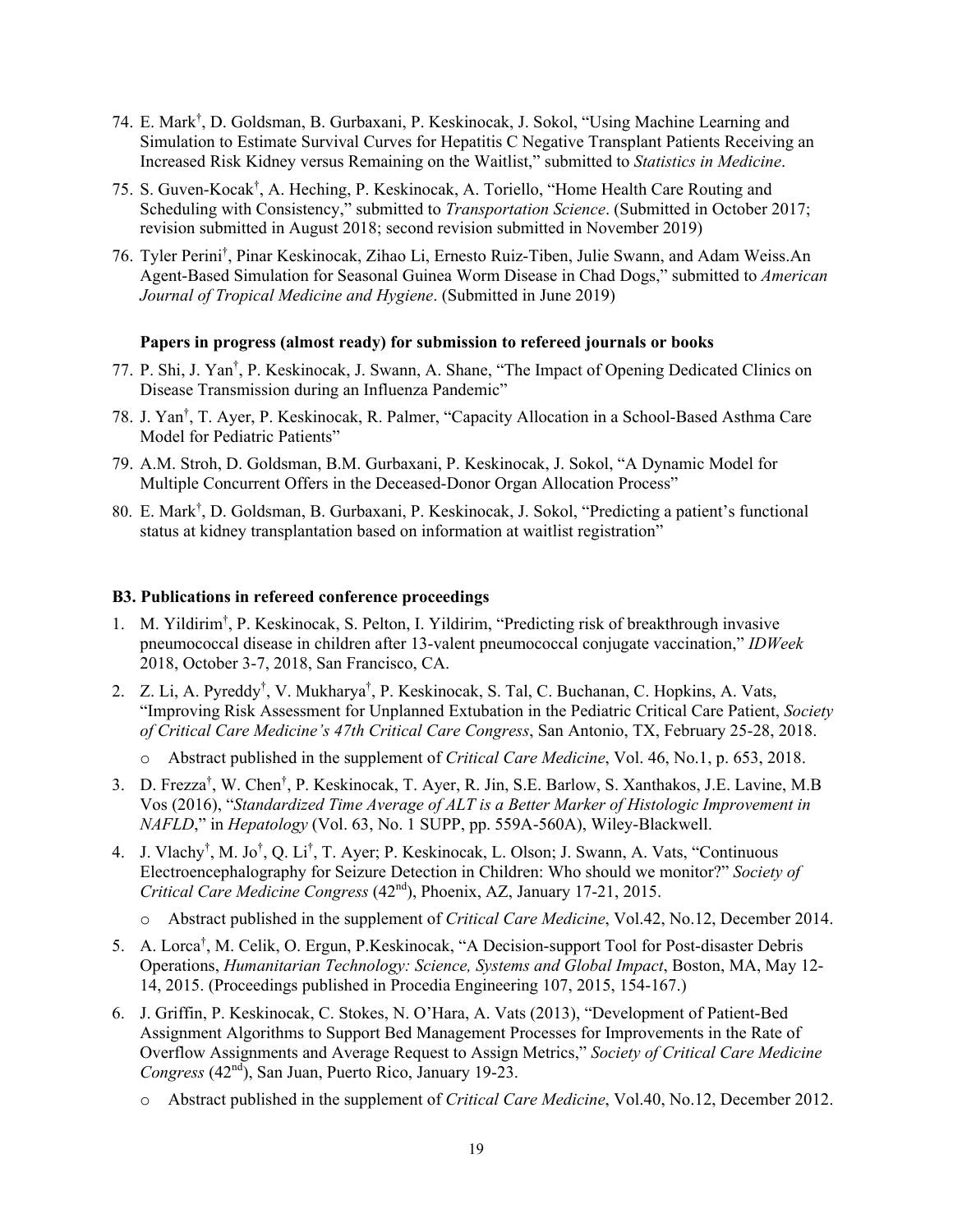- 7. H. Smalley, P. Keskinocak, J. Stockwell, A. Vats (2012), "Automated Schedule Generation of MD Staffing for a Pediatric ICU Using Integer Programming to Achieve Enhanced Continuity," *Society of Critical Care Medicine Congress* (41st), Houston, TX, February 5-7.
	- o Abstract published in the supplement of *Critical Care Medicine*, December 2011.
- 8. H. Smalley† , P. Keskinocak, A. Vats (2011), "A Handoff Continuity Score (HCS) Can Be Utilized to Improve Physician Schedule Design for Enhanced Handoff Efficiency and Continuity," *6th World Congress on Pediatric Critical Care*, Sydney, Australia, March 13-17.
	- o Abstract published in the supplement of the *Journal of Pediatric Critical Care Medicine*  12(3):A18, May 2011.
- 9. S. Koenig, P. Keskinocak, C. Tovey (2010), "Progress on Agent Coordination with Cooperative Auctions," *Proceedings of the Twenty-Fourth AAAI Conference on Artificial Intelligence* (AAAI-10), AAAI Senior Member Papers Track, Atlanta, GA , July 11 - 15, 2010.
- 10. O. Ergun, J.A. Carbajal<sup>†</sup>, P. Keskinocak, M. Stilp<sup>†</sup>, M. Villarreal<sup>†</sup> (2010), "Managing Debris Collection and Disposal Operations," *Proceedings of the Seventh Triennial Symposium on Transportation Analysis* (TRISTAN VII), Tromso, Norway, June 20-25.
- 11. A. Vats, K. Goin, T. Yilmaz<sup>†</sup>, M. Villarreal<sup>†</sup>, J. Fortenberry, P. Keskinocak (2010), "A Lean Focused Rounding Process in a Pediatric Intensive Care Unit Increases Efficiency, Optimizes Resources, and Improves Satisfaction."

Abstract published in the supplement of *Critical Care Medicine* 37(12):A4, December 2009.

- o 2010 Annual Scientific Award, *Society of Critical Care Medicine Congress* (39th), Miami, FL, January 9-13.
- 12. R. Hagtvedt<sup>†</sup>, P. Griffin, P. Keskinocak, M. Ferguson, G.T. Jones, (2009), "Cooperative Strategies to Reduce Ambulance Diversion," *Proceedings of the Winter Simulation Conference*, Austin, TX, December 13-16. (Invited paper)
- 13. A. Ekici† , P. Keskinocak, S. Koenig (2009), "Multi-Robot Routing with Linear Decreasing Rewards over Time," *Proceedings of the IEEE International Conference on Robotics and Automation* (ICRA), Kobe, Japan, May 12-17.
- 14. A. Ekici† , P. Keskinocak, J. Swann (2008), "Pandemic Influenza Response," *Proceedings of the Winter Simulation Conference*, Miami, FL, December 7-10, 1592-1600. (Invited paper)
- 15. Caliskan Demirag† , O., P. Keskinocak, and J. Swann (2008). "Customer Rebates and Retailer Incentives in the Presence of Competition," *Proceedings of the Manufacturing & Service Operations Management Conference*, College Park, MD, June 5-6.
- 16. S. Koenig, R. Borie, V. Markakis, P. Kilby, C. Tovey, P. Keskinocak (2008), "Agent Coordination with Regret Clearing," *Proceedings of the Twenty-Third AAAI Conference on Artificial Intelligence* (AAAI-08), Chicago, IL, July 13-17.
- 17. J. Melvin† , P. Keskinocak, S. Koenig, C. Tovey. B. Yuksel Ozkaya (2007), "Multi-Robot Routing with Rewards and Disjoint Time Windows," *Proceedings of the IEEE/RSJ International Conference on Intelligent Robots and Systems* (IROS), San Diego, CA, October 29-November 2.
- 18. W. Yang, I. Karaesmen and P. Keskinocak (2007), "Optimization vs. Persistence in Scheduling: Heuristics to Manage Uncertainty in On-Demand Air Travel," *Proceedings of the 3rd Multidisciplinary International Conference on Scheduling: Theory & Applications* (MISTA), Paris, August 28-31.
- 19. B. Yuksel Ozkaya, P. Keskinocak (2007), "Dynamic Decentralized Price and Lead-time Quotation," *Proceedings of the 14th International Annual EurOMA Conference*, Ankara, Turkey, June 17-20.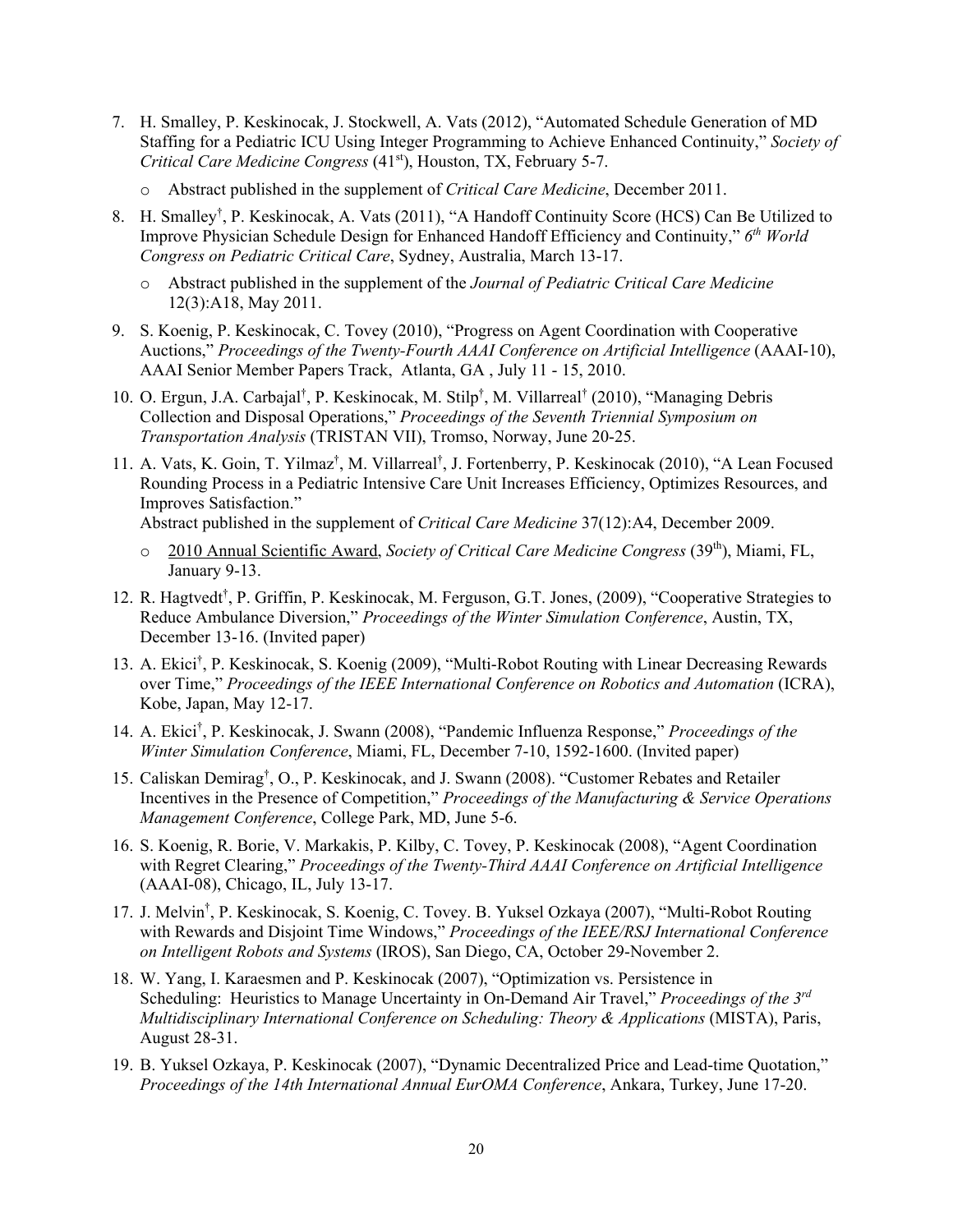- 20. M. Lagoudakis, V. Markakis† , D. Kempe, P. Keskinocak, S. Koenig, A. Kleywegt, C. Tovey, A. Meyerson, S. Jain (2006), "The Power of Sequential Single-Item Auctions for Agent Coordination," *AAAI Nectar Papers Track at the Twenty-First National Conference on Artificial Intelligence* (AAAI-06), Boston, Massachusetts, July 16-20.
- 21. P. Pekgun† , P. Griffin, and P. Keskinocak (2006), "Centralized vs. Decentralized Decision Making under Competition for Price and Lead-time Sensitive Demand," *Proceedings of the Manufacturing & Service Operations Management Conference*, Atlanta, GA, June 20-21.
- 22. S. Savasaneril† , P. Griffin, and P. Keskinocak (2006), "Analysis of Lead Time Quotation Policies for Base-Stock Inventory Systems," *Proceedings of the Manufacturing & Service Operations Management Conference*, Atlanta, GA, June 20-21.
- 23. I. Karaesman, P. Keskinocak, S. Tayur and W. Yang (2005), "Scheduling Multiple Types of Time Shared Aircraft: Models and Methods for Practice", *Proceedings of the 2nd Multidisciplinary International Conference on Scheduling: Theory and Applications* (MISTA), edited by G. Kendall, L. Lei, and M. Pinedo, Stern School of Business, New York University, July 18-21, 19-38.
- 24. M. Lagoudakis, V. Markakis† , D. Kempe, P. Keskinocak, S. Koenig, A. Kleywegt, C. Tovey, A. Meyerson, S. Jain (2005), "Auction-Based Multi-Robot Routing," *Proceedings of the Robotics Science and Systems Conference*, Cambridge, Massachusetts, June 8-10.
- 25. M. Lagoudakis, M. Berhault<sup>†</sup>, S. Koenig, P. Keskinocak, A. Kleywegt (2004), "Simple Auctions with Performance Guarantees for Multi-Robot Task Allocation," *Proceedings of the IEEE/RSJ International Conference on Intelligent Robots and Systems* (IROS), Sendai, Japan, September 28- October 2, 698-705.
- 26. N. An† , W. Elmaghraby, P. Keskinocak (2004), "Bidding in Combinatorial Auctions," *Proceedings of the Institute of Industrial Engineers (IIE) Annual Conference*, Houston, Texas, May 15-19.
- 27. M. Berhault<sup>†</sup>, H. Huang<sup>†</sup>, P. Keskinocak, Sven Koenig, W. Elmaghraby, P. Griffin, A. Kleywegt (2003), "Robot Exploration with Combinatorial Auctions," *Proceedings of the IEEE/RSJ International Conference on Intelligent Robots and Systems*, Las Vegas, October 27-31.
	- o Best Student Paper Award in the Computer Science category at the Georgia Institute of Technology Student Paper Competition sponsored by Science Applications International Corporation (SAIC) in 2004.
- 28. K. Charnsirisakskul<sup>†</sup>, P. Griffin, P. Keskinocak (2002), "Coordinating Lead-Time Quotation and Inventory Planning in Hybrid Make to Stock/Make to Order Environments," *Proceedings of the IIE 2002 Annual Conference*, Orlando, Florida.
- 29. W. Elmaghraby, A. Gulcu<sup>†</sup>, P. Keskinocak (2001), "Analysis of a Price Markdown Mechanism," *Proceedings of the Third International Workshop on Advanced Issues of E-Commerce and Web-Based Information Systems* (WECWIS), Milpitas, CA, June 21-22, 170-177.
- 30. P. Keskinocak, R. Goodwin, F. Wu, R. Akkiraju, S. Murthy (1999), "Decision Support for Managing and Electronic Supply Chain," *Proceedings of the Workshop on Agents in E-Commerce*, Hong Kong, 1-10.
	- o Best Workshop Paper Award.
- 31. R. Goodwin, P. Keskinocak, S. Murthy, F. Wu, R. Akkiraju (1999), "Intelligent Decision Support for the E-Supply Chain," *Proceedings of the AIEC'99 - AAAI Workshop on Artificial Intelligence for Electronic Commerce*, Orlando, Florida, 77-81.
- 32. R. Akkiraju, P. Keskinocak, S. Murthy, F. Wu (1998), "Multi-machine scheduling: An agent-based approach," *Proceedings of the Fifteenth National Conference on Artificial Intelligence and the Tenth Innovative Applications of Artificial Intelligence*, Madison, Wisconsin, 1013-1019.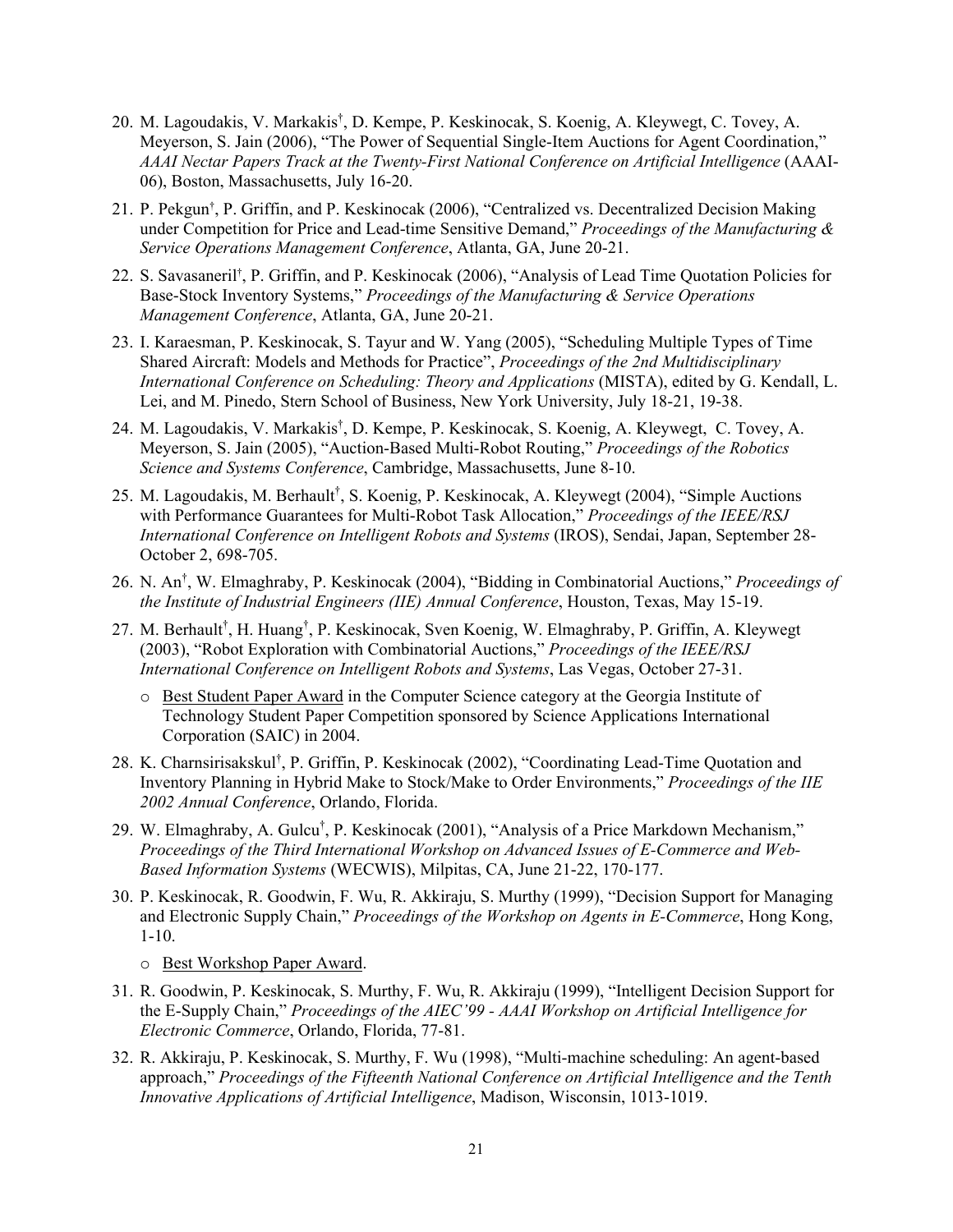#### **C. OTHER PUBLICATIONS**

- 1. P. Keskinocak, Op-ed: In 'coronapocalypse' the worst shortages could be deadly, *The Hill*, March 18, 2020. https://thehill.com/opinion/white-house/488296-in-coronapocalypse-the-worst-shortages-couldbe-deadly#bottom-story-socials
- 2. J. Featherstone, O. Ergun, K. Fulton, W. Hopp, P. Keskinocak, B. Koon, A. Lippert, S. Mannan, C. Philip, K. Smith (2019), "Strengthening Post-Hurricane Supply Chain Resilience: Observations from Hurricanes Harvey, Irma, and Maria," *National Academies of Sciences, Engineering, and Medicine*, Washington, DC. The National Academies Press. https://doi.org/10.17226/XXXXX
- 3. Kreitzer, M. J., K. Carter, D. S. Coffey, E. Goldblatt, C. Grus, P. Keskinocak, M. Klatt, T. Mashima, Z. Talib, and R. Valachovic (2018), "Utilizing a Systems and Design Thinking Approach for Improving Well-Being within Health Professional Education and Health Care," NAM Perspectives Commentary, *National Academies of Sciences, Engineering, and Medicine*, Washington, DC. https://doi.org/10.31478/201901b
- 4. G. Berenguer, P. Keskinocak, J.G. Shanthikumar, J. Swaminathan, L.N. Van Wassenhove (2017), "A Prologue to the Special Issue on Not-for-Profit Operations Management," Production and Operations Management, Vol.26, No.6, 973-975.
- 5. J. Ahmed, P. K. Bardhan, W. Carter, L. Gonzalez, R. Hall, J. Heeger. L. Ivers, A. Khan, P. Keskinocak, H. Matzger, M. Mengel, D. Nazzal, C. Paradiso, F. Qadri, D. Sack, M. Villareal, S.A. Zahan (2013), "Comprehensive Integrated Strategy for Cholera Prevention and Control," Coalition for Cholera Prevention and Control, August. http://www.taskforce.org/sites/default/files/cholera\_comprehensive\_integrated\_strategy\_final\_august \_2013.pdf
- 6. P. Keskinocak, S. Xia, M. Janakiram, T. Maku (2011), "Supply Chain Game," OR/MS Today, October.
- 7. O. Ergun, P. Keskinocak, J. Swann (2011), "Introduction to the Special Issue on Humanitarian Applications: Doing Good with Good OR," *Interfaces*, Vol.41, No.3, 215-222.
- 8. P. Keskinocak (2010), "Collaborative Key to Disaster Recovery," *Air Cargo World*, June. http://www.aircargoworld.com/Magazine/Departments/Viewpoint/June-2010
- 9. O. Ergun, P. Keskinocak, J. Swann, J. Heier Stamm, M. Villarreal (2010), "How to Improve Humanitarian Logistics?" *Analytics*, Spring, 31-35.
- 10. O. Ergun, P. Keskinocak, J. Swann, "Logistics Ignored in Disaster Relief," Atlanta Journal Constitution (February 2, 2010)
- 11. O. Ergun, P. Keskinocak, J. Swann, M. Villarreal (2009), "Humanitarian Logistics: Uncertainty, Damaged Infrastructure, and Politics Highlight Top- 10 Challenges Facing Analysts during Disasters," *Analytics*, Spring, 31-34.
- 12. O. Ergun, G. Karakus, P.Keskinocak, J.Swann, M.Villarreal (2009), "Humanitarian Supply Chain Management - An Overview," in *Models and Algorithms for Optimization in Logistics*, C. Barnhart, U. Clausen, U. Lauther, R.H. Mohring (editors), *Dagstuhl Seminar Proceedings*, Schloss Dagstuhl - Leibniz-Zentrum fuer Informatik, Dagstuhl, Germany.
- 13. O. Ergun, P. Keskinocak, J. Swann (2007), "Humanitarian Relief Logistics," *OR/MS Today*, December, 28-33.
- 14. Garrow, L., M. Ferguson, P. Keskinocak, J. Swann (2006), "Expert opinions: Current pricing and revenue management practice across U.S. industries," *Journal of Revenue and Pricing Management,*  Vol. 5, No.3, 237-247.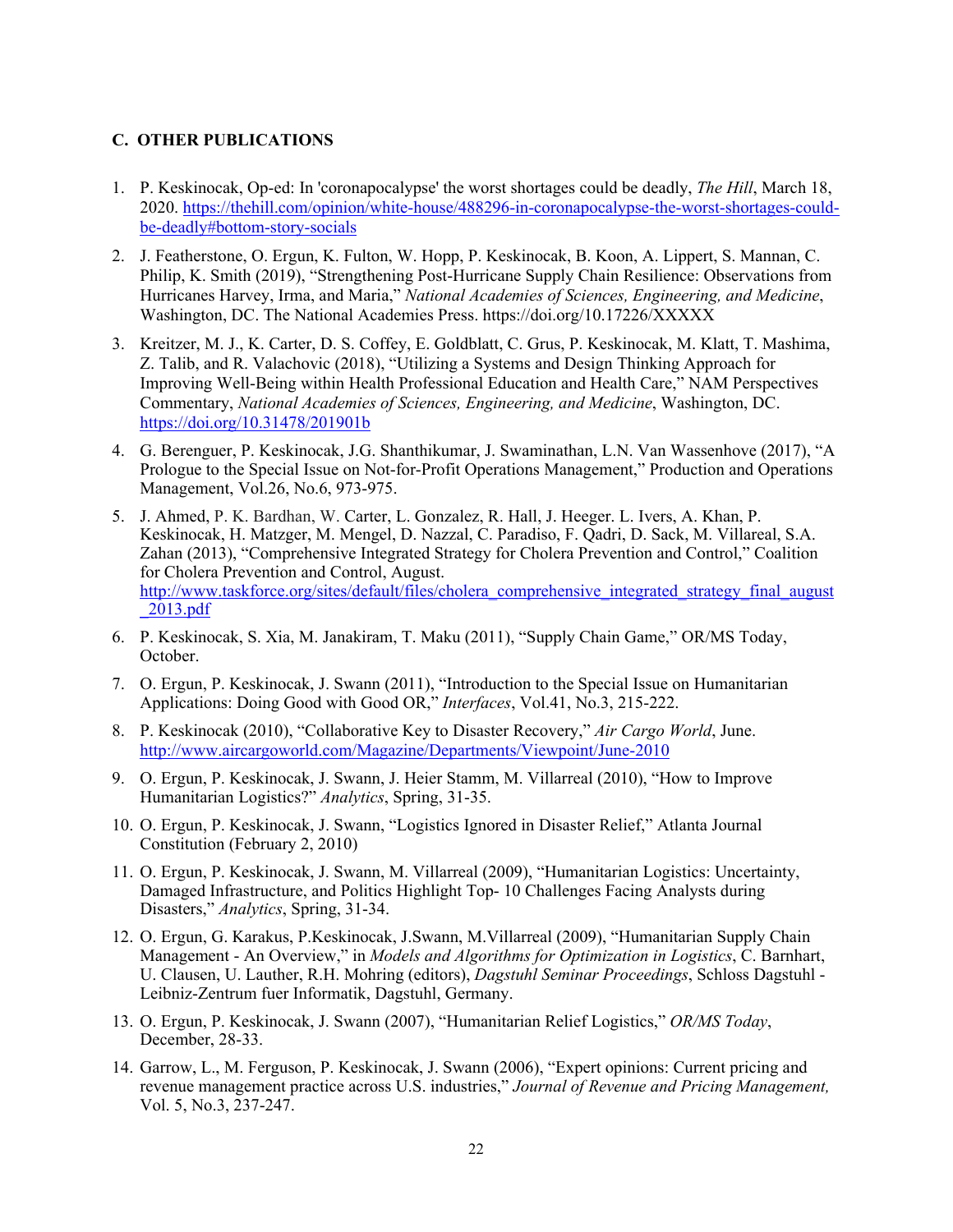- 15. W. Elmaghraby, P. Keskinocak, M. Rothkopf (2005), "Introduction to the Special Issue Dynamic Pricing Policies in Electronic Commerce," *Electronic Commerce Research Journal*, Vol. 5, No. 2, 175-180.
- 16. P. Keskinocak and W. Elmaghraby (2000), "Ownership in Digital Marketplaces," *European American Business Journal*, November, 71-74.
- 17. P. Keskinocak (1999), "Corporate High Flyers," *OR/MS Today*, December, 22-25.
- 18. S. Murthy, R. Akkiraju, R. Goodwin, P. Keskinocak, J. Rachlin, F. Wu, S. Kumaran, R. Daigle (1999), "Enhancing the Decision Making Process for Paper Mill Schedulers," *Tappi Journal* 82, 42- 49.
- 19. P. Keskinocak (1998), "On-Line Algorithms: How Much Is It Worth to Know the Future?," IBM Research Report RC21340.
- 20. R. Akkiraju, R. Goodwin, P. Keskinocak, S. Murthy, F. Wu (1998), "A New Decision Support System for Paper Manufacturing," *Proceedings of the 6th International Workshop on Project Management and Scheduling*, July, Istanbul, Turkey.
- 21. P. Keskinocak, R. Ravi, S. Tayur (1998), "Algorithms for reliable lead time quotation," *Proceedings of the 6th International Workshop on Project Management and Scheduling*, July, Istanbul, Turkey.

#### **D. PRESENTATIONS**

#### **D1. Invited seminars**

- 1. Robert H. Smith School of Business, University of Maryland, November 2019.
- 2. Department of Industrial and Systems Engineering, University of Minnesota, May 2019.
- 3. Department of Industrial and Systems Engineering, Rensselaer Polytechnic Institute, November 2018.
- 4. Department of Industrial & Systems Engineering, University of Southern California, October 2018.
- 5. Department of Management Sciences, University of Waterloo, June 2018.
- 6. Department of Industrial and Systems Engineering, University of Washington, May 2018.
- 7. Stern School of Business, New York University, May 2018.
- 8. Yale School of Management, May 2018.
- 9. Tepper School of Business, Carnegie Mellon University, May 2018.
- 10. School of Industrial Engineering, Purdue University, Distinguished Lecture, February 2018.
- 11. McCombs School of Business, University of Texas at Austin, February 2018.
- 12. Desautels Faculty of Management, McGill University, Canada, June 2015.
- 13. Department of Industrial Engineering & Management Sciences, Northwestern University, May 2015.
- 14. Department of Industrial Engineering and Operations Research, University of California at Berkeley, April 2015.
- 15. Singapore University of Technology and Design, September 2014.
- 16. London Business School, May 2014.
- 17. University College London, May 2014.
- 18. Carroll School of Management, Boston College, April 2014.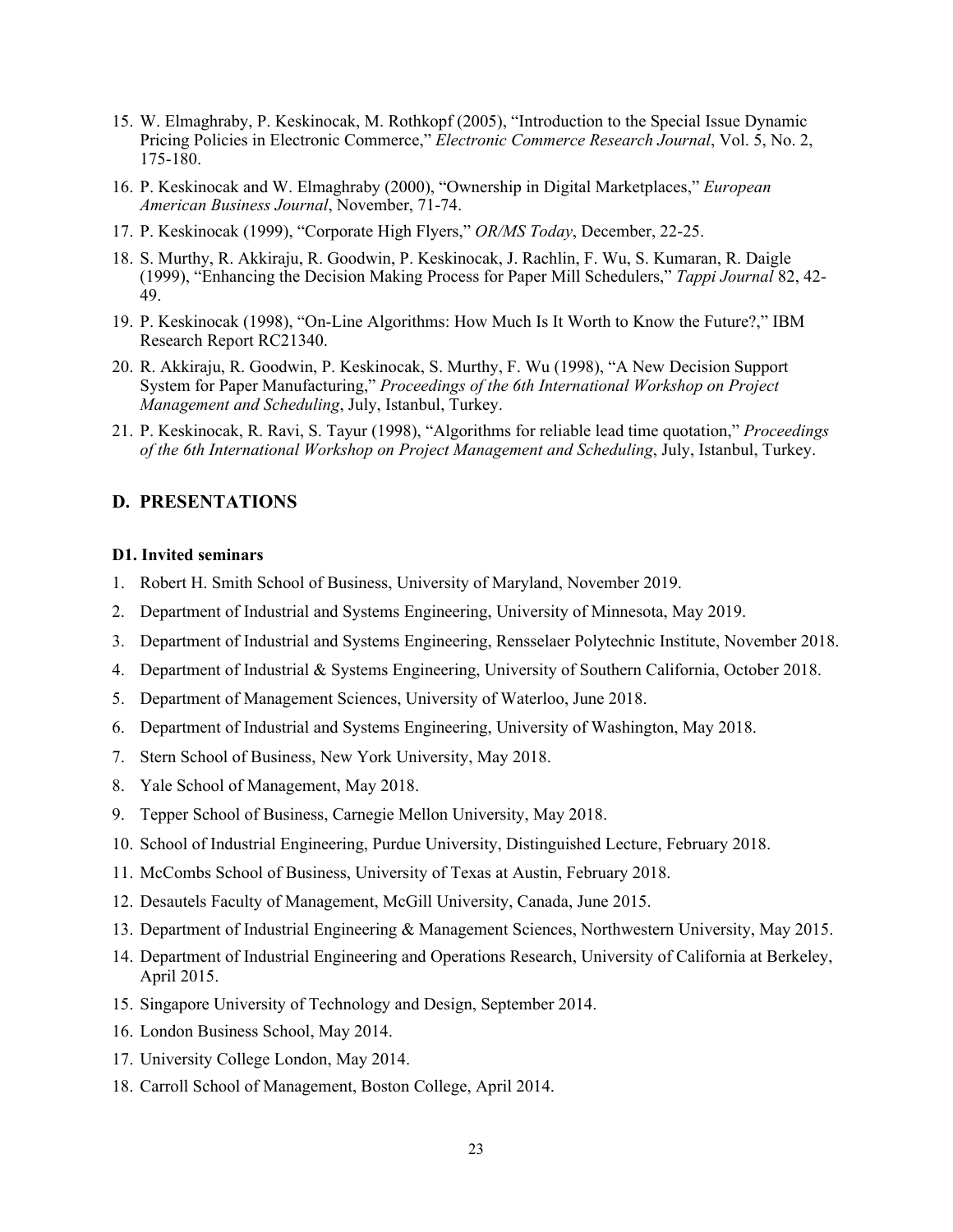- 19. School of Computing, Informatics, and Decision Systems Engineering, Arizona State University, April 2014.
- 20. Sauder School of Business, University of British Columbia, March 2014.
- 21. Department of Industrial Engineering, State University of New York at Buffalo, March 2014.
- 22. Texas A&M University, Mays Business School, January 2014.
- 23. University of Toronto, Department of Mechanical & Industrial Engineering, April 2013.
- 24. Department of Industrial Engineering, University of Pittsburgh, September 2010
- 25. Joint seminar, Department of Industrial and Operations Engineering & Ross School of Business, University of Michigan, September 2010
- 26. Department of Industrial and Manufacturing Engineering, Penn State, January 2010.
- 27. University of Minnesota, November 2009.
- 28. University of Lugano, Switzerland, July 2009.
- 29. Desautels Faculty of Management, McGill University, Canada, April 2009.
- 30. Rollins School of Public Health, Emory University, April 2009.
- 31. Tepper School of Business, Carnegie Mellon University, March 2009.
- 32. Graduate School of Business, Stanford University, November 2008.
- 33. GVU Brown Bag Seminar Series, Georgia Institute of Technology, "Hospital Acquired Infections and Intervention Strategies," October 2008.
- 34. State of Georgia, Pandemic Flu Planning Committee, "Influenza Pandemic Planning and Response," Atlanta, GA, August 2008.
- 35. Robert H. Smith School of Business, University of Maryland, April 2008.
- 36. Department of Managerial Economics & Decision Sciences, Kellogg School of Management, Northwestern University, April 2007.
- 37. Graduate School of Business, Columbia University, March 2006.
- 38. Department of Industrial and Operations Engineering, University of Michigan, March 2006.
- 39. Operations Research Center, MIT, March, 2006.
- 40. Department of Industrial Engineering, Arizona State University, February 2006.
- 41. Center for Information and Systems Engineering, Boston University, October 2005.
- 42. Department of Industrial Engineering, State University of New York (SUNY) at Buffalo, April 2005. Omega-Rho speaker of the year<sup>3</sup>.
- 43. Department of Industrial Engineering, Koc University, Istanbul, Turkey, July 2004.
- 44. Haas School of Business, University of California, Berkeley, January 2004.
- 45. Department of Industrial Engineering and Management Sciences, Northwestern University, December 2003.
- 46. Frank Batten Young Scholars Forum, School of Business Administration, College of William and Mary, July 2002.

<sup>&</sup>lt;sup>3</sup> Omega Rho International Honor Society for operations research, management science, and related areas was founded in 1976 and is a Member Society of the Association of College Honor Societies for maintaining high standards for the recognition and promotion of academic excellence in higher education.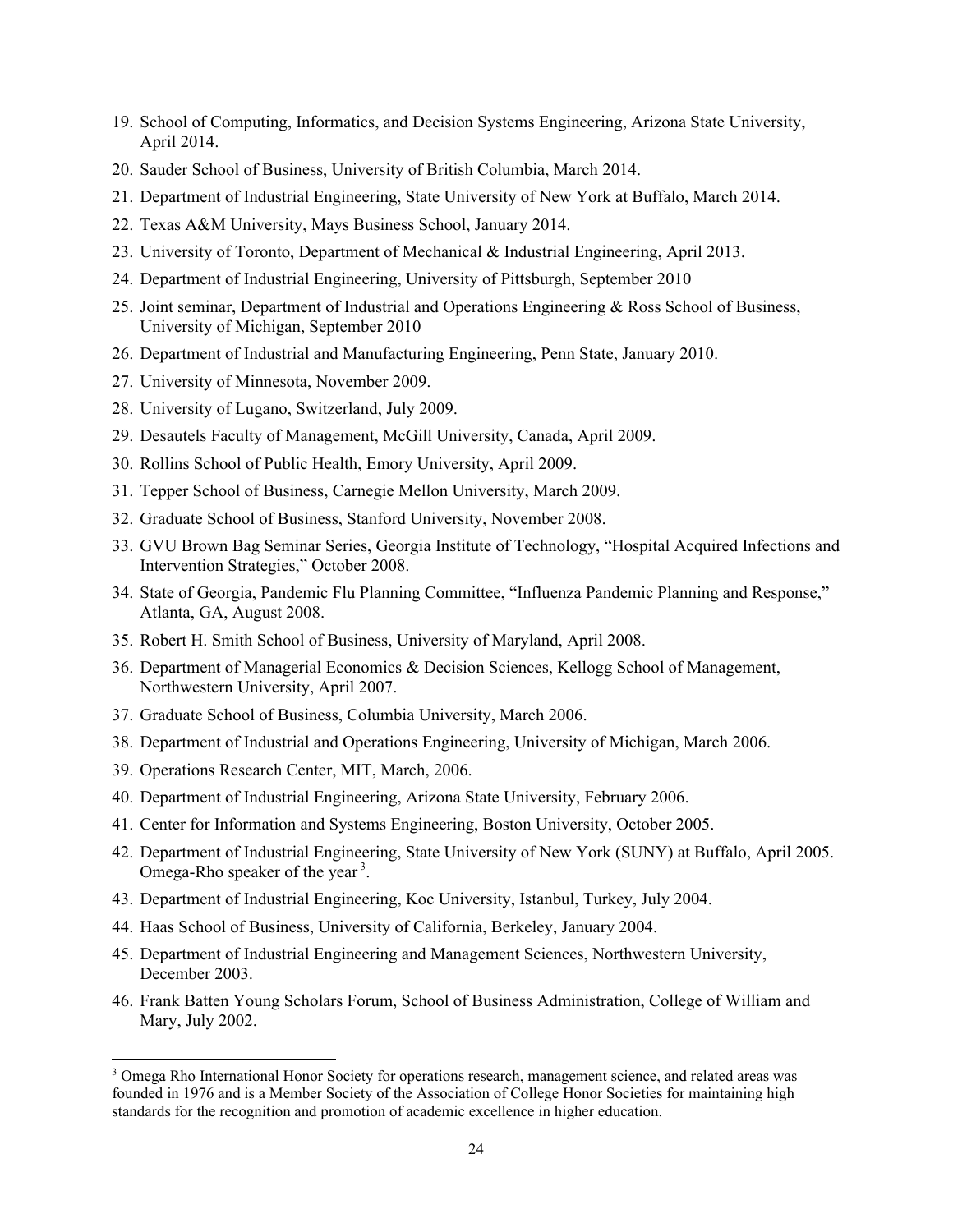47. School of Business and Department of Industrial and Systems Engineering, National University of Singapore, June, 2001.

#### **D2. Tutorial/Keynote at conferences**

- 1. P. Keskinocak, "Plenary: Quantitative models for decision-support in healthcare applications," 25th International Conference on Multiple Criteria Decision Making, Istanbul, Turkey, June 16-21, 2019.
- 2. P. Keskinocak, "Keynote: Quantitative models embedded in decision-support tools for healthcare applications," EURO Conference (29<sup>th</sup> European Conference on Operational Research), Valencia, Spain, July 8-11, 2018.
- 3. T. Ayer, P. Keskinocak, and J. Swann, "A Tutorial in OR/MS Research in Public Health," INFORMS, Fall 2014.
- 4. P. Keskinocak, J. Swaminathan, L. Van Wassenhove, "Tutorial and Panel Discussion Not for Profit Operations Management," Production and Operations Management Society (POMS) Conference, Atlanta, GA, May 8-12, 2014.
- 5. O. Ergun, P. Keskinocak, and J. Swann, "Health and Humanitarian Logistics," IIE Conference, Istanbul, Turkey, June 26-28, 2013.
- 6. O. Ergun, P. Keskinocak, and J. Swann, "Humanitarian Logistics A Tutorial," INFORMS, Phoenix, AZ, October 14-17, 2012.
- 7. O. Ergun, P. Keskinocak, and J. Swann, "Humanitarian Logistics An Overview," INFORMS, San Diego, CA, October 11-14, 2009.
- 8. O. Ergun, P. Keskinocak, J. Swann, "Humanitarian Logistics," INFORMS Southwest Regional Conference, College Station, TX, April 18-19, 2008.
- 9. P. Keskinocak, "Health Logistics," Health Systems Institute Student Symposium, Atlanta, GA, April 25-26, 2008.
- 10. P. Keskinocak, "Humanitarian Operations," Kellogg Operations Workshop, Evanston, IL, September 5-6, 2008.

#### **D3. Special Events**

- 1. Panelist, "Diversity, Equity, and Inclusion at Georgia Tech, Berkeley, and Michigan," NextProf Nexus, October 2-3, 2019.
- 2. "Math and Engineering for Social Good," Roswell Rotary Club, November1, 2018. (In addition to Rotarians, there were several elementary, middle, and high school students at this event)
- 3. "Math and Engineering for Social Good," Rotary District 6900 Conference, Sandestin, FL, April 27- 29, 2018.
- 4. Keynote speaker, Society for Women Engineers Awards Banquet, Atlanta, GA, April 2018.
- 5. ADVANCE Mentoring Panel on "Raising an Academic Family," Atlanta, GA, October, 2014.
- 6. ADVANCE Mentoring Panel on "Research Center Development and Leadership," Atlanta, GA, February, 2014.
- 7. A Georgia Tech Forum: Focus on Japan panelist. http://www.gatech.edu/japan/, Atlanta, GA, April 19, 2011.

#### **D4. Conference presentations (each paper is invited or abstract-reviewed)**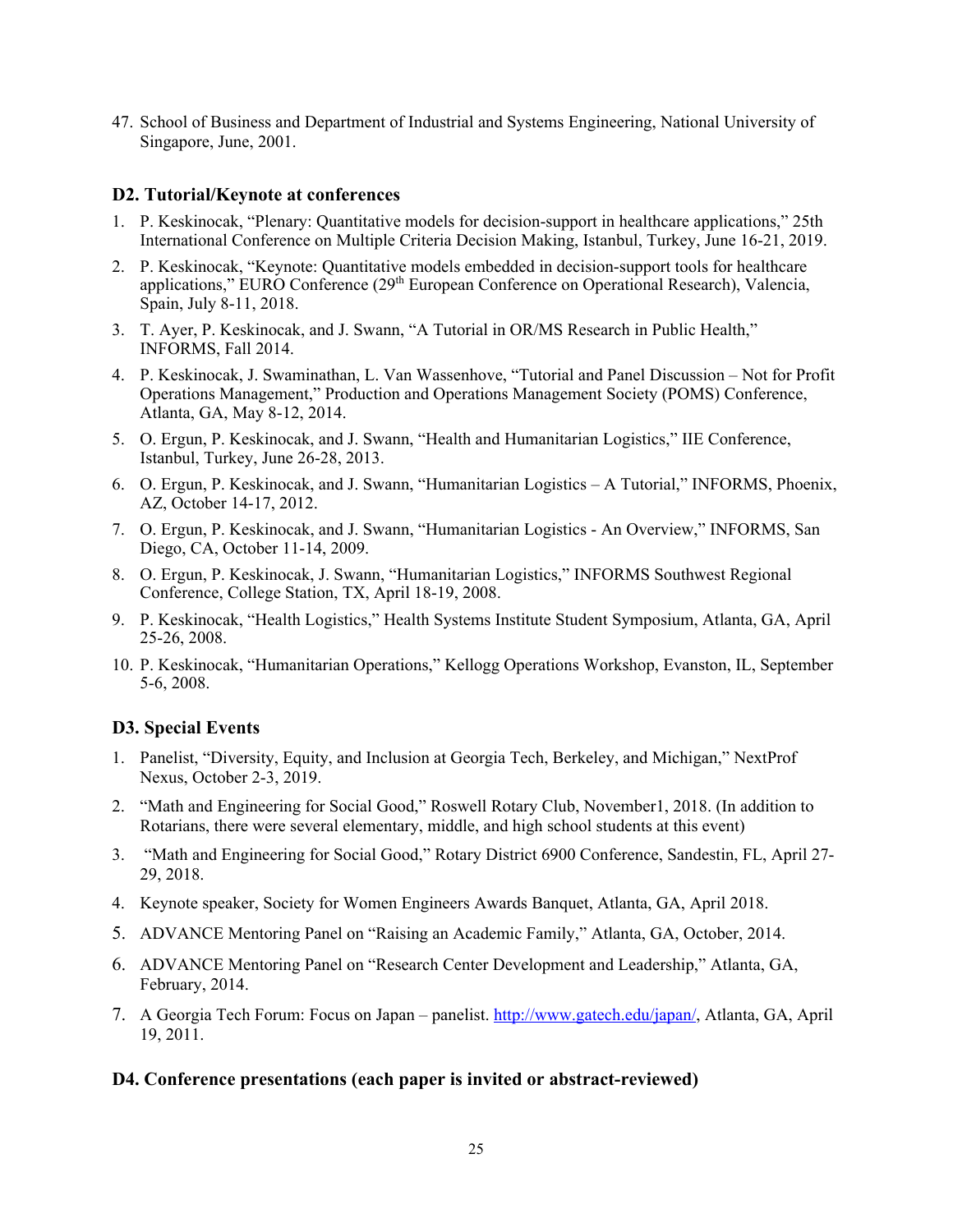#### **(Presentations from 2017 and earlier years are listed at the end of this document)**

- 1. F.J. Castillo Zunino, P. Keskinocak, "Approximation Algorithms for the Multiple Knapsack Problem with Grouped Items," INFORMS Annual Conference, October 20-23, Seattle, WA, 2019.
- 2. F.J. Castillo Zunino, P. Keskinocak, D. Nazzal, L.B. Toktay, "Factors and Strategies for Successful Vaccination Coverage in Developing Countries," INFORMS Annual Conference, October 20-23, Seattle, WA, 2019.
- 3. A. Chu, P. Keskinocak, M. Villarreal, "Empowering Denver Public Schools System to Optimize School Bus Operations," INFORMS Annual Conference, October 20-23, Seattle, WA, 2019.
- 4. F.M. Yildirim, P. Keskinocak, J.L. Swann, "Cost Effectiveness of Depression Screening for General Adult Population," INFORMS Annual Conference, October 20-23, Seattle, WA, 2019.
- 5. T. Perini, J.L. Swann, P. Keskinocak, A. Weiss, E. Ruiz-Tiben, "An Agent-based Simulation for Seasonal Guinea Worm Disease in Chad Dogs," INFORMS Annual Conference, October 20-23, Seattle, WA, 2019.
- 6. Y. Mohammad Shahi, P. Keskinocak, B.L. Toktay, H. Wang, "Optimal Facility Selection for EPA Compliance Assurance Program," INFORMS Annual Conference, October 20-23, Seattle, WA, 2019.
- 7. M. Yildirim, P. Keskinocak1, J.L. Swann, "Natural History Model of Depression," INFORMS Healthcare Conference, Boston, MA, July 27-28, 2019.
- 8. M. Yildirim, P. Keskinocak1, J.L. Swann, "Estimating the Impact of Asthma Interventions on Health Utilization and Expenditures for Medicaid-Enrolled Children," INFORMS Healthcare Conference, Boston, MA, July 27-28, 2019.
- 9. Y. Wang, P. Keskinocak, B. Gurbaxani, J. Gutman, J. Thwing, "Evaluating the Impact of ProACT Interventions on Reducing Malaria Transmission in Sub-Saharan African Countries," INFORMS Healthcare Conference, Boston, MA, July 27-28, 2019.
- 10. X. He, Y. Xie, P. Keskinocak, J. Sokol, "Pediatric Kidney Post-Transplant Survival Analysis and Risk Factor Identification," INFORMS Annual Conference, Phoenix, AZ, November 4-7, 2018.
- 11. A. Shapoval, P. Keskinocak, B. Toktay, "Recyclability of Post-disaster Debris," INFORMS Annual Conference, Phoenix, AZ, November 4-7, 2018.
- 12. E. Mark et al., "Using Machine Learning and Simulation to Compare Increased Organ Transplant Survival to Waiting for a Non-Increased Risk Organ," INFORMS Annual Conference, Phoenix, AZ, November 4-7, 2018.
- 13. S. Guven Kocak, P. Keskinocak, "The Post-disaster Debris Clearance Problem with Resource Allocation and Learning," INFORMS Annual Conference, Phoenix, AZ, November 4-7, 2018.
- 14. A.M.E. Gomez, P. Keskinocak, K. Paynabar, J. Sokol, "Individual Wait Time Estimation in the Organ Allocation System," INFORMS Annual Conference, Phoenix, AZ, November 4-7, 2018.
- 15. A. Chu, P. Keskinocak, M. Villarreal, "School Bus Routing Problem with Fixed Bell Time Windows: Denver Public Schools," INFORMS Annual Conference, Phoenix, AZ, November 4-7, 2018.
- 16. S. Guven Kocak, A.R. Heching, P. Keskinocak, A. Toriello, "Home Health Care Routing and Scheduling with Continuity of Care," INFORMS Annual Conference, Phoenix, AZ, November 4-7, 2018.
- 17. E. Mark, D. Goldsman, P. Keskinocak, B. Gurbaxani, "Using Machine Learning and Simulation to Compare High Risk Kidney Transplant Survival to Waiting for a Non High Risk Organ," American Transplant Congress, Seattle, WA, June 2-6, 2018.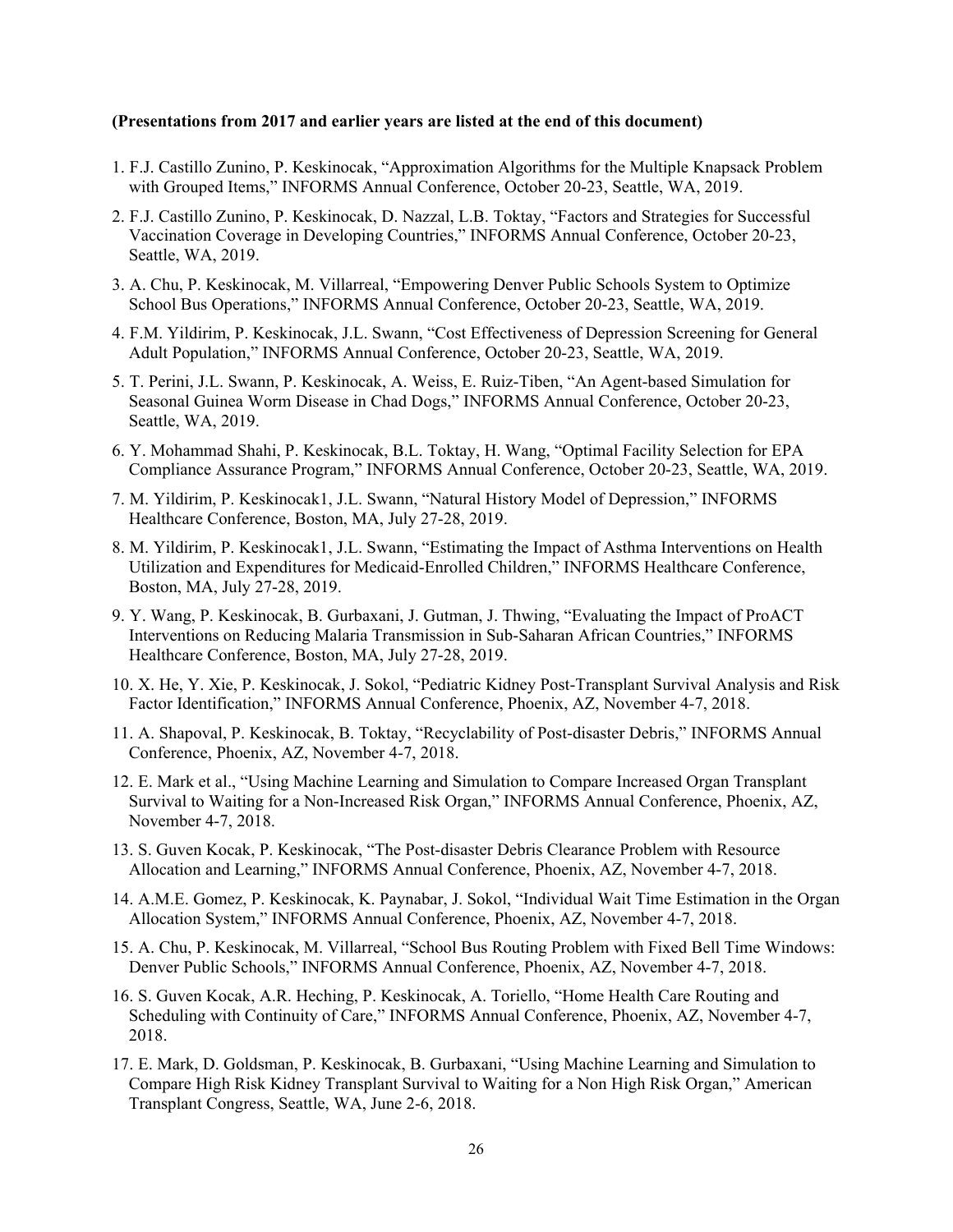- 18. T. Yilmaz Gozbasi, E. Gel, P. Keskinocak, "Dynamic lead-time quotation for substitutable products," EURO Conference, Valencia, Spain, July 9-11, 2018.
- 19. P. Keskinocak, "Systems Engineering to Reduce Stress and Burnout in Health Systems," A Systems Approach to Alleviating Work-induced Stress and Improving Health, Well-being, and Resilience of Health Professionals Within and Beyond Education: A Workshop, National Academies of Sciences, Engineering, and Medicine, Washington, DC, April 26-27, 2018

## **E. OTHER SCHOLARLY ACCOMPLISHMENTS**

#### **Patent**

1. R. Akkiraju, B.L. Dietrich, P. Keskinocak, S. Murthy, J.N. Rachlin, F. Wu (2002), United States Patent 6,490,572, "Optimization Prediction for Industrial Processes," December 3.

#### **Software**

- 2. F. Engineer, P. Keskinocak, L. Pickering (2008), "Catch-up Scheduling for Childhood Immunization"
	- o For children between ages 0-6 who fall behind the vaccination schedule recommended by the Centers for Disease Control and Prevention, this tool creates a personalized schedule given the child's vaccination history. The tool has been downloaded over 107,500 times between June 2008- March 2012. Implementation of the tool is currently under way for other countries including Canada and Turkey.
- 3. H. Smalley, F. Engineer, P. Keskinocak, L. Pickering (2010), "Catch-up Scheduling for Adult Immunization"
	- The tool has been downloaded over 58,000 times between January 2010-September 2014.
- 4. H. Smalley, F. Engineer, P. Keskinocak, L. Pickering (2011), "Catch-up Scheduling for Adolescent Immunization"
	- o The tool has been downloaded over 40,600 times between March 2011- September 2014.
- 5. The online version of the Catch-up Scheduling for Childhood Immunization (2012-present) https://www.vacscheduler.org, http://www.cdc.gov/vaccines/schedules/easy-to-read/child.html
	- o This version was released on CDC's website in January 2012 hand has been visited over 800,000 times between January 2012 and March 2018.

# **V. SERVICE**

#### **A. PROFESSIONAL CONTRIBUTIONS**

#### **Expert Panel**

 Clinical Decision Support (CDS) Expert Panel, The Immunization Information Systems Support Branch (IISSB) at the Centers for Disease Control and Prevention (CDC) 2011- 2012.

#### **Advisory Board Member**

- Safe Water Now (http://www.safewaternow.org/) 2011-present.
- International Association of Public Health Logisticians (IAPHL), http://iaphl.org/, 2017-present.
- Bilkent University, Industrial Engineering Department, 2011-present.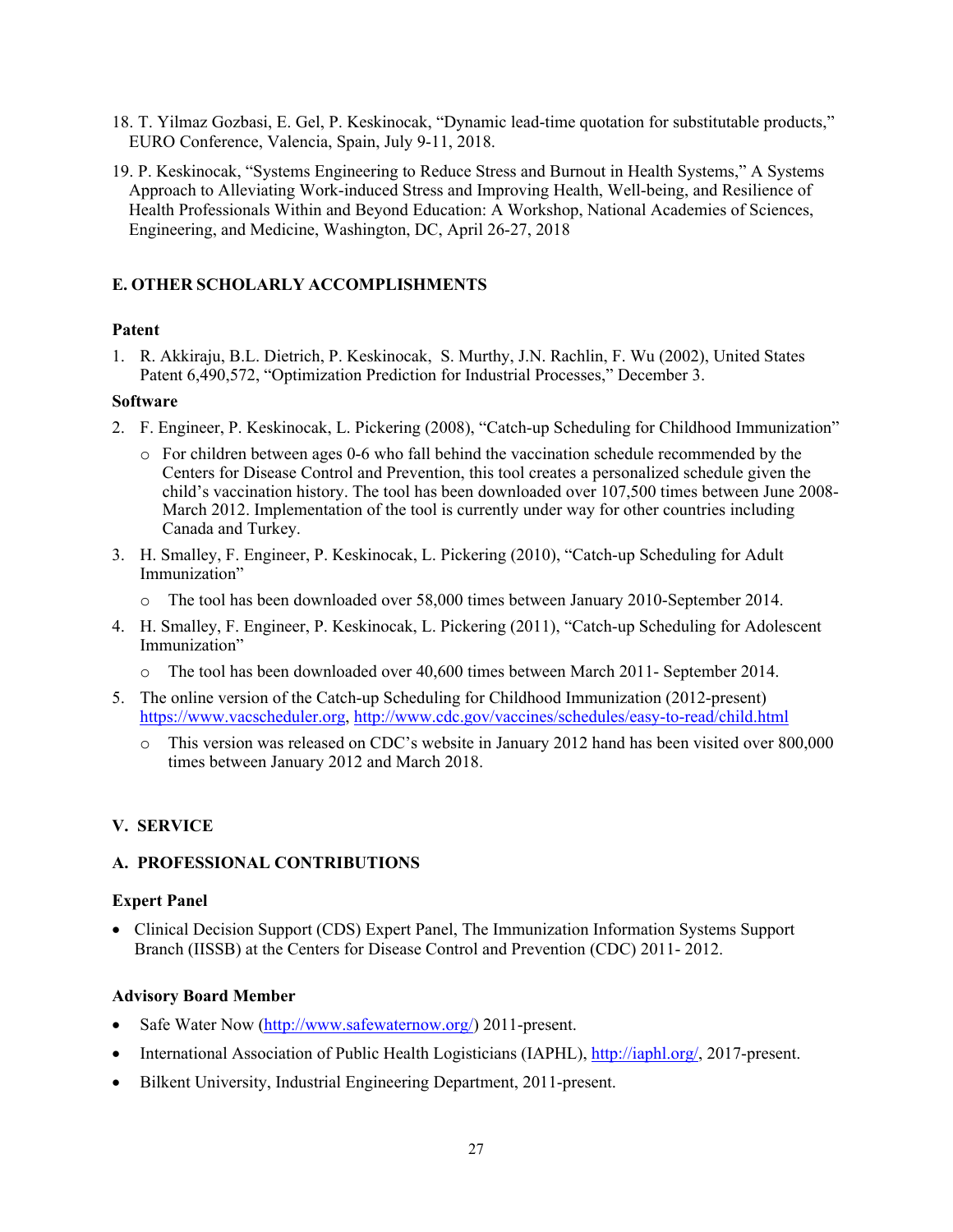## **Committee**

- Member, *Health Informatics Academic Alliance Steering Committee* (2015-2016) The committee (charged by the Chancellor) was "established by the University System of Georgia (USG) to create recommendations to initiate a visionary pathway for growing the USG's capabilities in health informatics as well as significantly increasing the number of graduates coming from our institutions qualified to serve the varied needs of the health informatics industry, healthcare providers, logistical support services and insurers. The establishment of the Health Informatics Academic Alliance will facilitate and direct the creation of such recommendations. The work done by the Alliance will be structured as a partnership between the USG and Technical College System of Georgia (TCSG) and their respective academic institutions."
- Member, Committee on "Building Adaptable and Resilient Supply Chains after Hurricanes Harvey, Irma, and Maria," National Academies of Sciences, Engineering, and Medicine (2018-2019) Conduct a study to document and understand the strengths and vulnerabilities of the supply chain network in areas impacted by Hurricanes Harvey, Irma, and Maria in 2017. The study will capture key lessons and observations around supply and distribution networks under strain during these hurricane events.

# **Editorial**

## Department Editor

- *Operations Research, Policy Modeling and Public Sector*, January 2012-December 2017.
- *IIE Transactions on Healthcare Systems Engineering*, July 2009-present.
- *Service Science*, January 2019-present.

## Senior Editor

- *Production and Operations Management*, Supply Chain Management, June 2005-December 2010.
- *Production and Operations Management*, Revenue Management, October 2006-December 2010.

#### Associate Editor

- *Operations Research*, OR Practice, January 2011-December 2011.
- *Management Science*, Operations and Supply Chain Management Department, May 2006-December 2008.
- *IIE Transactions*, (1) Supply Chains, (2) Production-Inventory Systems, May 2001-present.
- *Manufacturing & Service Operations Management*, January 2009 present.

# Member of the Editorial Board

- *Service Science*, May 2016-December 2018.
- *Manufacturing & Service Operations Management*, January 2002-December 2005.
- *Journal of Revenue & Pricing Management*, November 2003-December 2008.
- *Production and Operations Management*, January 2004 June 2005.

#### Special Issue Editor

- Special issue of *Production and Operations Management* (with G. Berenguer, G. Shantikumar, J. Swaminathan, L. Van Wassenhove), Not for Profit Operations Management, 2014-2016.
- Special issue of *Interfaces* (with O. Ergun and J. Swann), Humanitarian Applications: Doing Good with Good OR, 2009-2011.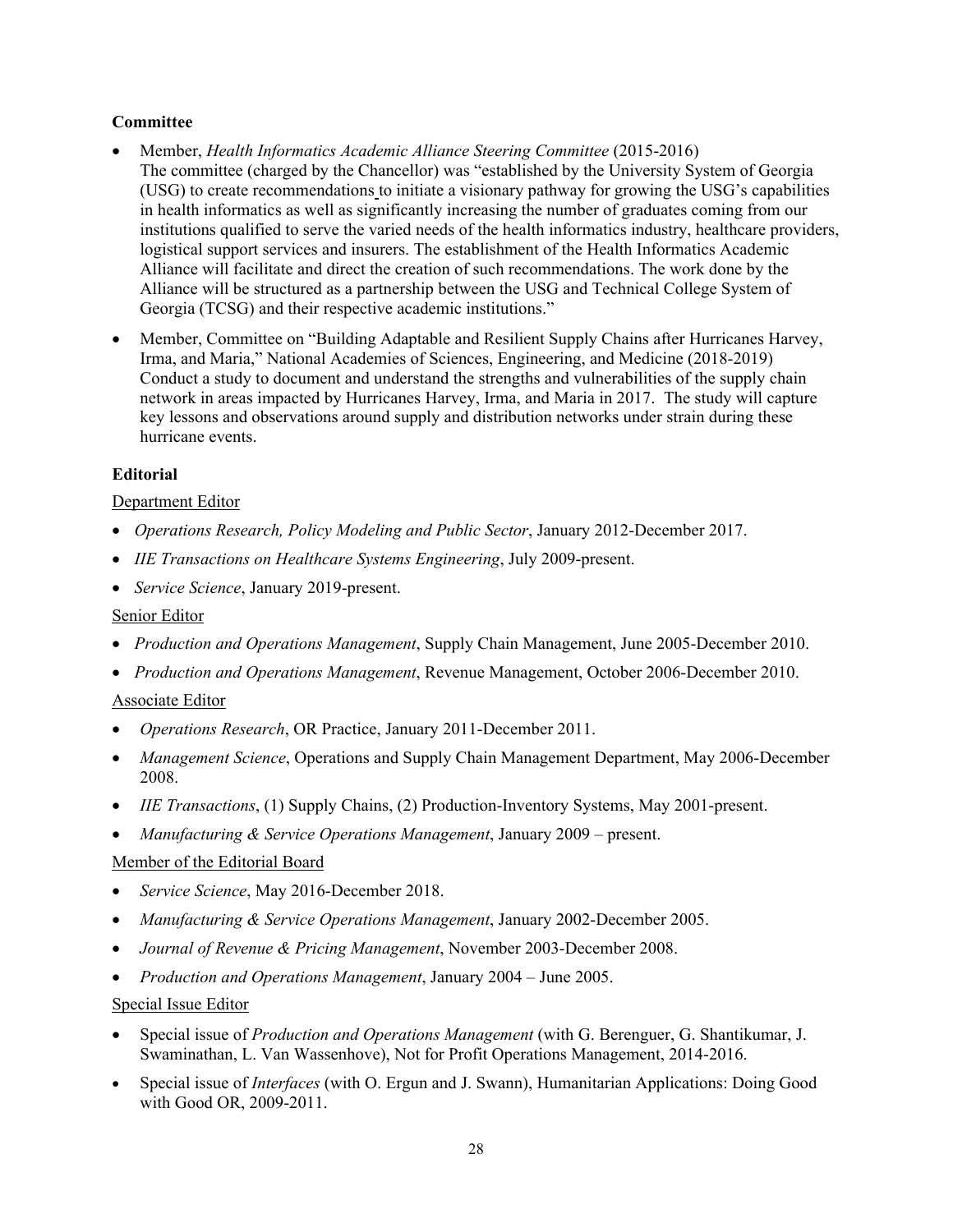- Special Issue Editor of *INFORMS Transactions on Education*, July 2005 December 2008.
- Special issue of *Electronic Commerce Research Journal* on "Dynamic Pricing Policies in Electronic Commerce," guest editors W. Elmaghraby, P. Keskinocak, and M. Rothkopf, Vol.5, No.2, 2005.

## **Service in professional organizations**

- *President-Elect*  INFORMS (2019)
- *Secretary* INFORMS (2016-2017)

The secretary serves as a member of the board and the Executive Committee, which consists of the President, the President-Elect, the Past President, the Treasurer, and the Secretary. Responsibilities include preparing meeting agendas and recording minutes, managing the process for officer and Board elections, conducting and maintaining correspondence resulting from deliberations of the Board, and together with others in leadership, reviewing and approving certain expenses, e.g., for new initiatives.

*Member –*INFORMS Ad-Hoc Diversity Committee (2016)

Provide recommendations to the INFORMS Board for a society-wide initiative that will make INFORMS more accommodating and reflective of members from diverse backgrounds, perspectives and abilities, and that will better enable INFORMS to make substantial contributions to an increasingly diverse society.

 *Vice President/President-elect* (2013), *President* (2014), and *Past-President* (2015) - INFORMS Health Application Society.

The Health Applications Society with 500+ members focuses on the topics of health applications, with the aim of identifying current and potential problems and contributions to their solutions; to lead in the development, dissemination, and implementation of knowledge and advancing the basic and applied research technologies on health applications.

- *Co-founder* (2008)*, president-elect* (2009), *president* (2010), and *past-president* (2011) INFORMS Section on Public Programs, Service, and Needs.
- *Vice President of Membership and Professional Recognition*  INFORMS Board, January 2008 December 2010.
- *President*  INFORMS Forum for Women in OR/MS (WORMS), 2005-2006.

The purpose of WORMS is to encourage interest in the field of operations research and the management sciences; to encourage discussion and interaction among individuals having interest in the issues facing women and its relationship to the profession of operations research and the management sciences; to advise the INFORMS Board on aspects of issues facing women in the profession of operations research and the management sciences and to keep the INFORMS Board apprised of developments in this area.

Established the WORMS Award.

*President and co-founder* - INFORMS Junior Faculty Interaction Group (JFIG), 2004-2005.

The goal of JFIG (founded in 2001) is to create a forum to increase junior faculty interaction with each other, with senior faculty, and with industry, and to provide opportunities for networking and collaborative research. The group has around 150 members and the participation is increasing rapidly.

Established the JFIG Paper Competition.

*Vice President*-Projects, INFORMS Forum on Education (INFORM-ED), 2002-2004.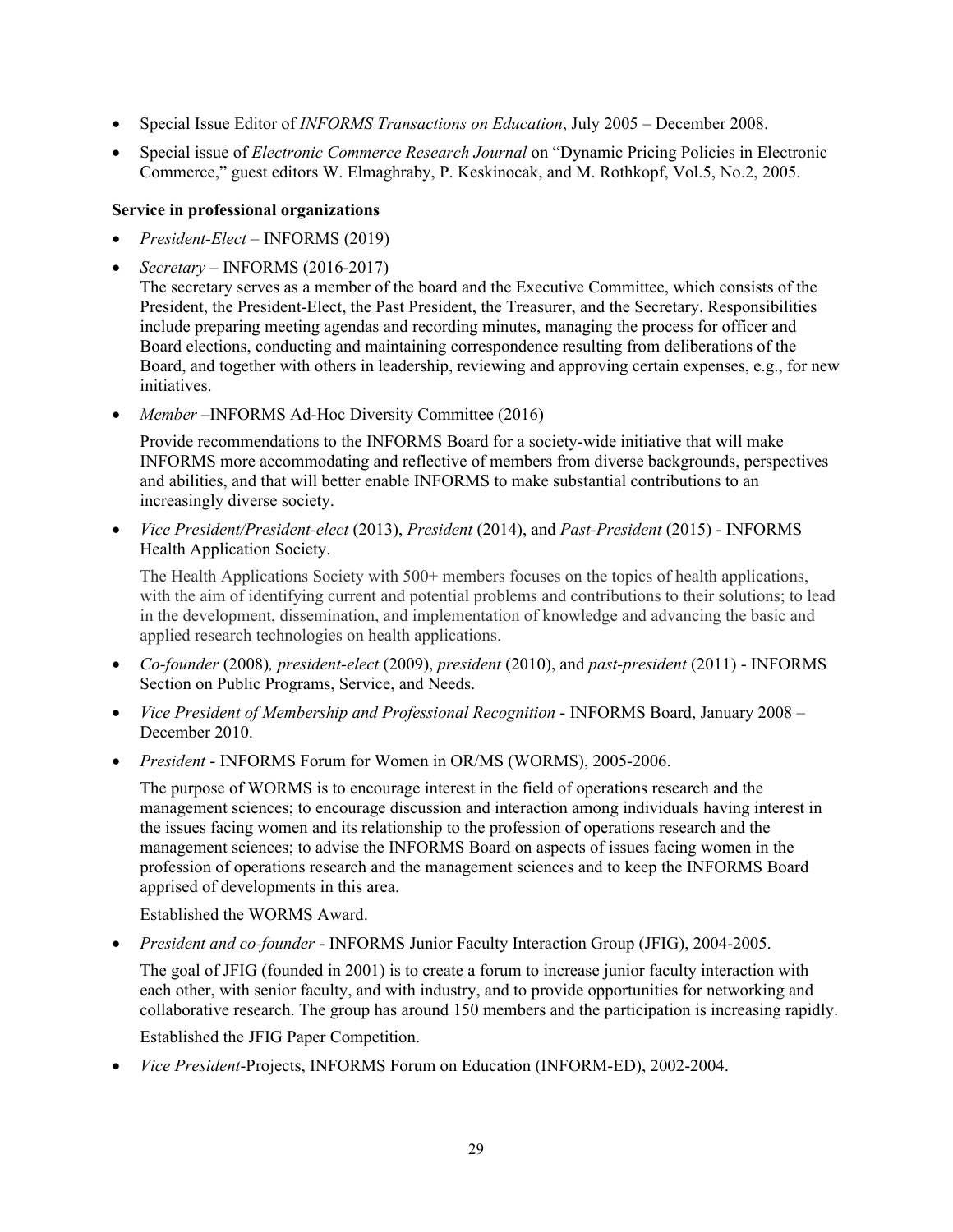INFORM-ED provides publications, workshops, conference sessions, resources and networking opportunities for individuals interested in the teaching of operations research and the management sciences at institutions of higher education.

- *Vice President*-Meetings, INFORMS Forum on Education (INFORM-ED), 2004-2006.
- *Vice President*-Meetings, INFORMS Forum for Women in OR/MS (WORMS), 2002-2005.
- *Secretary and Treasurer*, MSOM Society, INFORMS, 2004-2005.
- *Treasurer*, INFORMS Junior Faculty Group (JFIG), 2001-2003.
- *Chair*, INFORMS Manufacturing and Service Operations Society (MSOM) Special Interest Group (SIG) on Supply Chain Management, 2007-2009.
- *Chair*, George Nicholson Student Paper Competition, INFORMS, 2005.

The competition is held each year to honor outstanding papers in the field of operations research and the management sciences written by a student.

*Chair*, INFORMS Doctoral Colloquium, October 19-22, 2003, Atlanta, GA.

Over one hundred students attended this prestigious program in 2003, having the opportunity to listen and interact with over 20 leading scholars.

- *Member*, MSOM Young Scholar Award Committee, 2018.
- *Member*, INFORMS OR/MS Today and Analytics Committee, April 2009-present.
- *Member*, INFORMS Nominating Committee, 2007-2008.
- *Member*, INFORMS Women in OR/MS Award Committee, 2007, 2011.
- *Member*, INTERFACES Editor Review Committee, March-August 2007.
- *Member*, INFORMS Strategic Planning Committee, 2006-2009.
- *Panelist,* Laying Foundations: From the Interview to the Job**,** INFORMS Future Academician Colloquium, November 12, 2005, San Francisco, CA.
- *Panelist*, Job Search Strategies: Perspectives of Candidates, IIE Doctoral Colloquium, May 14, 2005, Atlanta, GA.
- *Judge, Minority Issues Forum student poster competition, INFORMS, 2016.*
- *Judge*, Pierskalla Paper Competition, INFORMS, 2016.
- *Judge*, MSOM Student Paper Competition, INFORMS, 2001, 2003, 2004.
- *Judge*, George Nicholson Student Paper Competition, INFORMS, 2004.

#### **Conference/workshop/session organization**

*Conference chair* 

- Health and Humanitarian Logistics Conference, Kigali, Rwanda, July 2019 (co-chair with O. Ergun, Jarrod Goentzel, J. Swann, L. Van Wassenhove).
- *Health Systems: The Next Generation*, Atlanta, GA. CHHS annually organizes and hosts a 1-day event focused on improving health systems with leaders from across the fields of healthcare delivery and operations. The event includes panel sessions as well as presentations and posters on new research.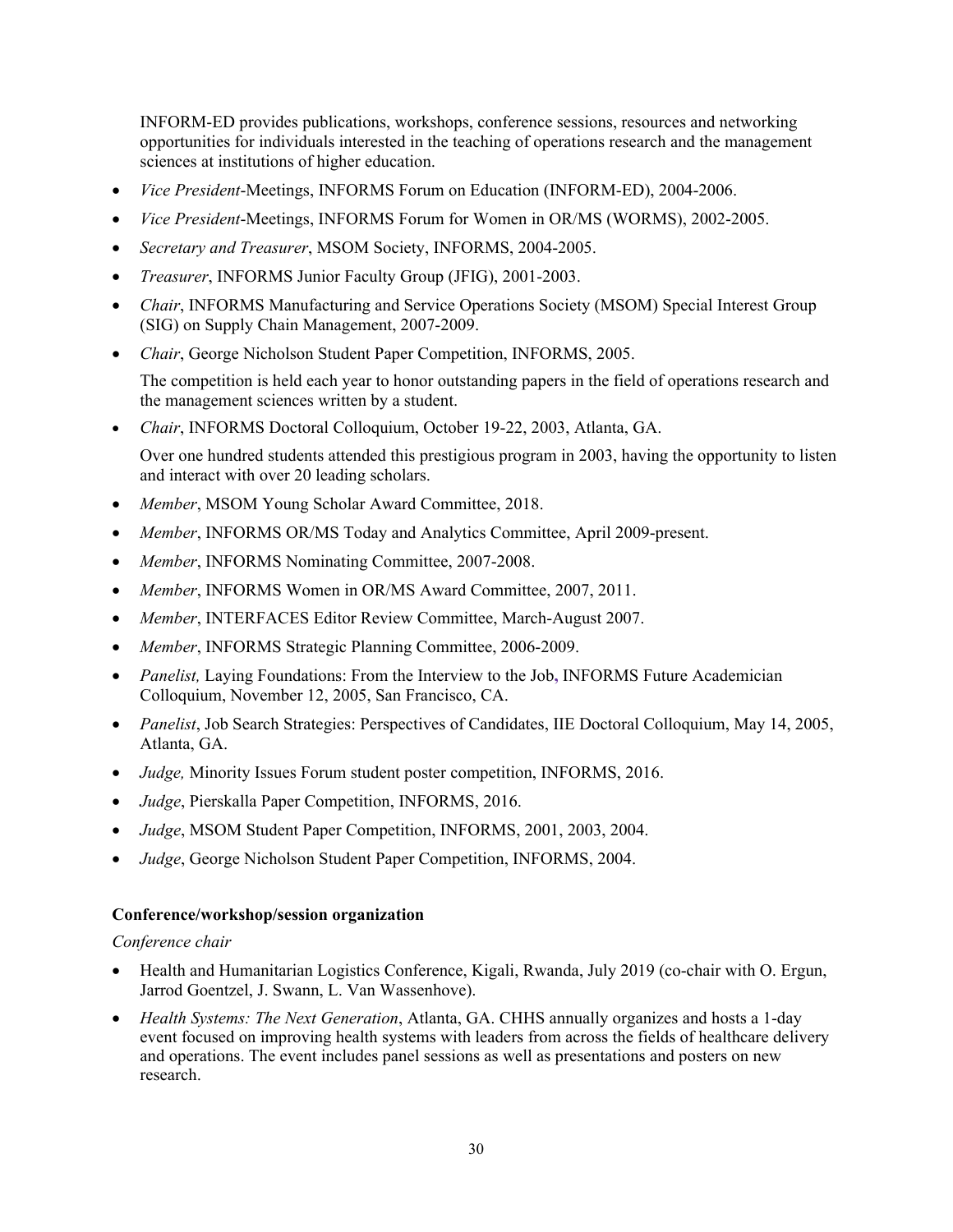- o 2018 panel topic: "Moving from Sick-care to Healthcare and the Proactive Innovations Moving Healthcare Forward"
- o 2017 panel topics: "End-to-end Health Systems: From Treatment to Management to Prevention to Wellness" and "Technology, Data, and Analytics for Efficient and Effective Health Systems"
- o 2016 panel topics: "Industry Trends in Healthcare Delivery," "Educating the Next Generation in Health Systems" and "Alumni Response: What Should GT Do?"
- Health and Humanitarian Logistics Conference, Dubai, July 2018 (co-chair with O. Ergun, Jarrod Goentzel, J. Swann, L. Van Wassenhove).
- Health and Humanitarian Logistics Conference, Copenhagen, Denmark, July 2017 (co-chair with O. Ergun, Jarrod Goentzel, Etlava Kadilli, J. Swann, L. Van Wassenhove). Co-organized and hosted by UNICEF.
- Health and Humanitarian Logistics Conference, Atlanta, August 2016 (co-chair with O. Ergun, Jarrod Goentzel, J. Swann, L. Van Wassenhove)
- Health and Humanitarian Logistics Conference, Co-organized with Gordon Institute of Business Science (University of Pretoria), INSEAD, and MIT. South Africa, November 2015 (co-chair with O. Ergun, Jarrod Goentzel, L. Roberts, S. Rozyn, J. Swann, L. Van Wassenhove)
- Health and Humanitarian Logistics Conference, Co-organized with Tecnologico de Monterrey, INSEAD, and MIT. Mexico, June 2014 (co-chair with O. Ergun, Jarrod Goentzel, M. Martinez, E. Porras, J. Swann, L. Van Wassenhove)
- Health and Humanitarian Logistics Conference Adaptive Supply Chains to Increase Resilience. Coorganized with Malaysia Institute of Supply Chain Innovation and MIT. Kuala Lumpur, Malaysia, June 2013 (co-chair with O. Ergun, Jarrod Goentzel, M. Singh, J. Swann, L. Van Wassenhove)
- Health and Humanitarian Logistics Conference Creating Sustainable Health and Humanitarian Systems. Hamburg, Germany, March 21-23, 2012 (co-chair with O. Ergun, G. Fenton, J. Swann, L. Van Wassenhove)
- Health and Humanitarian Logistics Conference, Atlanta, GA, March 3-4, 2011 (co-chair with O. Ergun and J. Swann)
- Health and Humanitarian Logistics Conference, Atlanta, GA, March 4-5, 2010 (co-chair with O. Ergun and J. Swann)
- Humanitarian Logistics Conference, Atlanta, GA, February 19-20, 2009 (co-chair with O. Ergun and J. Swann)
- Manufacturing and Service Operations Management Special Interest Group (SIG) Conference on Supply Chain Management, Washington, DC, June 9, 2008 (co-chair with B. Toktay and M. Ferguson).
- Manufacturing and Service Operations Management Conference, Atlanta, GA, June 19-20, 2006 (cochair with M. Ferguson).
- 2nd Annual Georgia Tech Industry/Academic Workshop on Revenue Management and Price Optimization, May 18, 2006, Atlanta, GA (co-chair with M. Ferguson and L. Garrow)
- Georgia Tech Industry/Academic Workshop on Revenue Management and Price Optimization, April 21, 2005, Atlanta, GA (co-chair with M. Ferguson and P. Griffin)

*Program committee member*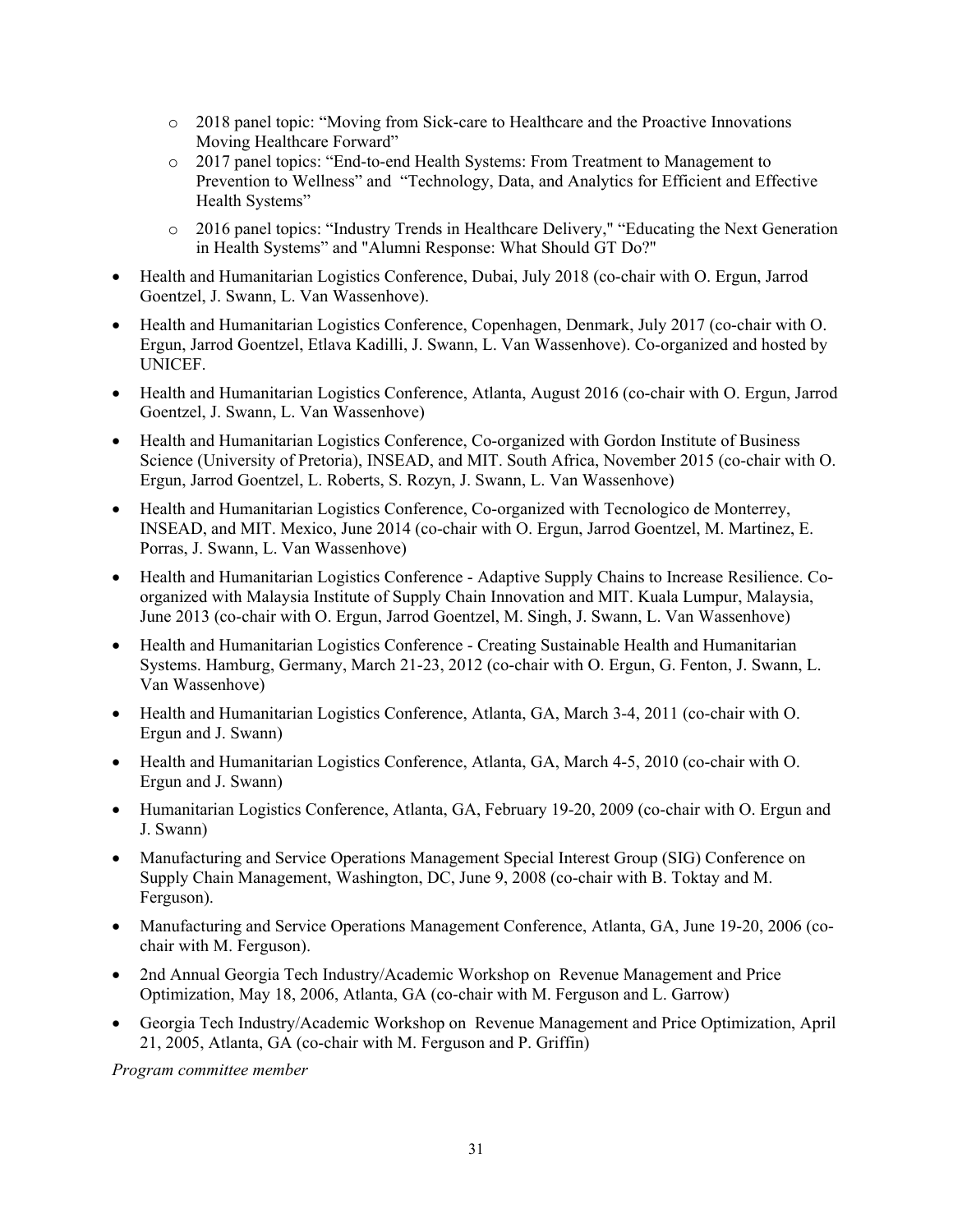- Kaleidoscope ICT for Health: Networks, standards and innovation, Atlanta, GA, December 4-6, 2019.
- Planning Committee for A Systems Approach to Alleviating Work-induced Stress and Improving Health, Well-being, and Resilience of Health Professionals Within and Beyond Education: A Workshop, *National Academies of Sciences, Engineering, and Medicine*, April 26-27, 2018.
- International IIE (Institute of Industrial Engineers) Conference, Istanbul, Turkey, June 26-28, 2013.
- Auction Mechanisms for Robot Coordination (held in conjunction with the Twenty-First National Conference on Artificial Intelligence - AAAI 2006), Boston, Massachusetts, July 17, 2006.
- International Conference on Operations and Supply Chain Management, Bali, December 15-17, 2005.
- Third International Workshop on Advanced Issues of E-Commerce and Web-based Information Systems (WECWIS), San Jose, CA, June 21-22, 2001.
- International Symposium on Mathematical Programming, Atlanta, GA, August 7-11, 2000.
- Workshop on Agents for Electronic Commerce and Managing the Internet-Enabled Supply Chain, 3rd International Conference on Autonomous Agents (Agents '99), Seattle, WA, May 1-5, 1999.
- Workshop on Agents in E-Commerce, First Asia-Pacific Conference on Intelligent Agent Technology (IAT'99), Hong Kong, December 14-17, 1999.

#### *Cluster chair*

- Health Applications Section, INFORMS, 2013. (37 sessions with 3-4 presentations in each session)
- OR/MS with Societal/Humanitarian Impact (co-chair with O. Ergun and J. Swann), INFORMS, San Diego, CA, October 11-14, 2009.
- Humanitarian Logistics and Disaster Preparedness (co-chair with O. Ergun and J. Swann), INFORMS, Washington, DC, October 12-15, 2008.
- Service Systems, IIE Conference, Orlando, FL, May 20-24, 2006.
- Education (INFORM-ED), INFORMS, San Francisco, November 13-16, 2005.
- Education (INFORM-ED, co-chaired with Erhan Erkut), INFORMS, Denver, October 24-27, 2004.
- Supply Chain Management, INFORMS, Atlanta, GA, October 19-22, 2003.
- Manufacturing & Service Operations Management, INFORMS, Atlanta, GA, October 19-22, 2003.
- Mathematical Programming and Information Systems Track, Mathematical Programming Symposium, Atlanta, GA, August 7-11, 2000.

#### *Session chair*

- INFORMS Annual Conference, Seattle, WA, October 20-23, 2019
	- o Simulation Models in Healthcare (co-chair with Tyler Perini)
	- o Healthcare Operations and Medical Decision-Making (co-chair with Julie Swann)
- INFORMS Healthcare Conference, Boston, MA, July 4-7, 2019
	- o Evaluation of Healthcare Interventions (co-chair with Melike Yildirim)
	- $\circ$  Decision-Making & Scheduling in Healthcare (co-chair with Melike Yildirim)
- INFORMS Annual Conference, Phoenix, AZ, November 4-7, 2018
	- o Challenges and Strategies in Humanitarian Operations (co-chair with Seyma Guven Kocak)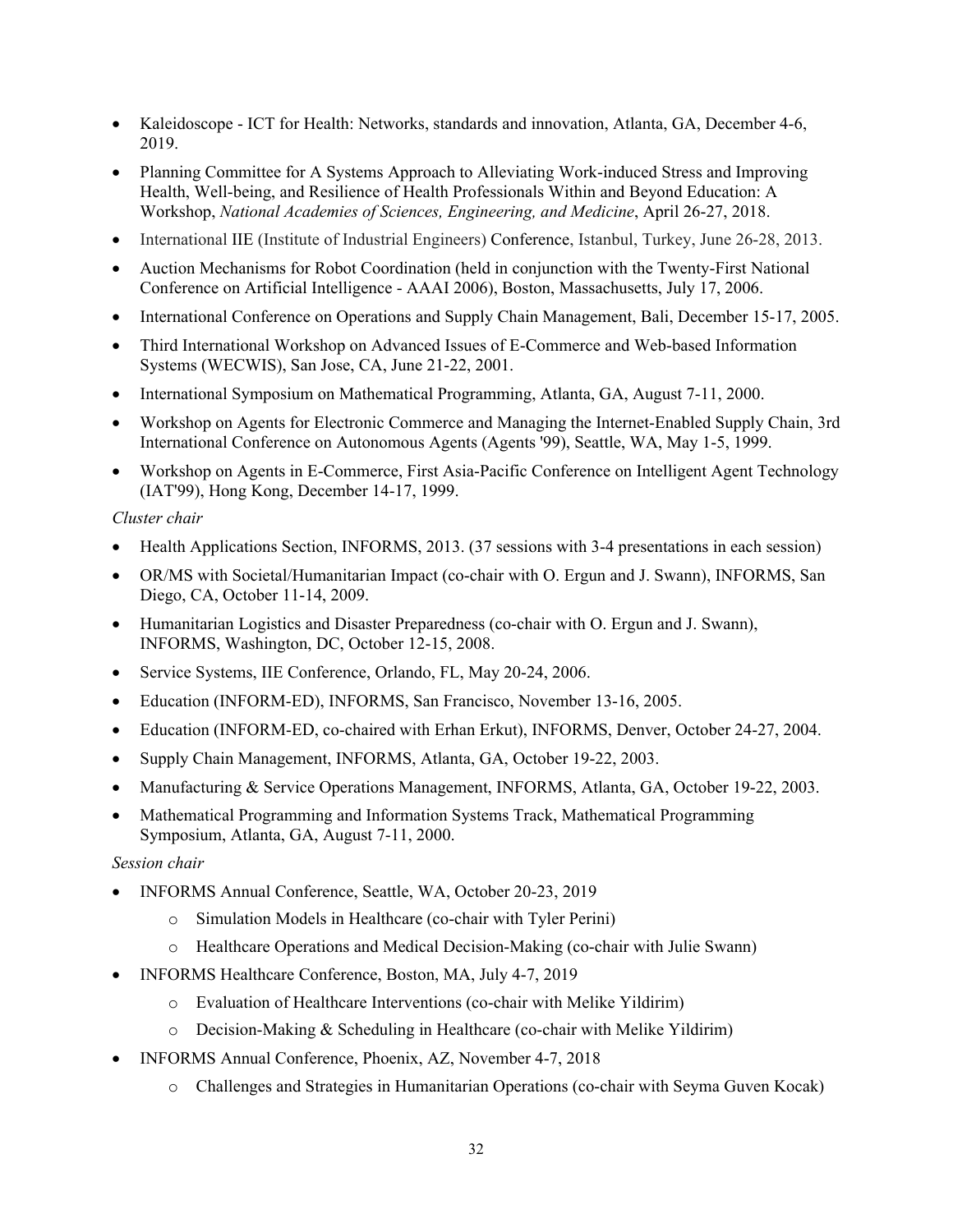- o Disease Modeling and Decision-support Tools for Medical Decision Making (co-chair with Ethan Mark)
- o Disaster Preparedness, Response, and Recovery (co-chair with Seyma Guven Kocak)
- o Analytics and Optimization in Health Systems (co-chair with Seyma Guven Kocak and Dave Goldsman)
- o Health and Humanitarian Supply Chain Management (co-chair with Seyma Guven Kocak and Pelin Pekgun)
- o Transportation Problems with Public Impact (co-chair with Amanda Chu)
- o Scheduling and Resource Allocation in Health Systems (co-chair with Seyma Guven Kocak)
- Allocation and Routing Decisions in Health Care, POMS Conference, Orlando, FL, May 6-9, 2016.
- Roundtable: Mobility in Healthcare and Civic Engagement ICTs and the Future of Development, France-Atlanta Event, Atlanta, GA October 21, 2014.
- Overcoming Urban Poverty: France and the U.S. Talk action, France-Atlanta Event, Atlanta, GA November 6, 2012.
- Hospital Operations (co-chair with H. Smalley), INFORMS, Charlotte, NC, November 13-18, 2011.
- Roundtable: How to Better Coordinate Humanitarian Response?, France-Atlanta Event, Atlanta, GA, October 27, 2011.
- Disease Modeling, INFORMS, San Diego, October 11 14, 2009.
- Disaster Response, Odysseus Conference, Cesme, Turkey, May 26-29, 2009.
- Logistics and Inventory Health Applications (co-chair with Ali Ekici), Industrial Engineering Research Conference, Miami, FL, May 30 – June 3, 2009.
- Humanitarian Supply Chain Issues, POMS Annual Conference, Orlando, FL, May 1-4, 2009.
- Disaster Preparedness and Response, INFORMS, Washington, DC, October 12-15, 2008.
- Panel Discussion: Disaster Preparedness and Response and Inter-Organizational Collaboration, INFORMS, Washington, DC, October 12-15, 2008.
- Pandemic Flu, Childhood Vaccines, and Hospital Operations (co-chair with J. Swann), INFORMS, Seattle, WA, November 4-7, 2007.
- Price and Leadtime Decisions (co-chair with E. Gel), INFORMS, Pittsburgh, PA, November 5-8, 2006.
- (1) Pricing and Incentive Mechanisms (co-chair with O. Baysar and J. Swann), (2) Panel Discussion: Swinging Past Balance (co-chair with Wedad Elmaghraby), INFORMS, San Francisco, November 13-16, 2005.
- (1) Leadtime and Pricing Considerations, (2) Pricing and Auctions, INFORMS, Denver, October 23- 27, 2004.
- (1) Pricing under Strategic Behavior or Decisions, (2) Revenue Management and Pricing, CORS/INFORMS Joint International Meeting, Banff, Alberta, Canada, May 16-19, 2004.
- (1) Managing Supply Chains with Multiple Products, (2) Pricing and Revenue Management in Practice, (3) Leadtime and Customer Service Strategies to Improve the Supply Chain, (4) Combinatorial Auctions, INFORMS, Atlanta, GA, October 19-22, 2003.
- Pricing and Auctions, EURO INFORMS Conference, Istanbul, Turkey, July 7-10, 2003.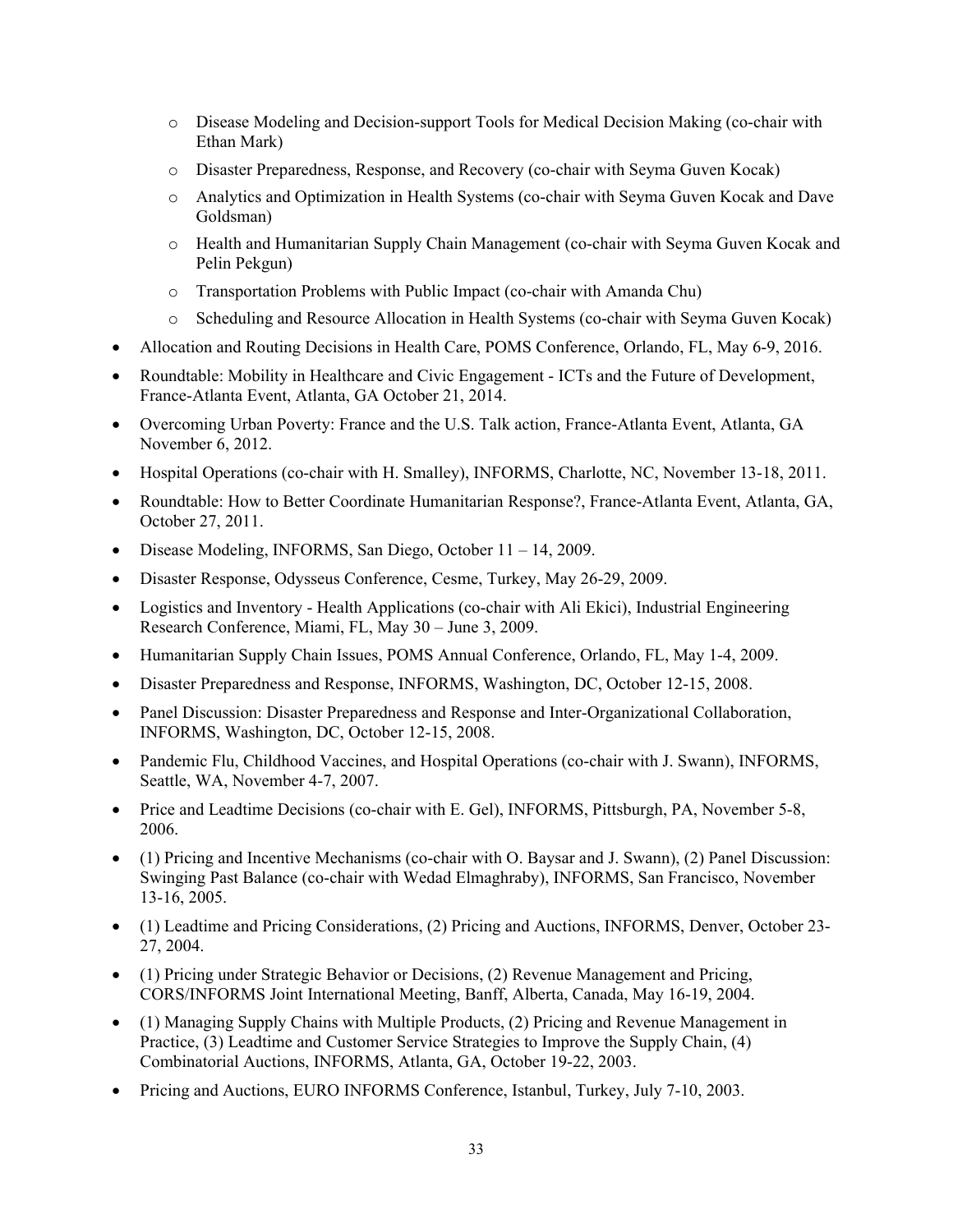- Bidding, Pricing, and Due-Date Quotation, POM 2003 POM in the Service Economy, Savannah, GA, April 4-7, 2003.
- Auctions and Dynamic Pricing, INFORMS, San Jose, CA, November 17-20, 2002.
- (1) Recent Advances in Network Optimization, (2) E-Commerce in Logistics and Supply Chain Management INFORMS, San Antonio, TX, November 5-8, 2000.
- (1) Approximating Integer Packing & Covering Problems, (2) Recent Advances in Discrete Optimization INFORMS, Philadelphia, PA, November 6-9, 1999.

# **Referee for technical journals**

- *European Journal of Operational Research* (EJOR)
- *IEEE Transactions on Systems, Man and Cybernetics*
- *IIE Transactions*
- *Interfaces*
- *International Journal of Production Research*
- *Journal of Algorithms*
- *Journal of Combinatiorial Optimization* (JOCO)
- *Journal of Industrial Ecology*
- *Journal of the Operational Research Society* (JORS)
- *Journal of Scheduling*
- *Management Science*
- *Manufacturing and Service Operations Management* (M&SOM)
- *Marketing Science*
- *Omega*
- *Operations Research*
- *Operations Research Letters*
- *Production and Operations Management* (POM)
- *Transportation Research E: Logistics and Transportation Review (TRE)*

#### **Reviewer for funding organizations**

- National Research Council
- National Science Foundation
- National Textile Center
- National Sciences and Engineering Research Council of Canada
- METRANS Transportation Center
- Radcliffe Institute

#### **Reviewer for publishers**

Reviewer for a book proposal submitted to Addison-Wesley Professional Pearson Education (2001)

#### **Memberships**

- Member, INFORMS, 1996-present.
- Member, IIE, 2002-present.
- Member, Society of Women Engineers, 1999-2000.

# **B. CAMPUS CONTRIBUTIONS**

- COVID-19 Task Force, 2020.
- Member, Strategic Planning Steering Committee, 2020.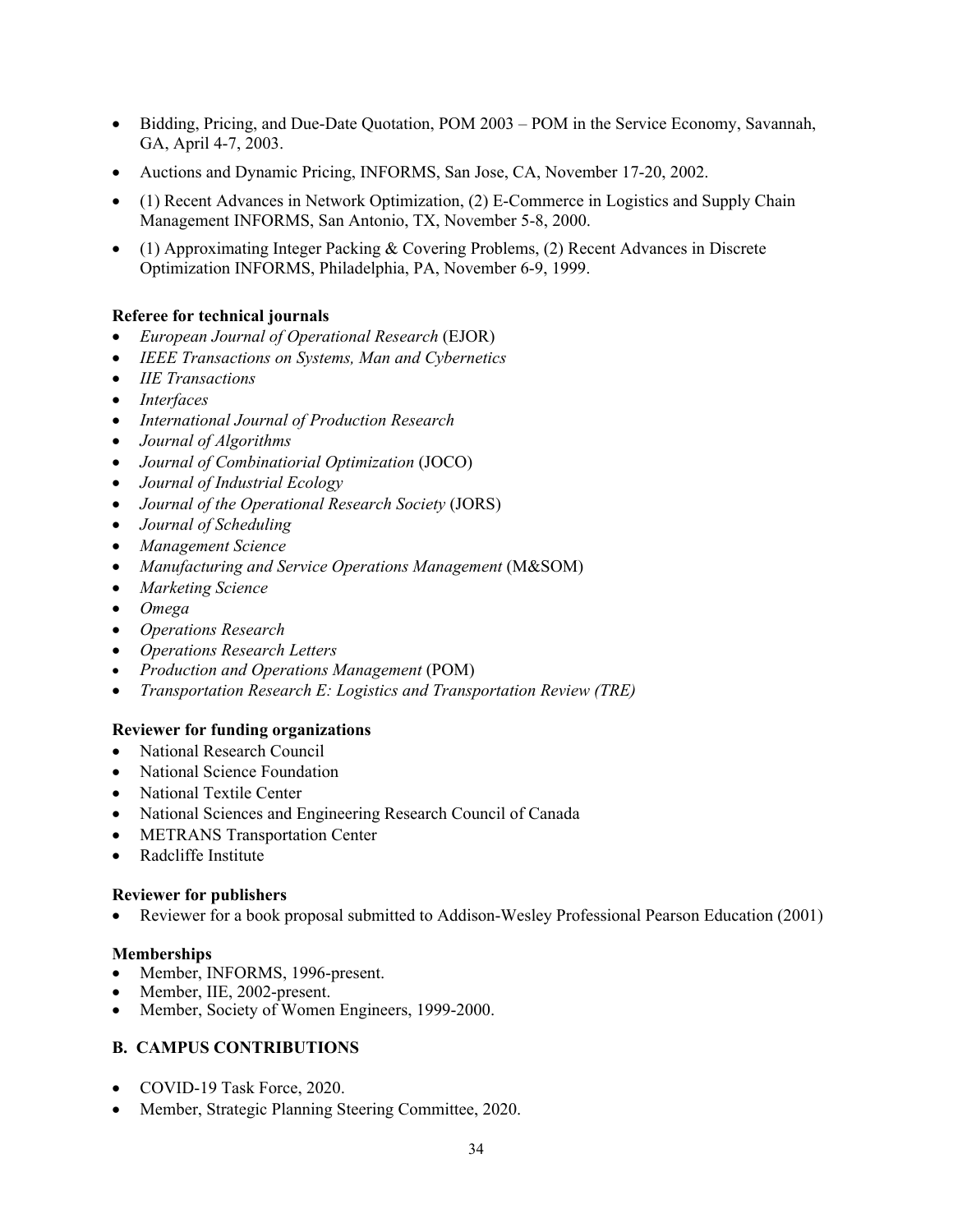- Co-Director, Diversity and Inclusion Fellows Program, 2019-present.
- Member, ISYE Reappointment, Promotion, and Tenure Committee, 2019.
- Member, Center for Quality Growth and Regional Development (CQGRD) Strategic Planning Committee, 2019.
- Chair, College of Sciences Dean Search Advisory Committee, 2018-2019.
- Member, Path Forward Advisory Group, 2018-2019.
- Member, Northside Hospital & Georgia Tech Joint Research Collaboration Steering Committee, 2018-present.
- Member (ex-officio), CoE Diversity and Inclusion Council, 2018-present.
- Member, ISYE Chaired Faculty Search Advisory Committee, 2017-present.
- Member, ISYE Advisory Committee, 2017-2018.
- Member, College of Engineering Dean Search Advisory Committee, 2017.
- Member, President's Mental Health Task Force, 2017.
- Fellow, Council of Global Affairs, 2014-present.
- Member, Advisory Group, Provost Emerging Leadership Program, 2016.
- Member, Presidential Task Force on Sexual Violence, 2014.
- Member, ISYE School Chair Search Committee, 2013-2014.
- Chair, ISYE Reappointment, Promotion, and Tenure Committee, 2013-2014.
- Women, Science, and Technology (WST) Learning Community mentor, 2014-present.
- Member, ISYE Reappointment, Promotion, and Tenure Committee, 2012-2013.
- Member, ISYE Strategic Planning Committee, 2012-2013.
- Member, College of Engineering Strategic Planning Steering Committee, 2012.
- Member, ISYE George Chair Search Committee, 2012.
- Member, Georgia Tech Strategic Planning "Service Learning and Legacy Project" Team, Fall 2011- Spring 2012.
- Coordinator, ISYE "health systems" seminar series, 2011-2012.
- Member, ISYE Chair Search Committee, Fall 2010-Spring 2011.
- Member, College of Engineering Strategic Planning Retreat, Fall 2011.
- Member, Children's Georgia Tech Steering Committee, 2010-2012.
- Member, ISYE Edenfield Chair Search Committee, 2009-2011.
- Coordinator, ISYE "industrial engineering" seminar series, 2009-2010.
- Chair (2009) and Member, ISYE Advisory Committee, 2007-2009.
- Member, ISYE Periodic Peer Review Committee, 2006-2007.
- Member, ISYE Faculty Mentoring Process Committee, 2007.
- At-large member of the College Reappointment, Tenure and Promotion (RPT) Committee, 2005- 2007.
- Chair (2005) and member, ISYE Faculty Search Committee, 2005-2008.
- Chair (2005) and member, ISYE Awards Committee, 2005-2007.
- Member, ISYE Chair Search Committee, Fall 2004-Spring 2005.
- Member, ISYE Ph.D. Comprehensive Exam Committee in Economic Decision Analysis, Fall 2003, Spring 2003, Fall 2004, Fall 2007, Spring 2008, Fall 2010, Fall 2011, Spring 2012.
- Member, ISYE Ph.D. Comprehensive Exam Committee in Manufacturing and Logistics, Fall 2001, Spring 2002.
- Member, ISYE Ph.D. Comprehensive Exam Committee in Optimization, 2000.
- Member, TLI-AP E-Commerce group, 1999-2002.
- Ph.D. thesis committee member for Gurdal Ertek (2001), Ki-Seok Choi (2003), Eda Kemahlioglu (2004), Kendra Taylor (2005), I-Hsuan Ethan Hong (2005), Yahel Giat (2005), Se-Kyoung Oh (2005), Brian Lewis (2005), Yufeng Yao (2007), Melda Ormeci (2006), Michael Pennock (2008), Yi He (2008), Orsan Ozener (2008), Clarence Wardell (2009), Daniel Faissol (2009), Faramroze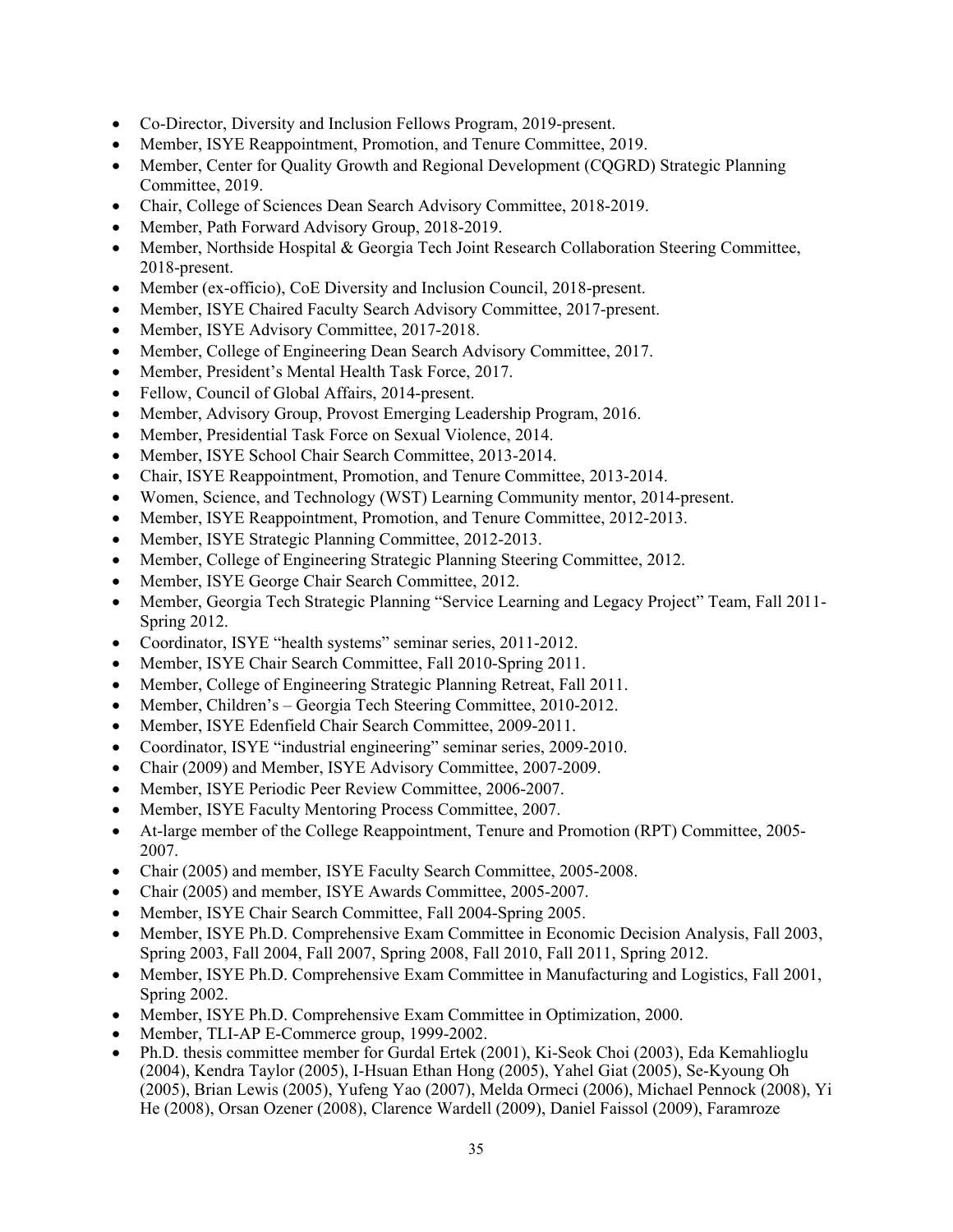Engineer (2009), Jessica Heier (2010), Halil Ozan Gozbasi (2010), Naragain Phumchusri (2010), Fei Qian (2010), Carlo Davila Payan (2013), Agni Ásgeirsson (2014), Isil Alev (2015), Qiushi Chen (2016), Can Zhang (2018), Caglar Caglayan (2019), Jan Vlachy, Pravara Harati, Pornpawee Bumpensanti.

 External Ph.D. thesis committee member for Ben Coleman (The College of William & Mary, 2004); Sanjiv Erat (College of Management, Georgia Institute of Technology, 2006); Fang (Vivian) Zhong (College of Management, Georgia Institute of Technology, 2007); Ozgun Baris Bekki (Arizona State University, 2008); Gulru Ozkan (College of Management, Georgia Tech, 2008), Peng Huang (College of Management, Georgia Tech, 2010), Ahmet Baykal Hafizoglu (Arizona State University, 2012), Sadaf Kazi (School of Psychology, Georgia Tech), Yun Wei (Electrical and Computer Engineering, Georgia Tech, 2017), Khatereh Hadi (College of Design, Georgia Tech, 2019)

## **VI. GRANTS AND CONTRACTS**

## **A. AS PRINCIPAL OR CO-PRINCIPAL INVESTIGATOR (Total over \$7 million)**

- 1. Children's Healthcare of Atlanta (GR00001164, \$20,552), GRA support for Ph.D. student Kirthana Hampapur, August-December 2019. (PI: Keskinocak)
- 2. Children's Healthcare of Atlanta (GR00001167, \$10,276), GRA support for Ph.D. student Akane Fujimoto, August-December 2019. (PI: Keskinocak)
- 3. "Scholarships for the certificate program in Health and Humanitarian Logistics," gift from UPS Foundation (\$30,000 in 2012, \$30,000 in 2013, \$30,000 in 2014, \$30,000 in 2015, \$42,000 in 2016, \$48,000 in 2017; 60,000 in 2018; \$60,000 in 2019) PIs: P. Keskinocak, J. Swann
- 4. Support for the 2019 Health and Humanitarian Logistics Conference (\$105,000.00) (PI: P. Keskinocak, non-GT collaborators: O. Ergun, J. Goentzel, J. Swann, L. Van Wasseenhove).
	- UPS Foundation, \$35,000; Logenix, \$30,000; Chemonics, \$10,000; Pfizer, \$15,000; Imperial Logistics, \$10,000; Clesian Consulting, \$2,000; Astral Aviation, \$2,000; Freight In Time, \$1,000
- 5. Bill & Melinda Gates Foundation, Subaward through Emory University (\$104,366), "To Inform our Understanding of Drivers and Determinants of Vaccine Coverage and Equity," (July 2019-July 2020) (Georgia Tech PI: Keskinocak)
- 6. Coding Strategies (#2406TM9, \$10,912 in 2019), GRA support for MSHS students in ISYE, January-May 2019. (PI: Keskinocak)
- 7. Children's Healthcare of Atlanta (#2406TM6, \$20,415 in 2019), GRA support for Ph.D. students in ISYE, January-May 2019. (PI: Keskinocak)
- 8. Carlos and Marguerite Mason Trust (\$1,104,000, includes \$330,000 GT cost-share and \$123,000 CDC cost-share), "Increasing the Supply of Organs for Georgians in Need of Transplants via Decision-Support Tools and System Optimization," January 2016 - September 2019. (PI: J. Sokol; Georgia Tech Co-PIs: M. Gentili, P. Keskinocak; CDC Co-PIs: S.V. Basavarju, Brian Gurbaxani, M.J. Kuehnert)
- 9. NSF grant (Award No. 1538860, Georgia Tech budget \$188,805), "Collaborative Proposal: Resource Allocation with Learning in Dynamic and Partially Observable Networks," August 2015 – July 2019. (PI: P. Keskinocak, Northeastern University PI: O. Ergun)
- 10. Laura and John Arnold Foundation (\$215,000), Increasing the Supply of Organs for Patients in Need of Transplants, June 2017-September 2019. (PI: Keskinocak, Co-PI: J. Sokol)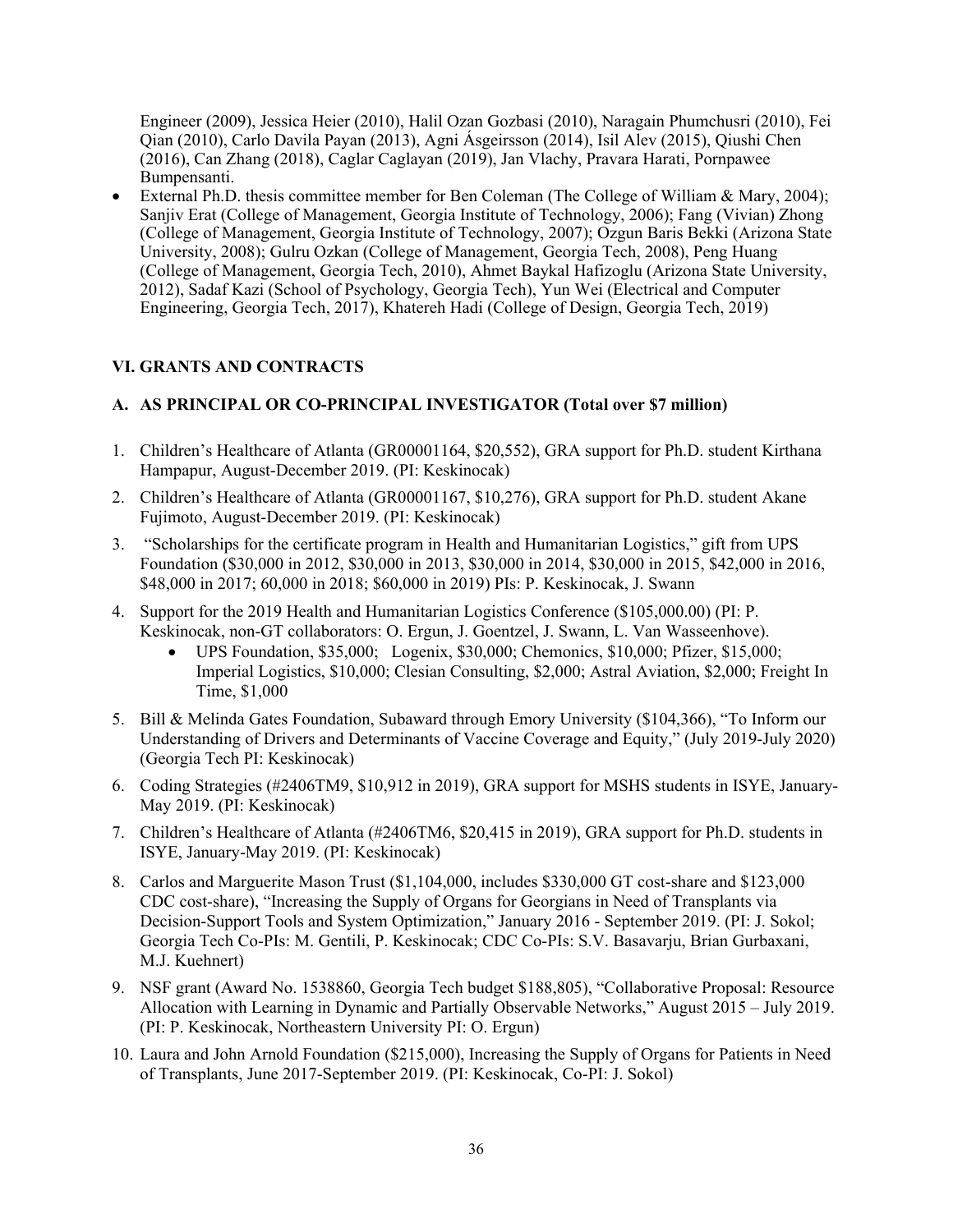- 11. Children's Healthcare of Atlanta (#240678L, \$115,074 total; \$32,975 in 2015, \$26,390 in 2016, \$26,967 in 2017, \$28,742 in 2018), GRA support for MSHS students in ISYE, August 2015-August 2019. (PI: Keskinocak)
- 12. Carter Center (\$70,538), "Modeling and Analysis Towards Eradicating Guinea Worm," August 2017- Sepember 2019. (PI: Keskinocak)
- 13. Shepherd Center (#24067G2 \$61,069 total; \$36,656 in 2017; \$24,413 in 2018), "Pathways Scheduling," September 2017-August 2018. (PI: Keskinocak)
- 14. Support for the 2018 Health and Humanitarian Logistics Conference (\$70,500) (PI: P. Keskinocak, non-GT collaborators: O. Ergun, J. Goentzel, J. Swann, L. Van Wasseenhove).
	- UPS Foundation, \$35,000.00; Chemonics, \$10,000.00; Pfizer, \$15,000.00; Missionpharma, \$8,000; PWC, \$2,500.00
- 15. Support for the 2017 Health and Humanitarian Logistics Conference (\$80,000) (PIs: P. Keskinocak, J. Swann, non-GT collaborators: O. Ergun, J. Goentzel, L. Van Wasseenhove).
	- UPS Foundation, \$30,000; IMPERIAL Health Sciences, \$20,000; William Davidson Institute at the University of Michigan, \$10,000; Johnson & Johnson, \$10,000; PfSCM, \$10,000
- 16. Children's Healthcare of Atlanta (#24068AQ, \$120,122 total; \$20,135 in 2014, \$33,326 in 2015, \$37,661 in 2016, \$28,999 in 2017), GRA support for MSHS and Ph.D. students in ISYE, August 2013-May 2018. (PI: Keskinocak)
- 17. Emory Clinic (#24068AM, \$395,404 total; \$61,000 in 2011, \$49,336 in 2012, \$51,591 in 2013, \$42,369 in 2014, \$62,687 in 2015, \$62,849 in 2016, \$65,571 in 2017), GRA support for MSHS and Ph.D. students in ISYE, August 2011-August 2018. (PI: Keskinocak)
- 18. Support for the 2016 Health and Humanitarian Logistics Conference (\$77,000) (PIs: P. Keskinocak, J. Swann, non-GT collaborators: O. Ergun, J. Goentzel, L. Van Wasseenhove).
	- UPS Foundation, \$30,000; William Davidson Institute at the University of Michigan, \$10,000; IMPERIAL Health Sciences, \$20,000; Chemonics, \$10,000; Georgia Tech (Stewart School of Industrial & Systems Engineering), \$5,000; PfSCM, \$2,000
- 19. "RFTOP 2015-A-0004 Health and Cost Impact Analysis for Prevention Policies," (\$179,839 GT Portion, approximately \$137,000 for ISyE), Award from the Centers for Disease Control and Prevention to Deloitte (who holds IDIQ) with partners from Georgia Tech. 9/1/2015 – 8/31/2016. PI: M. Kim, Co-PIs: P. Griffin, P. Keskinocak, J. Swann (Subcontract from Deloitte)
- 20. Support for the 2015 Health and Humanitarian Logistics Conference (\$77,500) (PIs: O. Ergun, P. Keskinocak, J. Swann).
	- UPS Foundation, \$30,000; William Davidson Institute at the University of Michigan, \$15,000; Walmart, \$10,000; IMPERIAL Health Sciences \$10,000; Georgia Tech (Stewart School of Industrial & Systems Engineering), \$5,000; Johnson & Johnson \$5,000; The Coca-Cola Company \$2,500
- 21. Emory University Brain Health Initiative (\$25,000), "Predictive Analysis using Gait Mat Data," October 2015-August 2016. (PI: Keskinocak)
- 22. George Family Foundation Seed Grant (\$10,000), "Optimizing Screening for Critical Congenital Heart Disease," 2015. (PI: T. Ayer, co-PI: P. Keskinocak).
- 23. George Family Foundation Seed Grant (\$5,000), "Considering Women's Preferences in Down Syndrome Screening," 2014. (PI: T. Ayer, co-PI: P. Keskinocak).
- 24. Support for the 2014 Health and Humanitarian Logistics Conference (\$55,000) (PIs: O. Ergun, P. Keskinocak, J. Swann).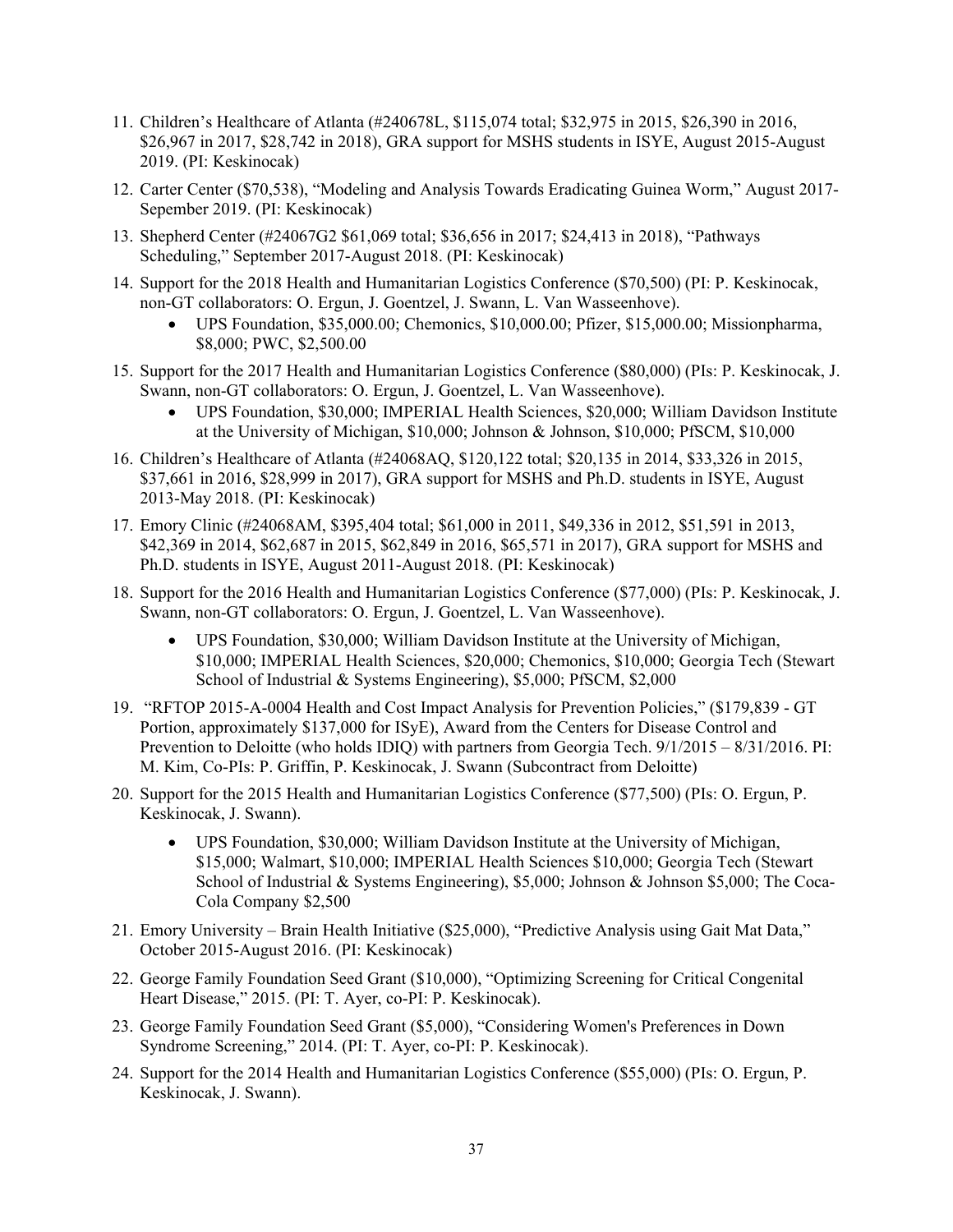- UPS Foundation, \$25,000; Georgia Tech (Office of the Executive Vice President for Research), \$10,000; Ryder, \$10,000; Walmart, \$10,000
- 25. Seed Grant from IPAT/Children's Healthcare of Atlanta, Georgia Institute of Technology (\$50,000), "Catch-up Vaccination Scheduler," August 2013 – August 2014. (PIs: A.S. Isbell and P. Keskinocak)
- 26. Gift from Andrea Laliberte and matching gifts from other companies (\$24,000 in 2009; \$25,000 in 2010; \$25,000 in 2011; \$20,000 in 2012, \$20,000 in 2013; \$20,000 in 2014=Total \$134,000), "Health and Humanitarian Logistics," May 2009 – June 2016. (PIs: O. Ergun, P. Keskinocak, J. Swann)
- 27. Gift from the Zalesky family and matching gifts from other companies (\$10,000 in 2010; \$70,000 in 2011; \$70,000 in 2012; \$65,000 in 2013= Total \$215,000), "Health and Humanitarian Logistics," January 2010 – January 2015. (PIs: O. Ergun, P. Keskinocak, J. Swann)
- 28. Support for the 2013 Health and Humanitarian Logistics Conference (\$40,000) (PIs: O. Ergun, P. Keskinocak, J. Swann).
	- UPS Foundation, \$25,000; Georgia Tech (Office of the Executive Vice President for Research), \$10,000; Northrop Grumman, \$5,000
- 29. Gift from University Healthcare System (\$45,036.40), "Improving Hospital Operations," September 2012 – December 2013. (PI: P. Keskinocak)
- 30. "Graduate Education in Global Development, Health, Design, Engineering & Technology" (\$10,000), supported by Georgia Tech Fund for Innovation in Research and Education (GT FIRE), August 2012-May 2013. (PI: J. Colton, co-PIs : J. Budd, T. Blum, E. Zegura, M. Best, V. Thomas, M. Brown, P. Keskinocak, R. Gleason)
- 31. Gift from RevenueMed (\$25,000), "Staff Scheduling," March-December 2012. (PIs: D. Goldsman and P. Keskinocak)
- 32. Support for the 2012 Health and Humanitarian Logistics Conference (\$62,500) (PIs: O. Ergun, P. Keskinocak, J. Swann) September 2011 – August 2012.
	- UPS Foundation \$25,000; Northrop Grumman \$2500; Georgia Tech (Office of the Executive Vice President for Research), \$10,000
- 33. Gift from Speedwell Foundation. "CHAMP: Caribbean Hazard Assessment, Mitigation, and Preparedness" (\$325,000 total, approximately \$120,000 for ISYE faculty and students), August 2011- July 2012. (PI: DesRoches, Co-PIs: O. Ergun, S. French, P. Keskinocak, K. Kurtis, G. Rix, J. Swann)
- 34. Gift from Shaw Industries (\$54,000), "Business-to-business Pricing Decisions," November 2011 November 2012. (PIs: P. Keskinocak, P. Pekgun, J. Swann)
- 35. Gift from University Healthcare System (\$42,621.47), "Improving Hospital Operations," September 2011 – December 2012. (PI: P. Keskinocak)
- 36. Grant from Emory University Radiology Department (\$16,342), "Radiology Processes and Service Improvement," January - June 2011. (PI: Keskinocak)
- 37. Support for the 2011 Health and Humanitarian Logistics Conference (\$62,500) (PIs: O. Ergun, P. Keskinocak, J. Swann) September 2010 – August 2011.
	- UPS Foundation (\$25,000), Focus Humanitarian Assistance (\$5,000), SAIC (\$5,000), Northrop Grumman (\$2,500)
	- Georgia Tech: Executive Vice President for Research (\$10,000), Health Systems Institute (\$5,000), College of Engineering (\$5,000), Institute for Leadership and Entrepreneurship (\$5,000), Distance Learning and Professional Education (contribution in kind).
- 38. Grant from Intel Corporation (\$90,000), "Gaming in the Supply Chain Phase III," December 2010 December 2012. (PI: P. Keskinocak, Co-PI: J. Vande Vate)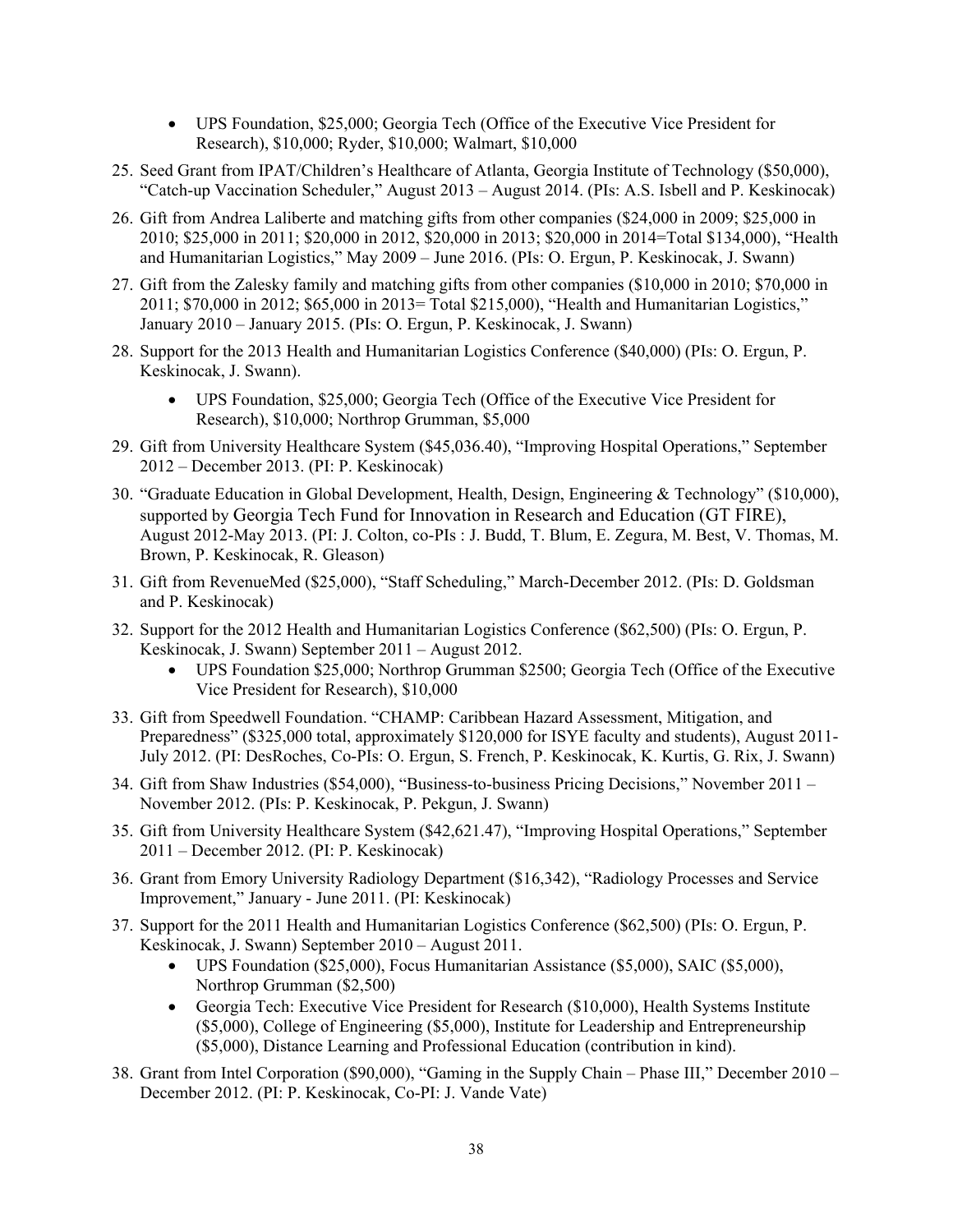- 39. Grant from Distance Learning and Professional Education, Georgia Institute of Technology (\$50,000), "Teaching Material and Course Development in Humanitarian Logistics," September 2010 – September 2011. (PIs: O. Ergun, P. Keskinocak, J. Swann)
- 40. Grant from the Health Systems Institute, Georgia Institute of Technology (\$50,000), "Physician Workflow and Scheduling Improvements can Lead to Increased Efficiency and Improved Quality of Care for Hospitalized Children," August 2010 – August 2011. (PI: A. Vats, Co-PIs: C. Goin, P. Keskinocak, C. Taylor)
- 41. Gift from University Healthcare System (\$35,000), "Improving the Operating Room Performance," June 2010 – June 2012. (PI: P. Keskinocak)
- 42. NSF grant (Award No. 1034840, \$38,800), "RAPID: Earthquake Debris Management in Haiti: Data-Driven Decision-Support," April 2010 – March 2011. (PI: O. Ergun, Co-PIs: R. DesRoches, P. Keskinocak)
- 43. NSF grant (Award No. 0928233, \$334,898.00), "Managing Debris Collection and Disposal Operations," April 2010 – December 2013. (PI: O. Ergun, Co-PI: P. Keskinocak)
- 44. Grant from Intel Corporation (\$90,000), "Gaming in the Supply Chain Phase II," June 2009 December 2011. (PIs: P. Keskinocak, J. Vande Vate)
- 45. Support for the 2010 Health and Humanitarian Logistics Conference (\$55,500) (PIs: O. Ergun, P. Keskinocak, J. Swann) December 2009 – August 2010.
	- UPS Foundation (\$10,000), Kuehne & Nagel (\$5,000), Coca Cola Company (\$5,000), Focus Humanitarian Assistance (\$5,000)
	- Georgia Tech: Distance Learning and Professional Education Program (\$10,000), ISYE (\$5,000), Health Systems Institute (\$5,000), College of Engineering (\$5,000), Supply Chain and Logistics Institute (\$2,000), GTRI (\$3,000), College of Computing (\$500).
- 46. Grant from Children's Healthcare of Atlanta (\$12,991), "Pediatric Intensive Care Unit Physician Workflow Management," September 2009 – August 2010. (PI: P. Keskinocak)
- 47. Grant from the Health Systems Institute, Georgia Institute of Technology (\$50,000), "Optimizing Health Services Delivery during an Influenza Pandemic: A Focus on Children and Adolescents," August 2009 – August 2010. (PI: J. Swann , Co-PIs: P. Keskinocak, A. Shane)
- 48. Gift from Intel Corporation (\$60,000), "Gaming in the Supply Chain Phase I," January 2009-June 2011 (PI: Keskinocak, Co-PI: J. Vande Vate)
- 49. Building Humanitarian Logistics at Georgia Institute of Technology, Harold R. and Mary Anne Nash Junior Faculty Endowment Fund (Georgia Institute of Technology, \$89,225), June 2007 – Dec 2009 (PIs: O. Ergun, P. Keskinocak, J. Swann)
- 50. Grant from ALPLA, Inc. (\$21,000), "Improving Demand Management with Forecasting and Inventory Management," September 2008 – May 2009 (PIs: P. Keskinocak and J. Swann)
- 51. Bradley-Turner Servant Leadership Funds (\$20,000, Georgia Institute of Technology), "Servant Leadership through Undergraduate Projects in Humanitarian Logistics," October 2008 – September 2010. (PIs: O. Ergun, P. Keskinocak, and J. Swann)
- 52. Focused Research Program at Georgia Institute of Technology (\$30,000), "Focused Research Program in Humanitarian Response," July 2008 – June 2009 (PI: J. Swann, Co-PIs: A. Amekudzi, M. Best, M. Castillo, O. Ergun, P. Keskinocak, L. McCook, and E. Whitaker.)
- 53. NSF grant (Award No. CMMI-0848420, \$30,000), "Conference on Disaster Preparedness and Response," September 2008 – November 2009. (PI: Keskinocak, Co-PIs: O. Ergun and J. Swann)
- 54. Grant from Intel Corporation (\$13,000), January 2008-December 2008 (with J. Vande Vate) (PI: Keskinocak)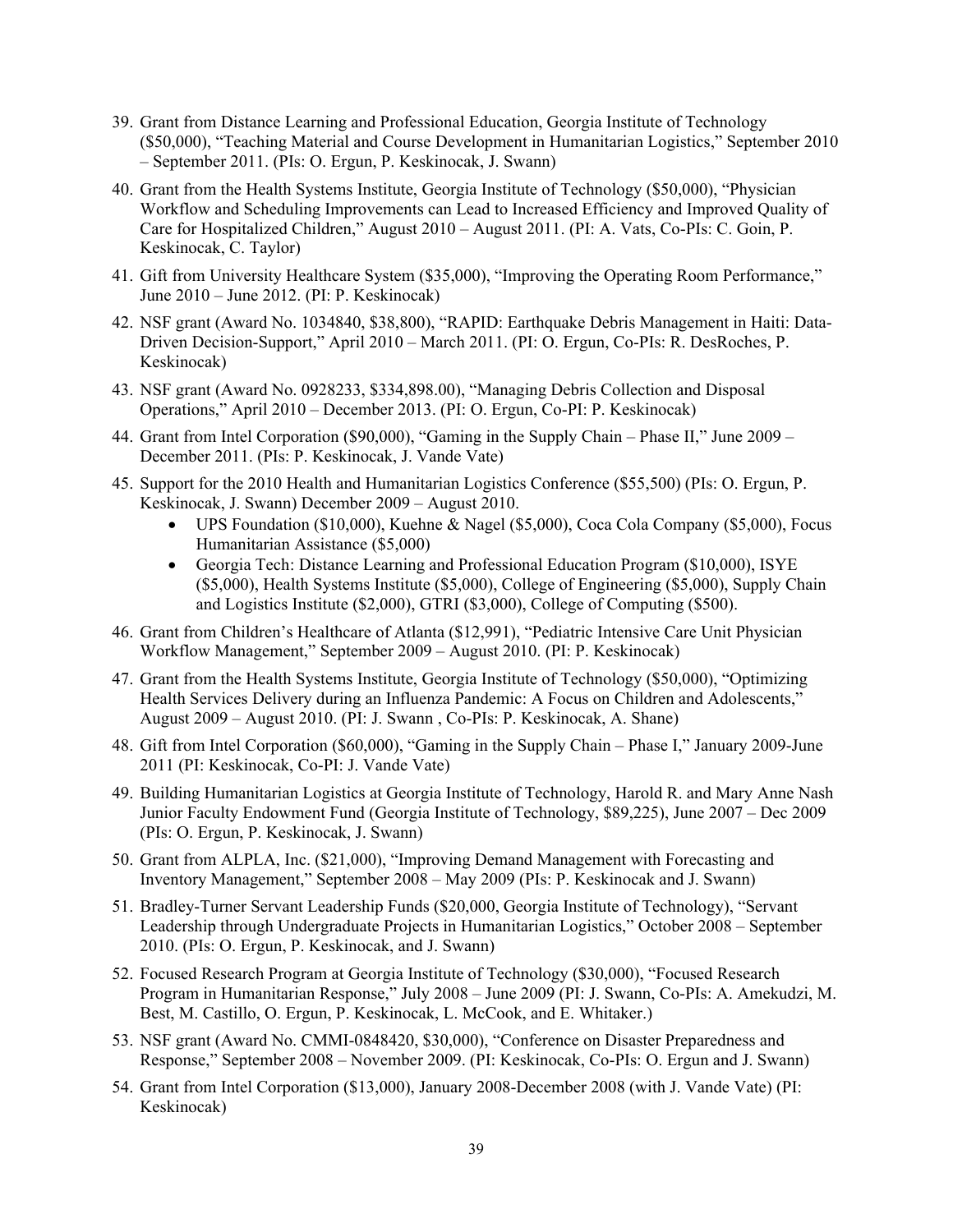- 55. Grant from the Health Systems Institute, Georgia Institute of Technology (\$50,000), "Catch-up Scheduling for Childhood Immunization," August 2008 – June 2009 (PI: Keskinocak, Co-PI: L. Pickering)
- 56. Grant from the Health Systems Institute, Georgia Institute of Technology (\$50,000), "A Simulation Study to Evaluate the Efficacy and Efficiency of Competing Approaches to Reducing Nosocomial Infection Rates," August 2007 – July 2008. (PI: Griffin, Co-PI: P. Keskinocak)
- 57. NSF grant (Award No. CMMI-0654275, Georgia Tech budget \$179,975), "GOALI Collaborative Research: Matching Demand and Supply through Price and Lead Time Decisions" (with E. Gel from Arizona State University), September 2007 – August 2010. (Georgia Tech PI: Keskinocak)
- 58. NSF grant (Award No. SBE-0624269, Georgia Tech budget \$587,213, University of Maryland budget \$82,785) "Collaborative Research: DRU Consumer Choice and Organizational Decision Making," January 1, 2007 – December 31, 2009 (PI: Castillo, Co-PIs: M. Castillo, W. Elmaghraby, L. Garrow, and J. Swann).
- 59. Grant from Manugistics, Inc. (\$4,930.00), December 1, 2005 May 31, 2006 (PI: Keskinocak)
- 60. Grant from Manugistics, Inc. (\$5,083.00), August 1 December 31, 2005 (PI: Keskinocak)
- 61. NSF grant (Award No. ROBOTICS-0412912, Georgia Tech budget \$154,000, University of Southern California budget \$295,000), "Collaborative Research: Coordinating Robot Teams using Market-Based Mechanisms" (with Sven Koenig from University of Southern California), February 2005 – December 2009. (Georgia Tech PI: Keskinocak)
- 62. NSF grant (Award No. DMI-0400301, Georgia Tech budget \$109,717, Stanford University budget \$264,792), "GOALI Collaborative Research: Intra- and Inter-Enterprise Collaborative Procurement" (with F. Erhun from Stanford University), September 2004 – August 2009. (Georgia Tech PI: Keskinocak)
- 63. Georgia Institute of Technology Focused Research Program (\$30,000), "Dynamic Pricing and Revenue Management," July 2004 – July 2005. (PI: Ferguson, Co-PIs: P. Griffin, P. Keskinocak)
- 64. NSF Career Award (Award No. DMI-0093844, \$375,000), "CAREER: Decision Technologies for Electronic Exchanges," September 2001 – August 2007. (PI: Keskinocak)
- 65. NSF grant (Award No. DMI-0113881, \$499,998), "Auction mechanisms for solving complex resource allocation problems," September 2001 – August 2004. (PI: Keskinocak, Co-PIs: W. Elmaghraby, P. Griffin, A. Kleywegt, S. Koenig)
- 66. General Motors research grant, "Incorporating Revenue management Techniques into GM's Capacity Planning, Inventory Control, and Pricing Strategies – Phase II"(\$250,000), April, 2003 – June, 2005. (PI: Bazaraa, Co-PIs: P. Keskinocak, A. Kleywegt, G. Nemhauser, and J. Swann)
- 67. General Motors research grant, "Incorporating Revenue Management Techniques into GM's Planning, Inventory Control and Pricing Strategies – Phase I" (\$126,187), February 2002 – August 2002. (PI: Bazaraa, Co-PIs: P. Keskinocak, A. Kleywegt, G. Nemhauser, and J. Swann)
- 68. The Logistics Institute Asia-Pacific (TLI-AP) research grant (\$54,124), January 2002 December 2002. (PI: Bartholdi, Co-PIs: W. Elmaghraby, P. Keskinocak)
- 69. NSF Grant (Award No. DMI-0075450, \$99,947), "Scalable Decision Support Technology for Enterprise Intermediaries," August 2000 – December 2001. (PI: Griffin, Co-PIs: P. Keskinocak, D. Ratliff)
- 70. NSF Grant (Award No. DMI-0080427, \$10,000) for organizing the workshop "Delivering E-Commerce: Logistics and the Online Revolution," May 2000 – May 2001. (PI: Keskinocak)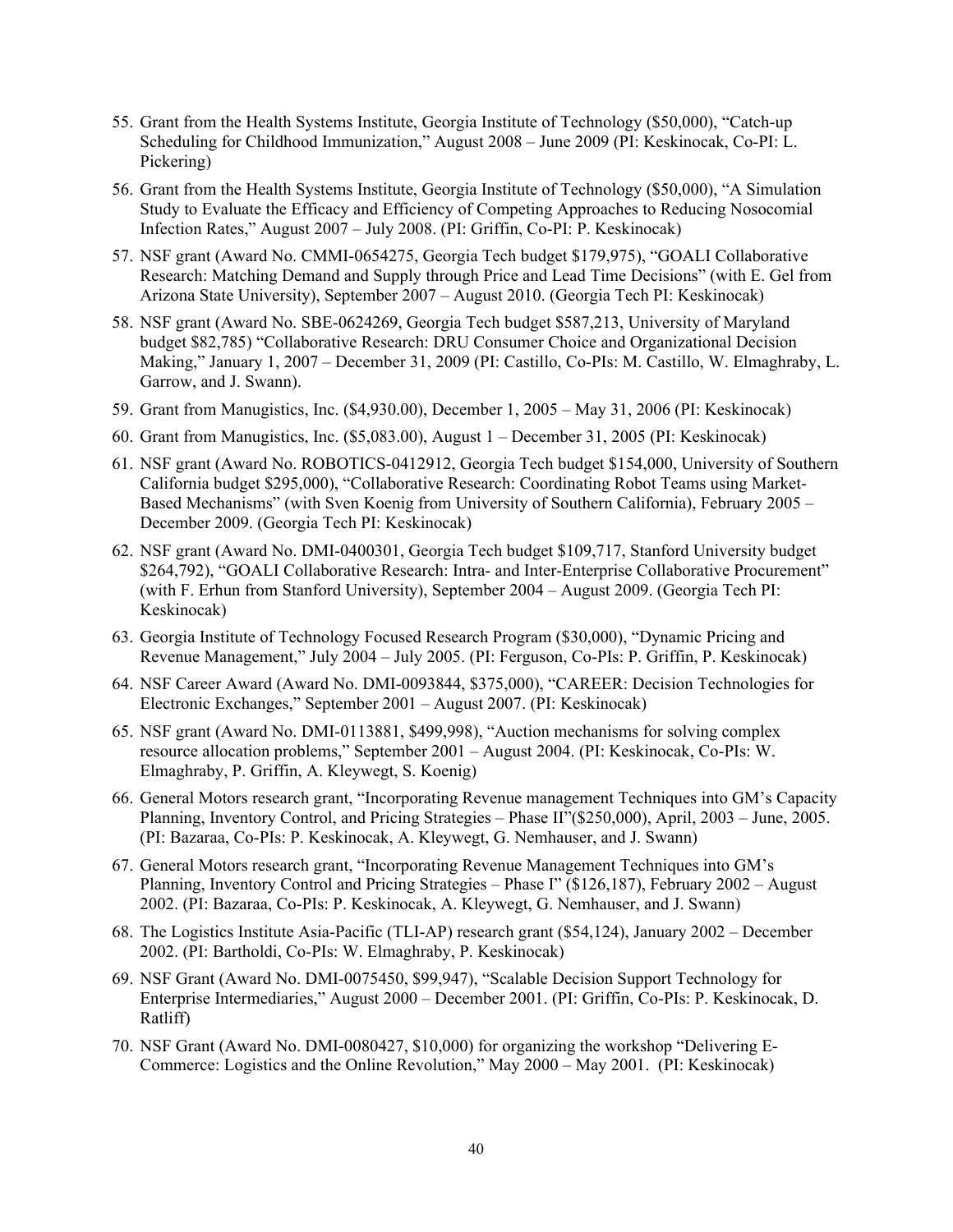71. The Logistics Institute Asia-Pacific (TLI-AP) research grant (\$153,740), July 1999 – December 2001. (PI: Bartholdi, Co-PIs: W. Elmaghraby, P. Keskinocak)

## B. **AS INVESTIGATOR or SENIOR PERSONNEL**

- 72. NSF Grant (Award No. DMI-0427446, \$1,013,272), "ITR-(ECS)-(dmc): Collaborative Research: Collaborative Logistics" (with J. Bartholdi, O. Ergun, A. Kleywegt, G. Nemhauser, M. Savelsbergh, N. Meggido, A. Schulz, C.P. Teo), September 2004 – August 2007. (PI: Savelsbergh)
- 73. Emory University CORPH, Children's Healthcare of Atlanta and Georgia Tech (\$50,000), "Optimization of the algorithms for screening for critical congenital heart disease," 2014 – 2015 (PI: T. Ayer, Co-PI: M. Oster (from Children's Healthcare of Atlanta and CDC), Collaborators: P. Keskinocak, Regina Simone).

# **VII. HONORS, AWARDS, and RECOGNITION**

#### **Research awards**

# **\*\*\* Research paper and student awards are presented in Sections III and IV.**

- General Motors Most Valuable Colleague Award in Recognition of Important Contributions to the Application of Revenue Management and Capacity Planning Decision Support, 2004.
- NSF Career Award for "Decision Technologies for Electronic Exchanges," January 2001.

#### **Teaching awards**

- Thank a Teacher Certificate, Georgia Tech. September 2012, December 2013, February 2014, May 2014.
- Finalist for the Best Teaching Case Award (INFORMS), "Designing a Malaria Intervention Supply Chain," November 2011.
- Third place for the Best Teaching Case Award (INFORMS), "Humanitarian Response Planning at the Home Depot," October 2010.
- First runner-up for the Best Teaching Case Award (INFORMS), "Lessons in Disaster Supply Chain Management from Waffle House Restaurants," October 2009.
- Women in Engineering Excellence Teaching Faculty Award (Georgia Institute of Technology), March 2005.
- CETL (Center for the Enhancement of Teaching and Learning)/BP Junior Faculty Teaching Excellence Award (Georgia Institute of Technology), February 2005.
- Finalist for the Best Teaching Case Award (INFORMS), "Technology for Transportation Bidding at the Home Depot," November 2002.
- Best Teaching Case Award (INFORMS), "Managing Operations in the Time-shared Jet Business," November 2000.

## **Service awards**

- Moving Spirit Award for outstanding volunteers, who have been "moving spirits" in their chapters or subdivisions, INFORMS 2005.
- 2002 Meritorious Service Award, *Operations Research*, October 2003.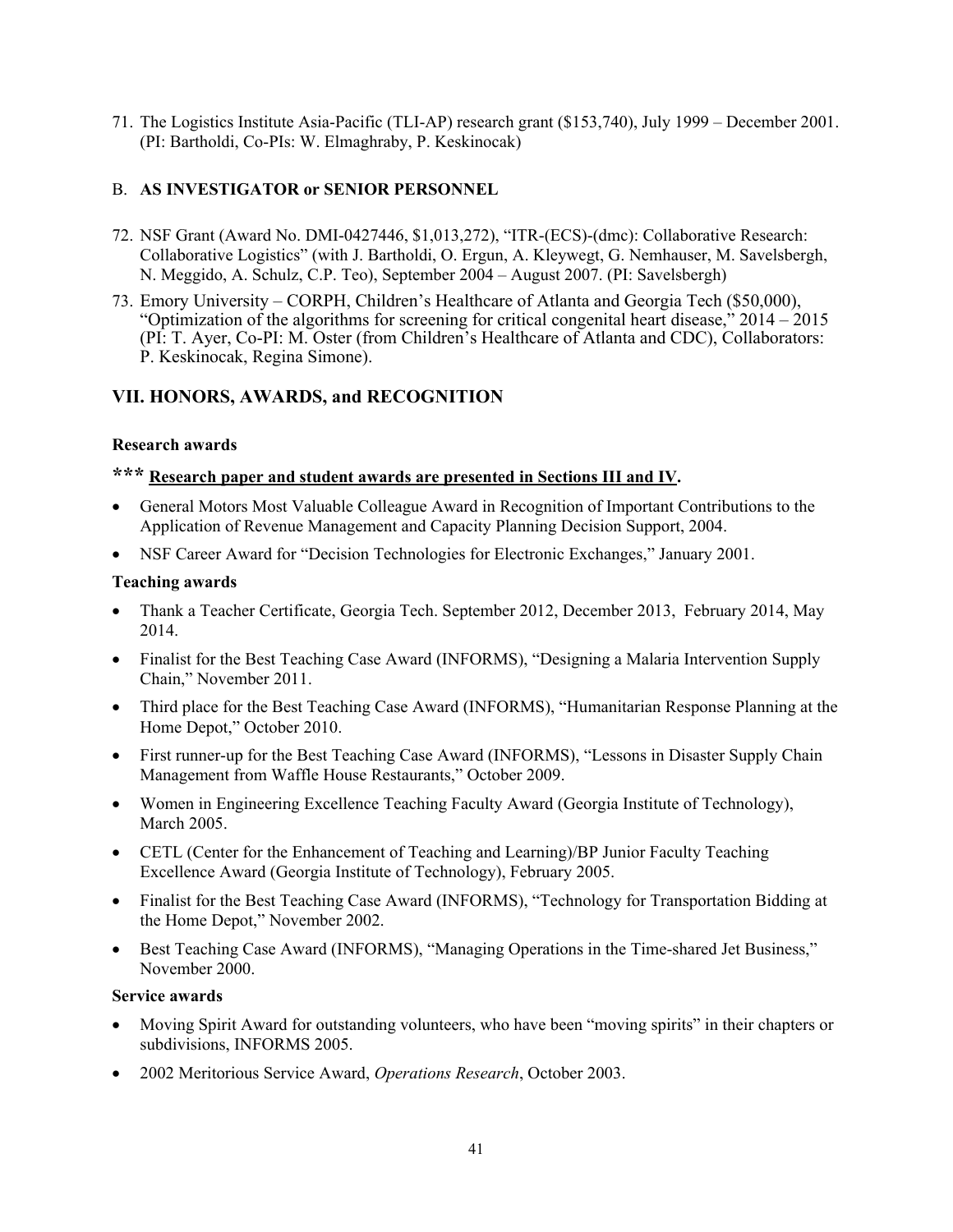#### **Professional recognition**

- Outstanding Professional Education Award, Georgia Tech, April 2018.
- Denning Award for Global Engagement, Georgia Tech, April 2016.
- Faces of Inclusive Excellence, Georgia Tech, 2016.
- INFORMS Fellow, 2015.
- Frank Batten Young Scholar in Operations and Information Technology, July 2002.
- Doctoral fellowship, William Larimer Mellon Foundation, September 1992 August 1997.
- Special travel award, Turkish Scientific and Technical Research Association, Turkey, July 1991.
- Undergraduate fellowship, Bilkent University, September 1987 June 1991.
- Honorable mention for the essay "Industrial Engineering and Productivity", National Productivity Center, Turkey, May 1991.
- All Turkey rank-22 (out of around 200,000 candidates) in the joint university entrance examination, June 1987.

#### **Media/press**

- Coronavirus / COVID-19
	- o A Look At The 'Supply Chain' For Consumers And How Coronavirus Could Test It, J. Burress, M.W. Tillman (March 6, 2020) https://www.wabe.org/what-is-supply-chain/
	- o The Daily Star (March 18, 2020) https://www.thedailystar.com/news/local\_news/experts-offeradvice-on-avoiding-coronavirus/article\_44a9e51c-a220-5737-840d-37a5ac4a0ff4.html
	- o How to Triage Patients Who Need Intensive Care, Jim Daley (March 20, 2020). https://www.scientificamerican.com/article/how-to-triage-patients-who-need-intensive-care/
	- o Many Areas of the U.S. Face Hospital Bed Shortages, Emma Coleman (March 20, 2020) https://www.routefifty.com/health-human-services/2020/03/bed-shortage-coronavirus/163971/
- Podcast Resoundingly Human: Looking ahead with the 2020 INFORMS President (January 2020) https://pubsonline.informs.org/do/10.1287/orms.2020.01.14p/full/
- Utilizing inventory information in allocating pandemic flu vaccine
	- o Close flu vaccine supply gaps to ease flu seasons, make pandemics less deadly *Health Medicine Network* - January 8, 2019 http://healthmedicinet.com/i/close-flu-vaccine-supply-gaps-to-ease-flu-seasons-make-pandemicsless-deadly/
	- o Changes to Flu Shot Supply Chain Could Save Lives: Study https://www.usnews.com/news/health-news/articles/2019-01-11/changes-to-flu-shot-supply-chaincould-save-lives-study (January 11, 2019)
	- o https://www.consumeraffairs.com/news/adjusting-the-resupply-of-the-flu-vaccine-could-savethousands-of-lives-010919.html
	- o https://consumer.healthday.com/infectious-disease-information-21/flu-news-314/changes-to-flushot-supply-chain-could-save-lives-study-741327.html
	- o https://www.laboratoryequipment.com/article/2019/01/flu-vaccine-distribution-changes-couldsave-thousands-lives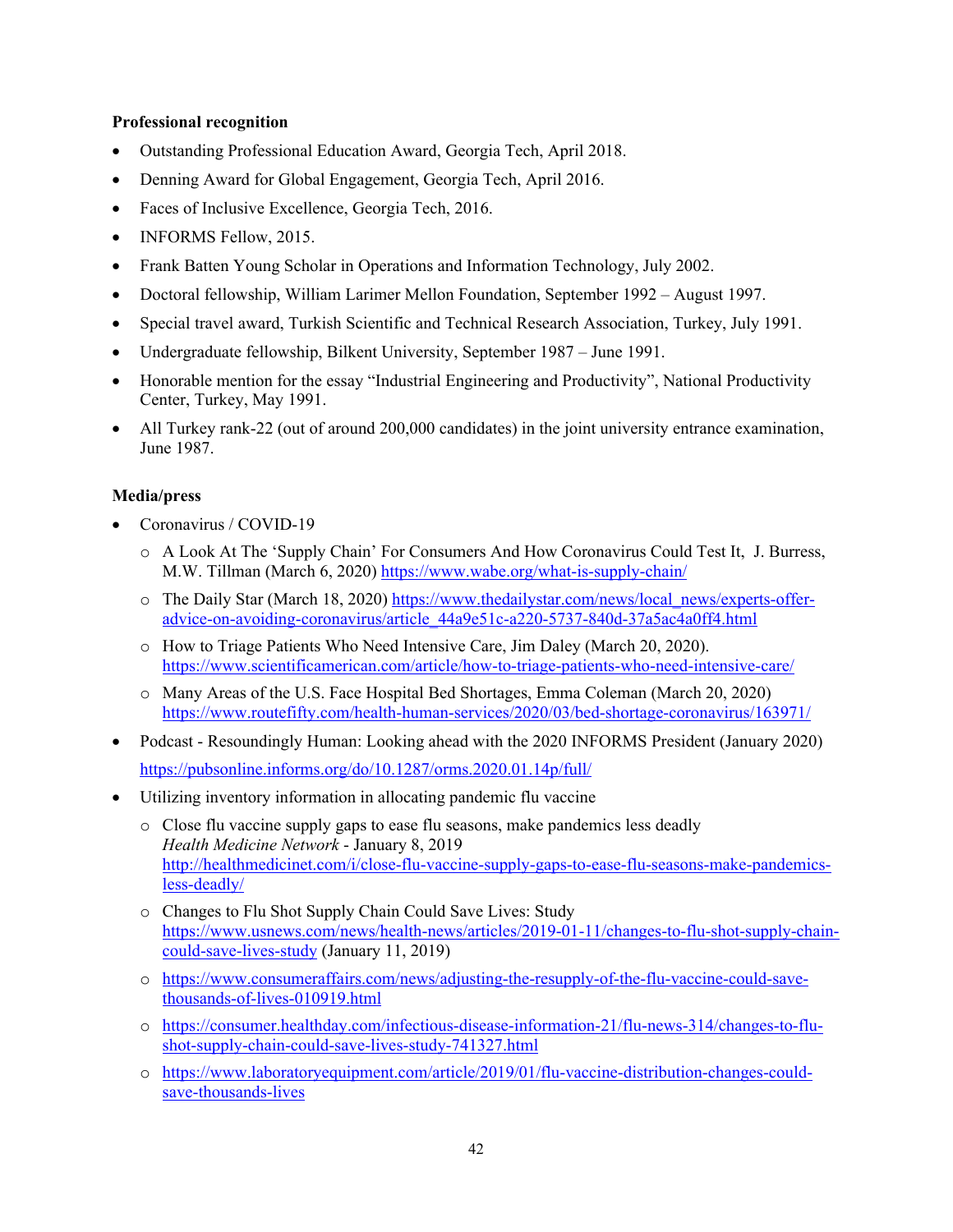- o http://www.fox5atlanta.com/health/fox-medical-team/study-finds-solution-to-gaps-in-us-fluvaccine-supply-chain; http://www.fox7austin.com/news/us-world-news/study-finds-solution-togaps-in-us-flu-vaccine-supply-chain (January 14, 2019)
- Continuous electroencephalography (cEEG) monitoring of children for seizures
	- o https://medicalxpress.com/news/2018-12-highlights-potential-benefits-eeg-infant.html (December 12, 2018)
	- o https://www.technologynetworks.com/neuroscience/news/continuous-eeg-proves-its-worth-inmonitoring-childhood-seizures-313097 (December 13, 2018)
	- o https://blog.frontiersin.org/2019/01/16/continuous-eeg-brain-monitoring-for-infant-seizures-inicu/ (January 16, 2019)
- "Women in Analytics: Georgia Tech's Pinar Keskinocak," All Analytics, July 2013. http://www.allanalytics.com/document.asp?doc\_id=266172
- Health and humanitarian logistics
	- o "No more superstorms, please. We're not quite ready," CNBC.com, October 2013
	- o "Georgia Tech to Offer Humanitarian Logistics Program," Global Atlanta, August 6, 2012, by Chris Shattuck http://www.globalatlanta.com/article/25716/
	- o "Georgia Tech Helps Nonprofits Master Logistics," Georgia Public Broadcasting, August 13, 2012, by Joshua Stewart http://www.gpb.org/news/2012/08/13/georgia-tech-helps-nonprofits-master-logistics
	- o INFORMS podcast on "The Humane Face of Analytics," July 21, 2011 http://www.scienceofbetter.org/podcast/
	- $\circ$  "CARE positions disaster relief with promising discipline of humanitarian logistics," July 21, 2011 http://www.eurekalert.org/pub\_releases/2011-07/ifor-icp072111.php
	- o INFORMS podcast on "Haiti: Humanitarian Logistics," January 14, 2010 http://www.scienceofbetter.org/podcast/haiti.html
- Catch-up scheduling for childhood vaccination
	- o Infection Control Today (May 20, 2008), Medical News Today (May 22, 2008), U.S. News and World Report (May 27, 2008), MedHeadlines (May 28, 2008), Los Angeles KABC (June 26, 2008), Discoveries and Breakthroughs Inside Science (June 2008), Forbes (June 13, 2008), Atlanta Journal Constitution (June 14, 2008), MSN Health & Fitness (June 14, 2008), Washington Post (June 24 and July 15, 2008), American Academy of Pediatrics News (July 7, 2008), WLBT News (August 2009), News-medical.net (November 2012), Medical Xpress (November 201), Vaccine News Daily (December 2012), ScienceBlog.com (December 2012), Georgia Department of Public Health Newsletter (December 2013), Managed Healthcare Executive (January 2014)
- Pandemic influenza modeling
	- o Discoveries and Breakthroughs Inside Science (August 2008), ScienceDaily (August 1 and October 22, 2008), LiveScience (January 20, 2009), Medical News Today (April 28, 2009), Atlanta Journal Constitution (May 7, 2009), Emergency Management (May 22, 2009), Government Technology (December 10, 2009)
- Dynamic Procurement in a Capacitated Supply Chain Facing Uncertain Demand
	- o Engineer Magazine (August 2008), **40**(8):52-53, "Dynamic Procurement Saves Money" Executive Summary Edited by C. Yano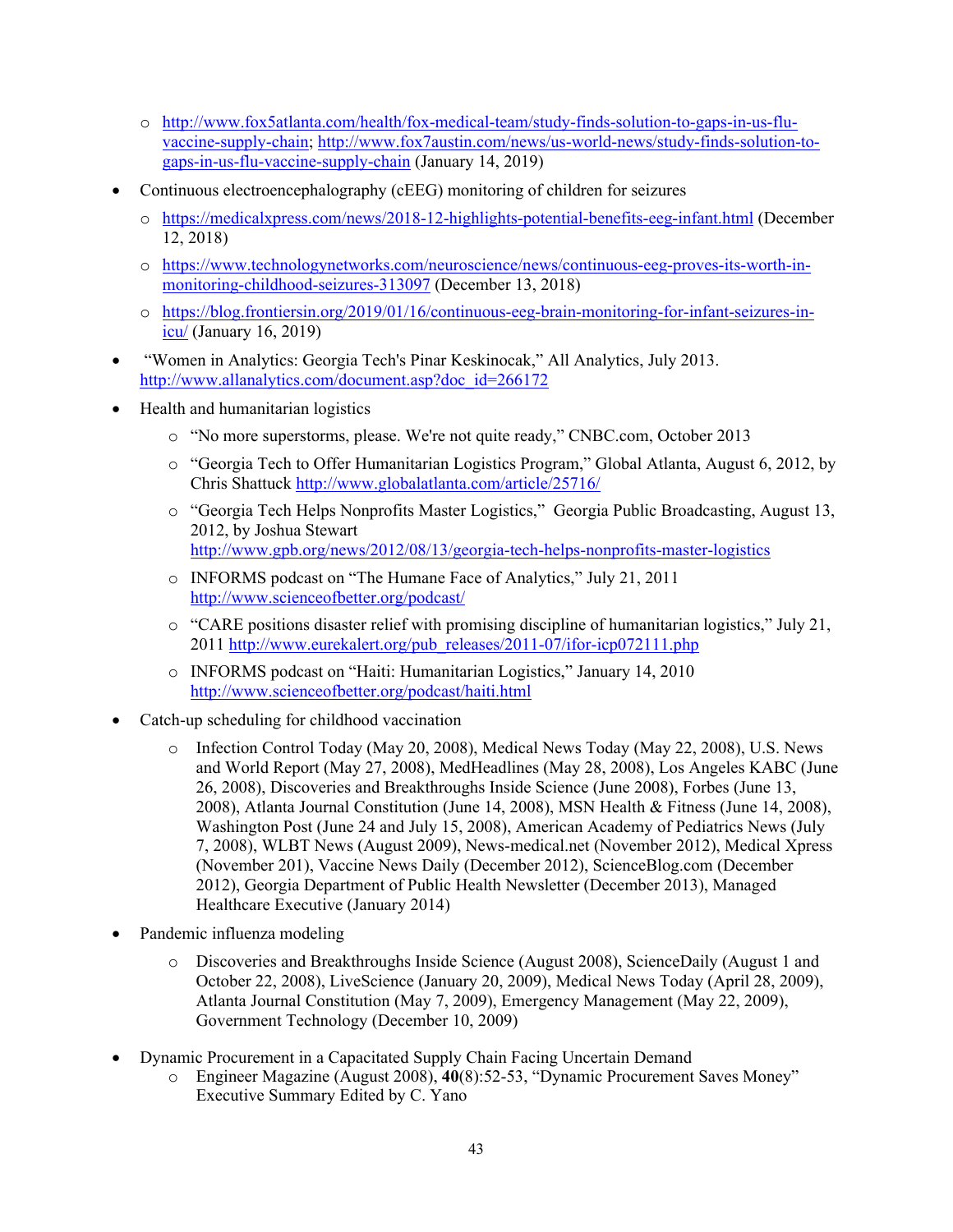- Coordination of Marketing and Production for Price and Leadtime Decisions
	- o Industrial Engineer Magazine (January 2008), Executive Summary Edited by C. Yano
- Order Selection and Scheduling with Leadtime Flexibility
- o Industrial Engineer Magazine (July 2004), Executive Summary Edited by M. Daskin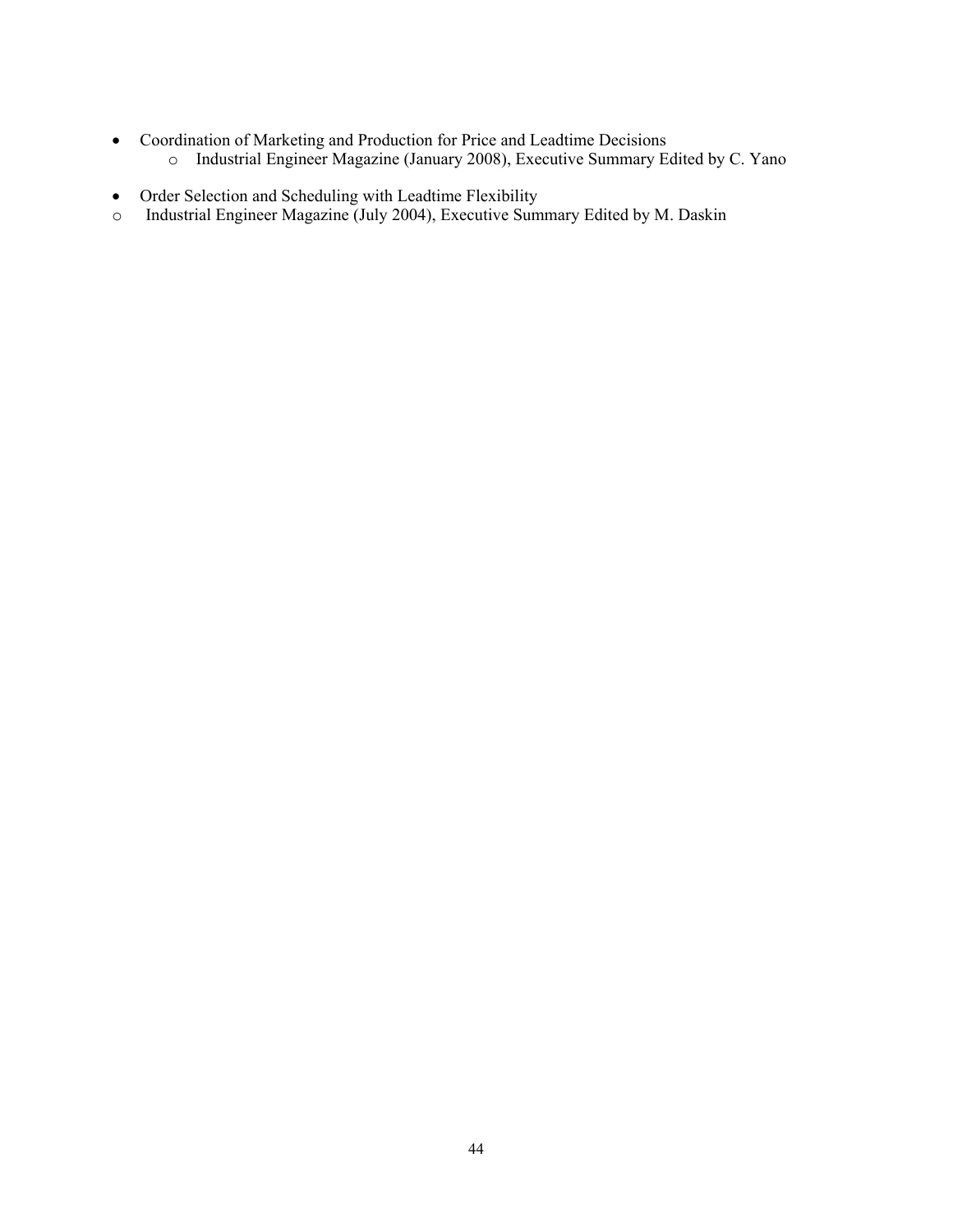# **PINAR KESKINOCAK'S SUMMARY OF INSTRUCTION OPINION SURVEY**

Due to changes in the course evaluation formats, the results are reported in different formats below.

#### **Undergraduate courses**

| Semester,<br>Year | <i>School</i> | Course<br>No | Course Name                 | <b>Number</b><br>enrolled | <b>Number</b><br>respond. | 0#24 | 0#30 | Q#31 | Cl  | C <sub>2</sub> | C <sub>3</sub> |
|-------------------|---------------|--------------|-----------------------------|---------------------------|---------------------------|------|------|------|-----|----------------|----------------|
| Fall 1999         | <b>ISYE</b>   | 4104         | Senior Design               | 24                        | 16                        | 4.1  | 4.7  | 4.5  | 3.9 | 4.5            | 3.8            |
| Spring<br>2000    | <b>ISYE</b>   | 4105         | Senior Design               | 24                        | 12                        | 4.3  | 4.8  | 4.6  | 4.1 | 4.6            | 4.0            |
| Fall 2000         | <b>ISYE</b>   | 4231         | Engineering<br>optimization | $25(*)$                   | $13(*)$                   | 4.6  | 4.4  | 4.6  | 4.4 | 4.8            | 3.8            |
| Spring<br>2001    | <b>ISYE</b>   | 4231         | Engineering<br>optimization | 33                        | 12                        | 4.5  | 4.6  | 4.4  | 4.5 | 4.8            | 4.1            |

(\*) I had a total of 36 students in this class, 21 of whom responded to the survey. However, 11 of these students came from another section, which was closed at the beginning of the semester, and CETL course survey system could not include their responses in course evaluations. I gave them paper surveys, and the results were in line with the results listed above.

| Semester,<br>Year | School      | Course<br>No | Course Name                                                    | <b>Number</b><br>enrolled | <b>Number</b><br>respond<br>ed | $Q\#10$ | Q#1,2,3          | $Q\#4, 5, 6$     | Q#7,8,9          |
|-------------------|-------------|--------------|----------------------------------------------------------------|---------------------------|--------------------------------|---------|------------------|------------------|------------------|
| Fall 2001         | <b>ISYE</b> | 3104         | Supply Chain<br>Models<br>(SCM):<br>Manufacturing<br>Logistics | 45                        | 20                             | 4.4     | 4.7, 4.6,<br>4.5 | 4.6, 4.7,<br>4.6 | 4.1, 4.3,<br>4.0 |
| Spring<br>2002    | <b>ISYE</b> | 3104         | SCM:<br>Manufacturing<br>Logistics                             | 65                        | 35                             | 4.8     | 4.8, 4.9,<br>4.7 | 4.9, 4.9,<br>4.5 | 4.1, 4.5,<br>4.1 |
| Fall 2002         | <b>ISYE</b> | 3104         | SCM:<br>Manufacturing<br>Logistics                             | 28                        | 24                             | 4.6     | 4.5, 4.4,<br>4.3 | 4.8, 4.6,<br>4.3 | 3.9, 4.2,<br>3.9 |
| Fall 2003         | <b>ISYE</b> | 4105         | Senior Design                                                  | 20                        | 16                             | 4.7     | 4.1, 4.2,<br>4.3 | 4.9, 5.0,<br>4.8 | 4.1, 4.2,<br>4.0 |
| Fall 2004         | <b>ISYE</b> | $3104 - B$   | SCM:<br>Manufacturing<br>Logistics                             | 53                        | 43                             | 4.9     | 4.9, 4.9,<br>4.7 | 4.8, 4.9,<br>4.7 | 4.3, 4.7,<br>4.4 |
| Fall 2004         | <b>ISYE</b> | 3104-C       | SCM:<br>Manufacturing<br>Logistics                             | 29                        | 28                             | 4.8     | 4.9, 4.8,<br>4.7 | 4.8, 4.8,<br>4.6 | 4.4, 4.5,<br>4.5 |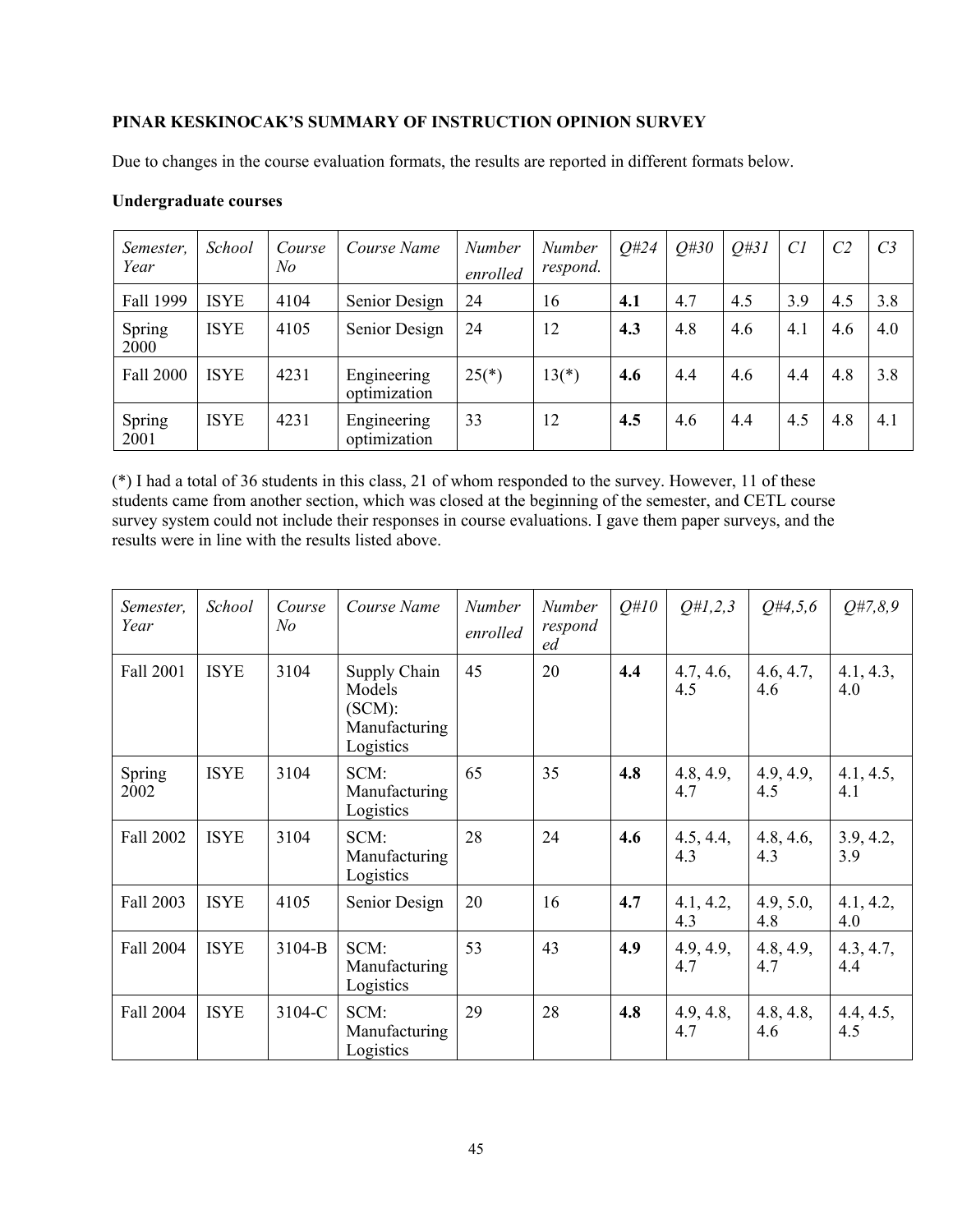| Fall 2005        | <b>ISYE</b> | 3104-B | SCM:<br>Manufacturing<br>Logistics                                        | 33             | 29 | 4.8              | 4.9, 4.8,<br>4.7  | 4.9, 4.8,<br>4.6 | 4.5, 4.7,<br>4.3  |
|------------------|-------------|--------|---------------------------------------------------------------------------|----------------|----|------------------|-------------------|------------------|-------------------|
| Fall 2005        | <b>ISYE</b> | 3104-C | 34<br>SCM:<br>40<br>4.8<br>4.8, 4.8,<br>Manufacturing<br>4.7<br>Logistics |                |    | 4.8, 4.8,<br>4.7 | 4.4, 4.8,<br>4.7  |                  |                   |
| Fall 2007        | <b>ISYE</b> | 3104-B | SCM:<br>Manufacturing<br>Logistics                                        | 56             | 48 | 4.9              | 4.9, 4.8,<br>4.7  | 4.9, 4.7,<br>4.4 | 4.0, 4.7,<br>4.6  |
| <b>Fall 2008</b> | <b>ISYE</b> | 3104-B | SCM:<br>Manufacturing<br>Logistics                                        | 71             | 55 | 4.9              | 4.9, 4.9,<br>4.8  | 4.8, 4.6,<br>4.6 | 4.4, 4.7,<br>4.6  |
| Spring<br>2009   | <b>ISYE</b> | 4105   | Senior Design                                                             | 12             | 5  | 4.1              | 4.5, 4.5,<br>4.2  | 4.8, 5.0,<br>4.5 | $4.0, -$ , -      |
| Fall 2009        | <b>ISYE</b> | 4803   | Societal and<br>Humanitarian<br>Applications<br>of OR/MS                  | 36             | 34 | 4.1              | 3.3, 3.7,<br>3.6  | 4.6, 4.4,<br>3.7 | 3.0, 3.2,<br>3.1  |
| Fall 2009        | <b>ISYE</b> | 4106   | Senior Design                                                             | $\overline{7}$ | 3  | 4.8              | $3.0, -$ ,<br>4.0 | 4.8, 5.0,<br>5.0 | $4.0, -$ , -      |
| Fall 2010        | <b>ISYE</b> | 4106   | Senior Design                                                             | 13             | 12 | 4.3              | 4.3, 4.1,<br>4.1  | 4.2, 4.7,<br>4.1 | 4.1., 4.3,<br>4.5 |

| Fall 2011       | <b>ISYE</b> | 4105 | Senior Design | 7  | 7  | 4.9 |                                             |
|-----------------|-------------|------|---------------|----|----|-----|---------------------------------------------|
| Spring 2012     | <b>ISYE</b> | 4106 | Senior Design | 7  | 7  | 4.6 |                                             |
| Fall 2012       | <b>ISYE</b> | 4105 | Senior Design | 26 | 26 | 4.7 |                                             |
| Spring 2013     | <b>ISYE</b> | 4106 | Senior Design | 26 | 26 | 4.7 |                                             |
| Spring 2014     | <b>ISYE</b> | 4106 | Senior Design | 7  | 6  | 5.0 | The values listed after                     |
| Fall 2014-B     | <b>ISYE</b> | 4106 | Senior Design | 7  | 3  | 4.8 | 2015 are from the ISYE                      |
| Fall 2014-A     | <b>ISYE</b> | 4106 | Senior Design | 20 | 15 | 5.0 | senior design survey for<br>overall advisor |
| Fall 2015       | <b>ISYE</b> | 4105 | Senior Design | 14 | 14 | 4.5 | effectiveness.                              |
| Fall 2016-A&B   | <b>ISYE</b> | 4105 | Senior Design | 13 | 13 | 4.4 |                                             |
| Spring 2017-A&B | <b>ISYE</b> | 4105 | Senior Design | 14 | 14 | 4.9 |                                             |
| Fall 2017-A&B   | <b>ISYE</b> | 4105 | Senior Design | 14 | 14 | 4.9 |                                             |
| Fall 2019-A     | <b>ISYE</b> | 4105 | Senior Design | 15 | 15 | 5.0 |                                             |

#### **Senior Design Competition Finalist Teams**

- o Fall 2010, Guided Advanced Tactical Rocket Strategic Production Planning (ADEX)
- o Spring 2013, Workforce Management and Process Improvement (Delta Cargo)
- o Fall 2014, Identification and Allocation of Increased-Risk Encephalitis Organs (CDC)
	- First place, **IIE Undergraduate Student Technical Paper Competition**.
- o Spring 2017, Contact Tracing (CDC)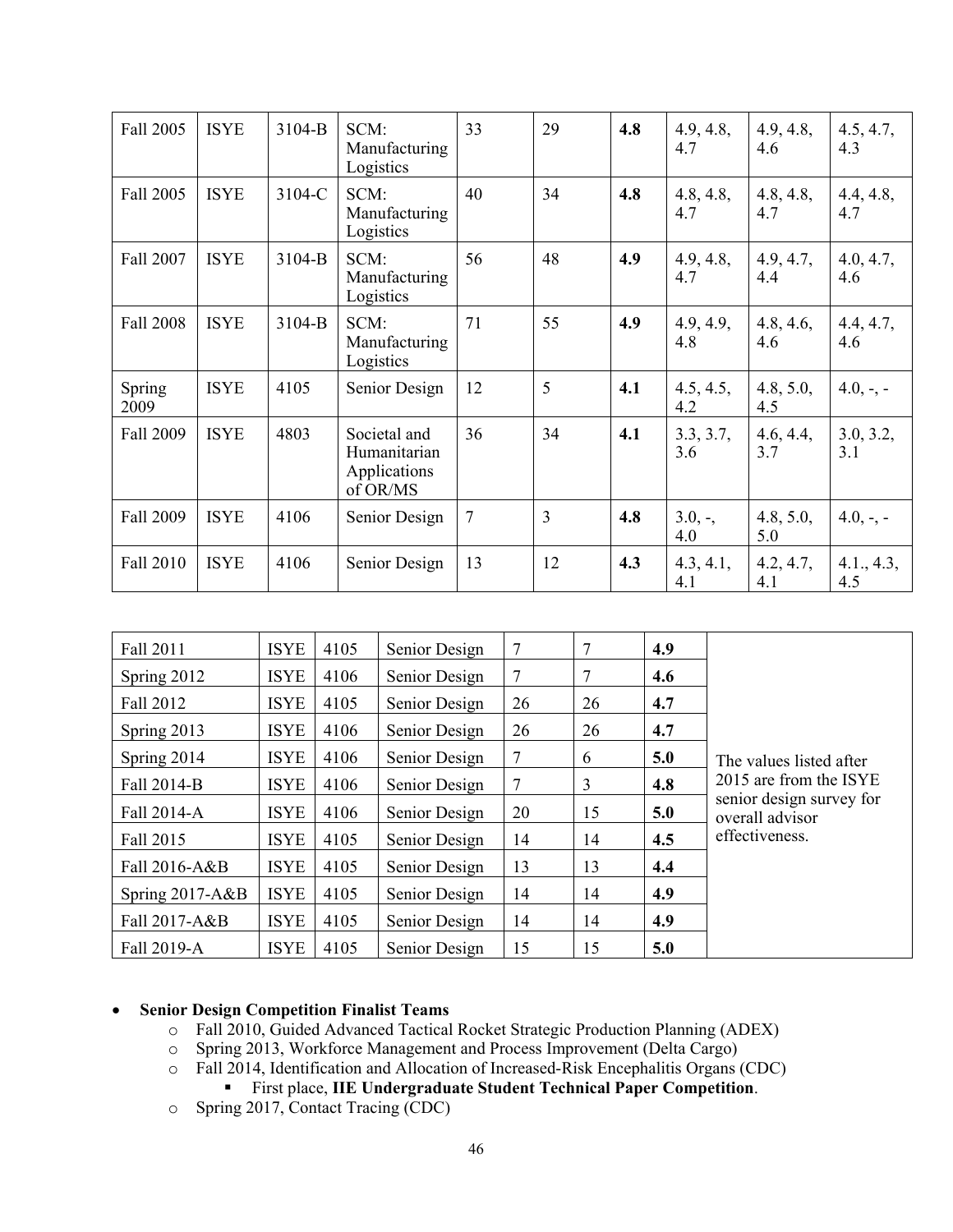- Finalist, **INFORMS Undergraduate Operations Research Prize Competition** in Fall 2017.
- **Senior Design Competition Winner Teams** 
	- o Fall 2012, Yarn-to-Needle Process Improvement (Interface)
	- o Fall 2014, Process Improvement and Patient Wait time Reduction for Emory Winship Cancer Institute Ambulatory Infusion Center (Emory Winship)
		- Finalist (and received honorable mention), **INFORMS Doing Good with Good OR Student Paper Competition** in 2015

| Semester,<br>Year | School      | Course<br>N <sub>o</sub> | Course Name                                                                                     | Number<br>enrolled | Number<br>responded | Q#12 |
|-------------------|-------------|--------------------------|-------------------------------------------------------------------------------------------------|--------------------|---------------------|------|
| Fall 2012         | <b>ISYE</b> | 3104                     | SCM: Manufacturing Logistics                                                                    | 75                 | 58                  | 4.34 |
| Fall 2013         | <b>ISYE</b> | $3104 - A$               | SCM: Manufacturing Logistics                                                                    | 73                 | 49                  | 4.61 |
| Fall 2013         | <b>ISYE</b> | 3104-B                   | SCM: Manufacturing Logistics                                                                    | 90                 | 61                  | 4.42 |
| Fall 2016         | <b>ISYE</b> | $4301 - A$               | Supply Chain Economics <sup>4</sup>                                                             | 78                 | 31                  | 3.4  |
| Fall 2016         | <b>ISYE</b> | $4301 - B$               | Supply Chain Economics <sup>4</sup>                                                             | 63                 | 24                  | 4    |
| Fall 2019         | <b>GT</b>   | 3821                     | Special Topics Section MM3<br>Quantitative Decision-Making<br>in Health Systems: An<br>Overview | 21                 | 11                  | 5    |

Q#10 or Q#12 or Q#21: Considering everything, the instructor was an effective teacher.

| Semester,<br>Year | School      | Course<br>$N$ o | Course Name                                         | Number<br>enrolled | <b>Number</b><br>respond<br>ed | $Q\#10$<br>O#12 | Q#1,2,3          | $Q\#4, 5, 6$     | O#7, 8, 9        |
|-------------------|-------------|-----------------|-----------------------------------------------------|--------------------|--------------------------------|-----------------|------------------|------------------|------------------|
| Fall<br>2002(a)   | <b>ISYE</b> | 8900            | Graduate<br>Seminar in<br>Combinatorial<br>Auctions | 8                  | $\theta$                       |                 |                  |                  |                  |
| Spring<br>2003    | <b>ISYE</b> | $6230-A$        | Economic<br>Decision<br>Analysis                    | 55                 | 28                             | 4.1             | 4.2, 4.1,<br>4.0 | 4.7, 4.7,<br>4.6 | 4.3, 4.1,<br>3.7 |
| Spring<br>2003    | <b>ISYE</b> | 6230-Q          | Economic<br>Decision<br>Analysis                    | 9                  | $\overline{2}$                 | 5.0             | 5.0, 4.5,<br>4.5 | 5.0, 5.0,<br>5.0 | 4.0, 4.0,<br>4.0 |
| Spring<br>2004    | <b>ISYE</b> | 6230-A          | Economic<br>Decision<br>Analysis                    | 44                 | 28                             | 4.3             | 4.3, 4.4,<br>4.2 | 4.8, 4.8,<br>4.3 | 4.1, 4.2,<br>4.0 |

#### **Graduate courses**

<sup>4</sup> Co-taught this course with Prof. Paul Griffin.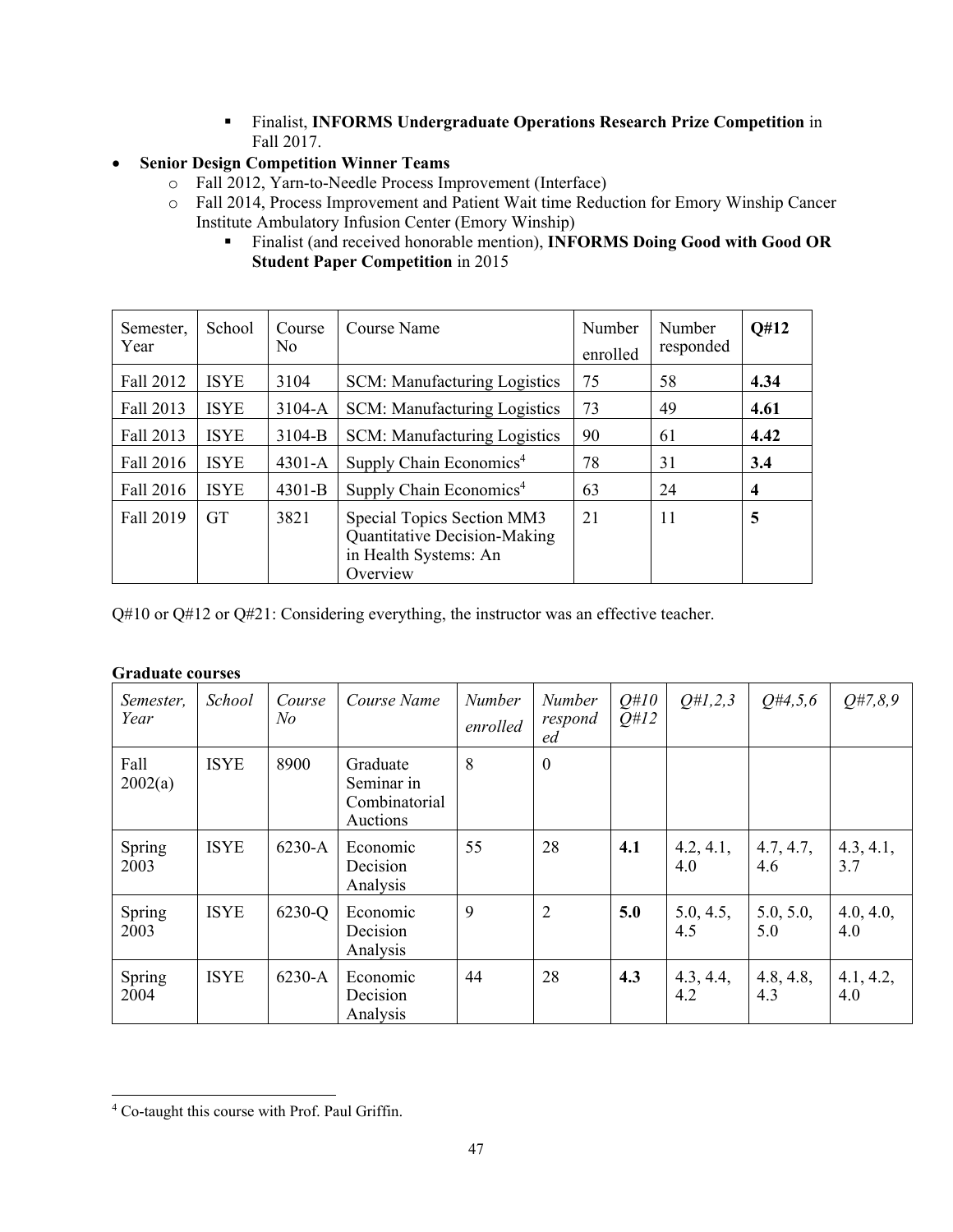| Spring<br>2004 | <b>ISYE</b> | 6230-Q | Economic<br>Decision<br>Analysis                 | 6  | $\overline{2}$ | 4.0 | 4.0, 3.5,<br>3.0 | 4.0, 4.5,<br>4.0 | 3.5, 3.5,<br>3.0 |
|----------------|-------------|--------|--------------------------------------------------|----|----------------|-----|------------------|------------------|------------------|
| Spring<br>2007 | <b>ISYE</b> | 8813-C | Public<br>Applications<br>of OR/MS               | 13 | 9              | 5.0 | 4.3, 4.5,<br>4.5 | 4.9, 5.0,<br>4.3 | 4.8, 4.8,<br>4.8 |
| Spring<br>2008 | <b>ISYE</b> | 8803   | Health and<br>Public<br>Applications<br>of OR/MS | 25 | 12             | 4.8 | 4.7, 4.6,<br>4.3 | 5.0, 4.9,<br>4.8 | 4.0, 3.5,<br>3.5 |
| Fall 2008      | <b>ISYE</b> | 8813   | Health and<br>Public<br>Applications<br>of OR/MS | 16 | $\overline{7}$ | 4.8 | 4.7, 4.8,<br>4.6 | 4.9, 4.9,<br>4.4 | 4.6, 4.5,<br>4.5 |

| Semester,<br>Year | School                   | Course No            | Course Name                                                             | Number<br>enrolled   | <b>Number</b><br>responded | Instructor<br>effectiveness |
|-------------------|--------------------------|----------------------|-------------------------------------------------------------------------|----------------------|----------------------------|-----------------------------|
| Fall 2011         | <b>ISYE</b>              | 8803<br>$(f\dagger)$ | Caribbean Hazard<br>Risk Assessment and<br>Mitigation                   | $\overline{7}$       | $\overline{3}$             | 5.0                         |
| Spring 2012       | <b>ISYE</b>              | 8803<br>(b)          | Caribbean Hazard<br>Risk Assessment and<br>Mitigation                   | 6                    | $\overline{4}$             | 5.0                         |
| Fall 2013         | <b>ISYE</b><br>HS        | 6320<br>6400<br>(c)  | Public Impact Apps<br>of OR<br><b>Health Systems</b><br>Practice        | 13<br>7              | 10<br>5                    | 4.79<br>5.00                |
| Spring 2015       | <b>ISYE</b><br><b>HS</b> | 6320<br>6400<br>(d)  | Public Impact Apps<br>of OR<br><b>Health Systems</b><br>Practice        | $\overline{7}$<br>10 | $\overline{4}$<br>6        | 4.8<br>4.9                  |
| Spring 2016       | <b>ISYE</b><br>HS        | 6320<br>6400         | Public Impact Apps<br>of OR<br><b>Health Systems</b><br>Practice        | $\overline{4}$<br>13 | $\overline{2}$<br>9        | 5.0<br>5.0                  |
| Spring 2017       | <b>ISYE</b><br>HS        | 6320<br>6400         | Public Impact Apps<br>of OR<br><b>Health Systems</b><br>Practice        | 8<br>13              | $\overline{4}$<br>7        | 4.8<br>4.9                  |
| Spring 2017       | <b>ISYE</b><br>HS        | 6320<br>6400         | <b>Public Impact Apps</b><br>of OR<br><b>Health Systems</b><br>Practice | 10<br>7              | 5<br>$\overline{2}$        | 4.8<br>3.5                  |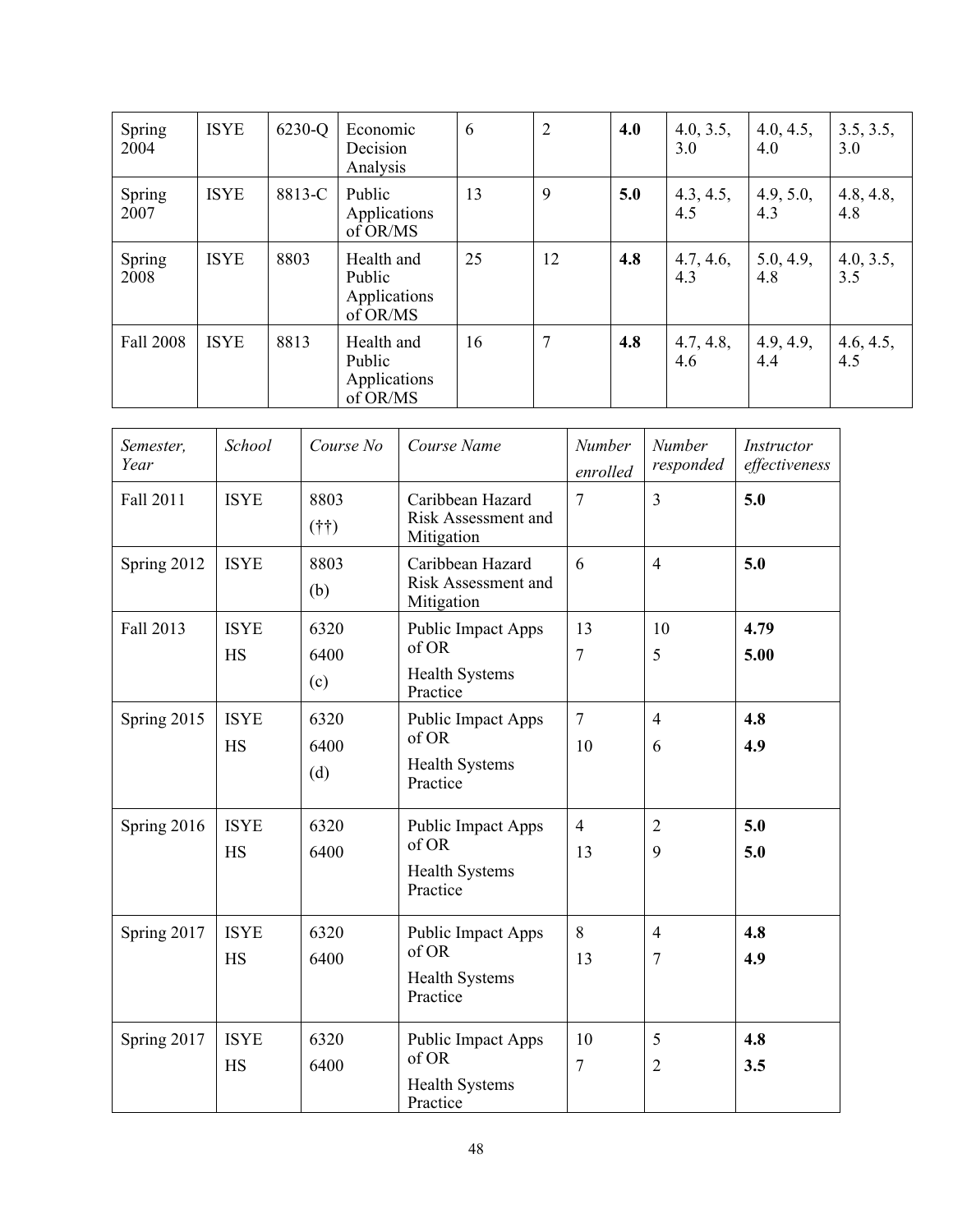(a) I co-taught this course with Professors Ozlem Ergun and Joel Sokol.

(b) I co-taught this course with Professors Ozlem Ergun and Julie Swann. This course did not count towards teaching load.

(c) I was 75% responsible for this course and Professor Julie Swann was 25% responsible.

(d) I co-taught this course with Professor Turgay Ayer.

#### **Online Professional MS Degree courses**

| Semester,<br>Year | School      | Course No | Course Name | <b>Number</b><br>enrolled | % of students who<br>agreed or strongly<br>agreed that the course<br>was effective | Instructor<br>overall<br>effectiveness |
|-------------------|-------------|-----------|-------------|---------------------------|------------------------------------------------------------------------------------|----------------------------------------|
| Fall $2015^5$     | <b>ISYE</b> | 6380      | <b>PMML</b> |                           | 71.4                                                                               | 4.0                                    |
| Fall 2016         | <b>ISYE</b> | 6380      | <b>PMML</b> |                           |                                                                                    |                                        |
| Fall 2017         | <b>ISYE</b> | 6380      | <b>PMML</b> |                           |                                                                                    |                                        |

Fall 2015 was the inaugural class of the Professional Masters in Manufacturing Leadership (PMML) program. Most of the video recordings were completed during summer and early fall semester of 2015, and the class was offered online during October-December 2015.

<sup>&</sup>lt;sup>5</sup> I co-taught this course with Dima Nazzal and Julie Swann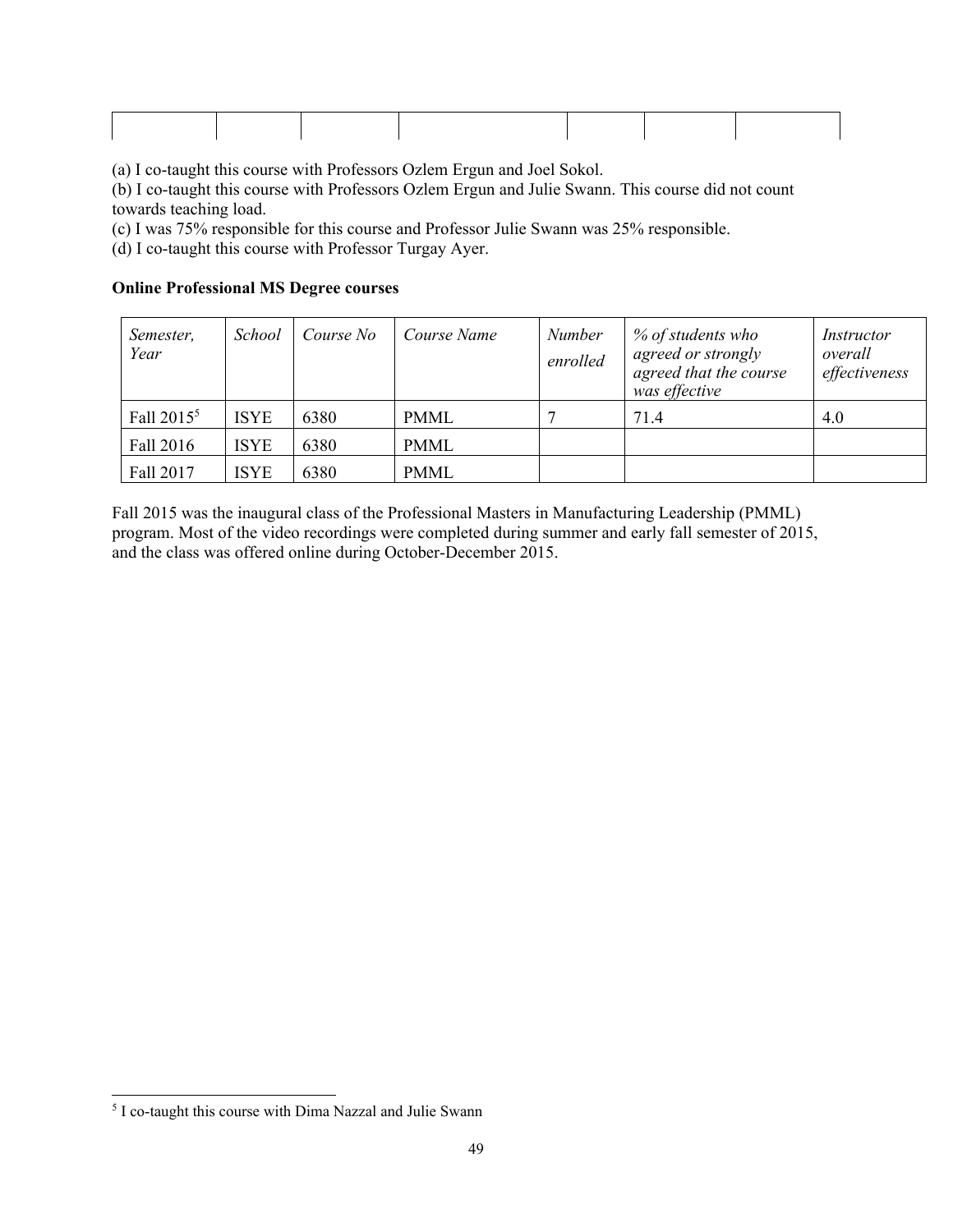## **D4. (continued) Conference presentations (each paper is invited or abstract-reviewed)**

- 20. D. Goldsman, B. Gurbaxani, P. Keskinocak, E. Mark, H.K. Smalley, J. Sokol, "Reducing Discarded Organs and Improving Physician-Patient Decision-Making via Decision-Support Tools and Systems Optimization," INFORMS, Houston, TX, October 21-15, 2017.
	- First Place, INFORMS Poster Competition, 2017.
- 21. C. Lee, J. Bermudez, K. Desprez, A. Kehres, L. Patterson, S. Petlerkwang, Y. Zhu, P. Keskinocak, B. Gurbaxani, "Contact Tracing Protocol," INFORMS, Houston, TX, October 21-15, 2017.
	- Finalist, INFORMS Undergraduate Operations Research Prize, 2017.
- 22. S. Guven-Kocak, P. Keskinocak, A. Toriello, A.R. Heching, "Dynamically Consistent Home Health Care Routing and Scheduling," INFORMS, Houston, TX, October 21-15, 2017.
- 23. S. Guven-Kocak, P. Keskinocak, "The Post-disaster Debris Clearance Problem with Resource Allocation and Learning," INFORMS, Houston, TX, October 21-15, 2017.
- 24. A. Shapoval, P. Keskinocak, B. Toktay, "On Recycling of Post-Disaster Debris," INFORMS, Houston, TX, October 21-15, 2017.
- 25. I. Arsik, P. Keskinocak, J. Coppola, K. Hampapur, Y. He, H. Jiang, D. Regala, N. Tailhardat, K. Goin, "Effective and Equitable Appointment Scheduling in Rehabilitation Centers," INFORMS, Houston, TX, October 21-15, 2017.
- 26. P. Keskinocak, Z. Li, J. Swann, "Guinea Worm Ecology Model & Simulation, "27th Meeting of the International Task Force for Disease Eradication, Carter Center, Atlanta, GA, October 17, 2017.
- 27. E. Mark, D. Goldsman, B. Gurbaxani, P. Keskinocak, J. Sokol, "New Models to Predict Transplant Survival," Informs Healthcare Conference, Rotterdam, the Netherlands, July 26-28, 2017.
- 28. S. Necessary, K. Mason, A. Prater, Y. Cai, I. Chordia, J. Knipe, P. Keskinocak, J. O'Shea, E. Krupinski, J. Fountain, A. Corey, "Imaging Utilization in ED Patients with Headaches – Theory versus Reality," Georgia Radiological Society Annual Meeting, Hilton Head, SC, June 2-4, 2017.
- 29. J. Yan, T. Ayer, P. Keskinocak, "Age-Specific Risk-Cutoff Values in Prenatal-Integrated Screening for Down Syndrome Considering Fairness," Society for Health Systems (SHS) Conference, Orlando, FL, March 1-3, 2017.
	- Winner, 2017 SHS Graduate Student Paper Competition
- 30. M. Park, P. Pekgun, P. Keskinocak, "Using Capacity Allocation Policies for Truthful Forecast Sharing," INFORMS, Nashville, TN, November 12-16, 2016.
- 31. J. Yan, T. Ayer, P. Keskinocak, A. Caughey, "Fairness in Down Syndrome Screening," INFORMS, Nashville, TN, November 12-16, 2016. – Poster presentation
	- Finalist, INFORMS Poster Competition, 2016.
- 32. N. Anand, D. Buczek, N. Buczek, T. Lin, T. Rajore, M. Wacker, S. Basavaraju, B. Gurbaxani, T. Hammett, M. Kuehnert, P. Keskinocak, H. Smalley, J. Sokol, "Identification and Allocation of Increased-Risk Encephalitis Organs," INFORMS, Nashville, TN, November 12-16, 2016 – Poster presentation
	- Second place, INFORMS Poster Competition, 2016.
- 33. N. Anand, D. Buczek, N. Buczek, T. Lin, T. Rajore, M. Wacker, S. Basavaraju, B. Gurbaxani, T. Hammett, M. Kuehnert, P. Keskinocak, H. Smalley, J. Sokol, "Identification and Allocation of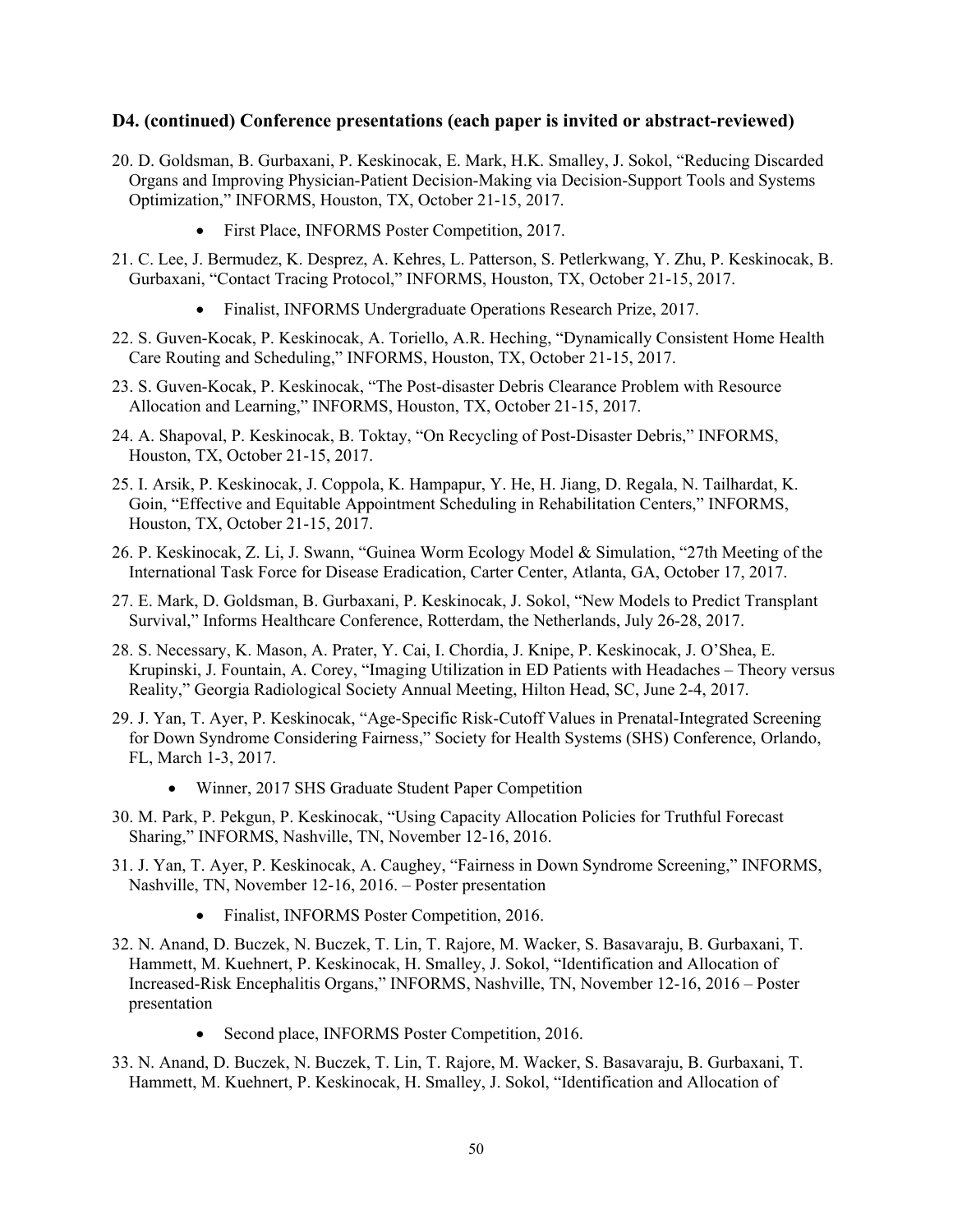Increased-Risk Encephalitis Organs," Johns Hopkins Symposium on Healthcare Operations, Baltimore, MD, October 1, 2016.

- 34. P. Griffin, P. Keskinocak, J. Swann, M. Yildirim, "Analyzing Health and Cost Impacts for Pediatric Asthma," Informs International Conference, Hawaii, June 12-15, 2016.
- 35. S. Guven Kocak, P. Keskinocak, A. Toriello and A.R. Heching, "Home Health Care Scheduling and Routing over Multiple Periods," 5th INFORMS Transportation Science and Logistics Society Workshop, Atlanta, GA, June 19-22, 2016.
- 36. H. Smalley, P. Keskinocak, J. Swann, A. Hinman, "Optimized Oral Cholera Vaccine Distribution Strategies to Minimize Disease Incidence," Production and Operations Management Society (POMS) Conference, Orlando, FL, May 6-9, 2016.
- 37. M. Park, P. Pekgun, P. Keskinocak, "Does Forecast-Accuracy Based Allocation Induce Customers to Share Truthful Forecasts?" Production and Operations Management Society (POMS) Conference, Orlando, FL, May 6-9, 2016.
- 38. N. Anand, D. Buczek, N. Buczek, T. Lin, T. Rajore, M. Wacker P. Keskinocak, H. Smalley, "Identification and Allocation of Increased-Risk Encephalitis (IRE) Organs," Production and Operations Management Society (POMS) Conference, Orlando, FL, May 6-9, 2016.
- 39. M. Oster, C. Caglayan, R. Simeone, P. Keskinocak, T. Ayer, "Optimizing the Screening Algorithm for Critical Congenital Heart Disease: A Data-Driven Approach", American Heart Association Scientific Meeting, Orlando, FL, November 7-11, 2015.
- 40. P. Pekgun, P. Keskinocak, M. Park, "Does a Forecast-Accuracy Based Allocation Scheme Induce Truthful Forecasts," INFORMS, Philadelphia, PA, November 1-4, 2015.
- 41. Z. Li, P. Keskinocak, J. Swann, "Value of Inventory Information in Allocating Flu Vaccine with Limited Supply," INFORMS, Philadelphia, PA, November 1-4, 2015.
- 42. P. Pekgun, P. Keskinocak, "Does a Forecast-Accuracy Based Allocation Scheme Induce Truthful Forecasts," Behavioral Operations Conference, Ithaca, NY, June 24-26, 2015.
- 43. Celik, O. Ergun, P. Keskinocak, A. Lorca, "A Decision Support Tool for Post-Disaster Debris Operations," Humanitarian Technology: Science, Systems and Global Impact, Boston, MA, May 12- 14, 2015.
- 44. J. Yan, T. Ayer, P. Keskinocak, "The Optimal Risk Cutoff Values for Down Syndrome Screening Considering Women's Preferences," Winter Simulation Conference, Savannah, GA, December 7-10, 2014.
- 45. B. Hafizoglu, E. Gel, P. Keskinocak, "Centralized and Decentralized Dynamic Price and Lead Time Quotation," INFORMS, San Francisco, CA, November 9-12, 2014.
- 46. J. Yan, T. Ayer, P. Keskinocak, "Preference-Sensitive Risk Cutoff Values for Prenatal Integrated Screening Test for Down Syndrome," INFORMS, San Francisco, CA, November 9-12, 2014.
- 47. M. Celik, O. Ergun, P. Keskinocak, A. Lorca, "A Decision Support Tool for Post-Disaster Debris Operations," INFORMS, San Francisco, CA, November 9-12, 2014.
- 48. M. Celik, O. Ergun, P. Keskinocak, D. Nazzal, "Models for Allocation and Inventory Management of Specialized Nutritious Foods," INFORMS, San Francisco, CA, November 9-12, 2014.
- 49. M. Celik, O. Ergun, P. Keskinocak, A. Lorca, "A Decision Support Tool for Post-Disaster Debris Operations," Production and Operations Management Society (POMS) Conference, Atlanta, GA, May 8-12, 2014.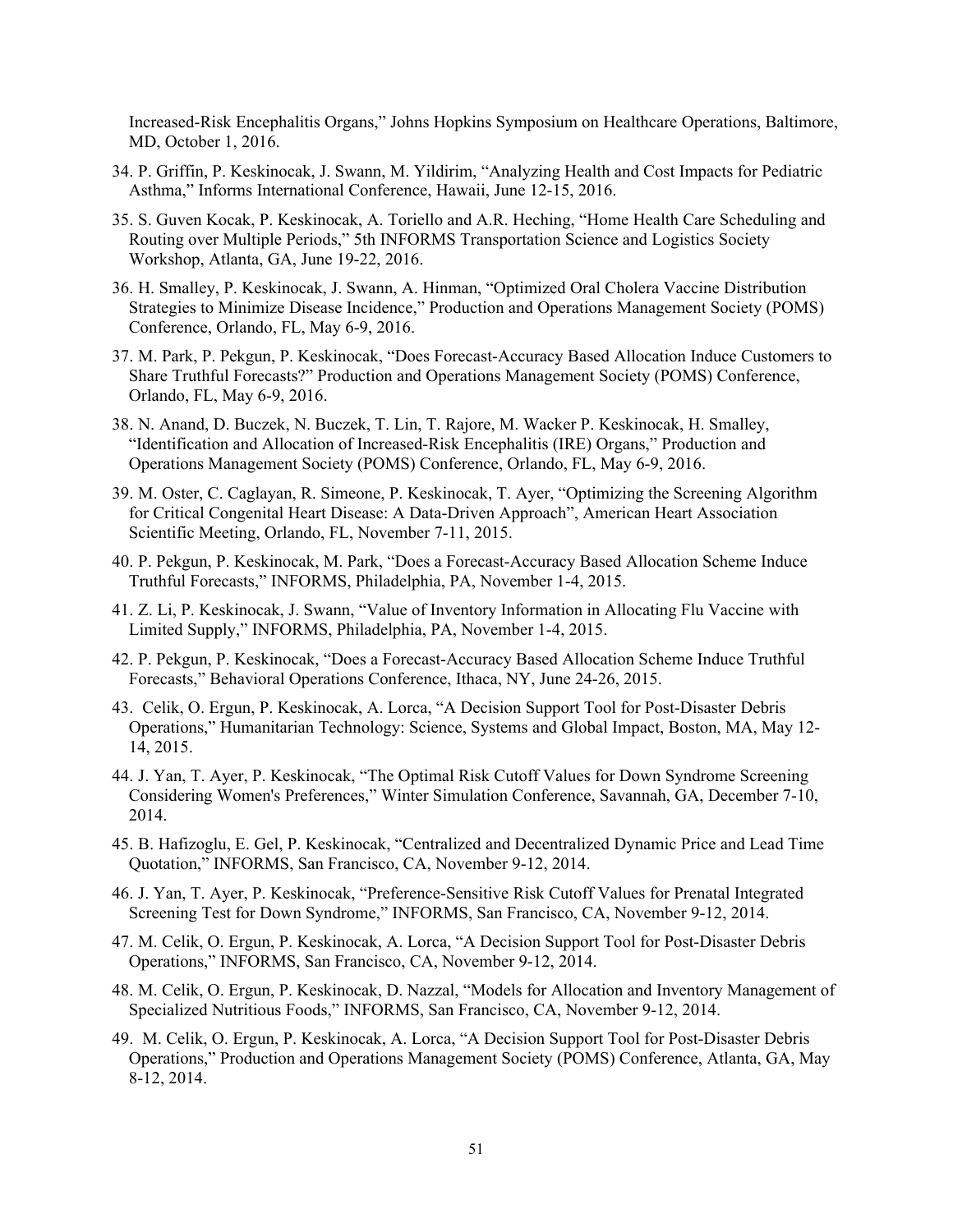- 50. S. Chapman, J. Huff, F. Lagarde, S. Poluru, L. Houghtalen, P. Keskinocak, S. Chen, "Workflow Analysis and Improvement at the Emory Dermatology Clinic," Production and Operations Management Society (POMS) Conference, Atlanta, GA, May 8-12, 2014.
- 51. M. Jo, Q. Li, J. Vlachy, T. Ayer, P. Keskinocak, J. Swann, A. Vats, L. Olson, "Improving Continuous Electroencephalography (cEEG) Monitoring in Pediatric Intensive Care Units (PICU): Whom Should We Monitor and How Long?," Pediatric Healthcare Innovation Conference, Atlanta, GA, April 21, 2014.
- 52. J. Yan, T. Ayer, P. Keskinocak, "Preference-Sensitive Risk Cutoff Values for Prenatal Integrated Screening Test for Down Syndrome," Pediatric Healthcare Innovation Conference, Atlanta, GA, April 21, 2014.
- 53. P. Keskinocak, "Hospital Operations Management," Second Tsukuba Workshop on Medical Services Management, University of Tsukuba, Tsukuba, Japan, September 20-21, 2013.
- 54. J. Griffin and P. Keskinocak, "Patient-bed Assignment Policies in Hospital Systems," INFORMS, Minneapolis, MN, October 4-9, 2013.
- 55. M. Celik, O. Ergun, P. Keskinocak, "The Stochastic Post-Disaster Debris Clearance Problem," INFORMS, Minneapolis, MN, October 4-9, 2013.
- 56. T. Ayer, P. Keskinocak, J. Yan, "The Effects of Different Risk Cutoff Values on the Effectiveness of Prenatal Screening Strategies for Down Syndrome," Emory University Pediatric Research Retreat: Common Complex Childhood Diseases, Atlanta, GA, June 28, 2013. (Poster presentation)
- 57. J. Griffin and P. Keskinocak, "Patient-Bed Assignment Policies in Hospital Systems," INFORMS Healthcare Conference, Chicago, IL, June 23-26, 2013.
- 58. M. Villarreal and P. Keskinocak, "Sizing and Scheduling Health Claims Coders under a Flexible Demand," INFORMS Healthcare Conference, Chicago, IL, June 23-26, 2013.
- 59. P. Keskinocak, D. Nazzal, M. Villarreal (2013), "Procurement and Logistics," Meeting of the Coalition for Cholera Prevention and Control, National Institutes of Health, Bethesda, MD, June 3-4.
- 60. E. Gel, B. Hafizoglu, P. Keskinocak, "Price and Lead Time Quotation for Contract and Spot Customers," IIE Conference, San Juan, PR, May 18-22, 2013.
- 61. M. Celik, O. Ergun, P. Keskinocak, "Stochastic Debris Clearance Problem," Production and Operations Management Society (POMS) Conference, Denver, CO, May 3-6, 2013.
- 62. P. Pekgun, P. Keskinocak, M. Janakiram, T. Maku, "Investigating Strategic Customer Behavior through an Interactive Supply Chain Game," Production and Operations Management Society (POMS) Conference, Denver, CO, May 3-6, 2013.
- 63. J. Griffin, P. Keskinocak, "Patient-Bed Assignment Policies in Hospital Systems," Production and Operations Management Society (POMS) Conference, Denver, CO, May 3-6, 2013.
- 64. P. Pekgun, P. Keskinocak, M. Janakiram, T. Maku, "Investigating Strategic Customer Behavior through an Interactive Supply Chain Game," INFORMS Conference on Business Analytics and Operations Research, San Antonio, TX, April 7-9, 2013.
- 65. O. Ergun, P. Keskinocak, D. Nazzal, and J. Swann. "Supply Chain Optimization: Food Aid Delivery in the Horn of Africa," Transportation Research Board Meeting, Washington, DC, January 13-17, 2013.
- 66. J. Griffin, P. Keskinocak, "The Bed Manager's Dilemma: A Dynamic Bed Assignment Problem," INFORMS, Phoenix, AZ, October 14-17, 2012.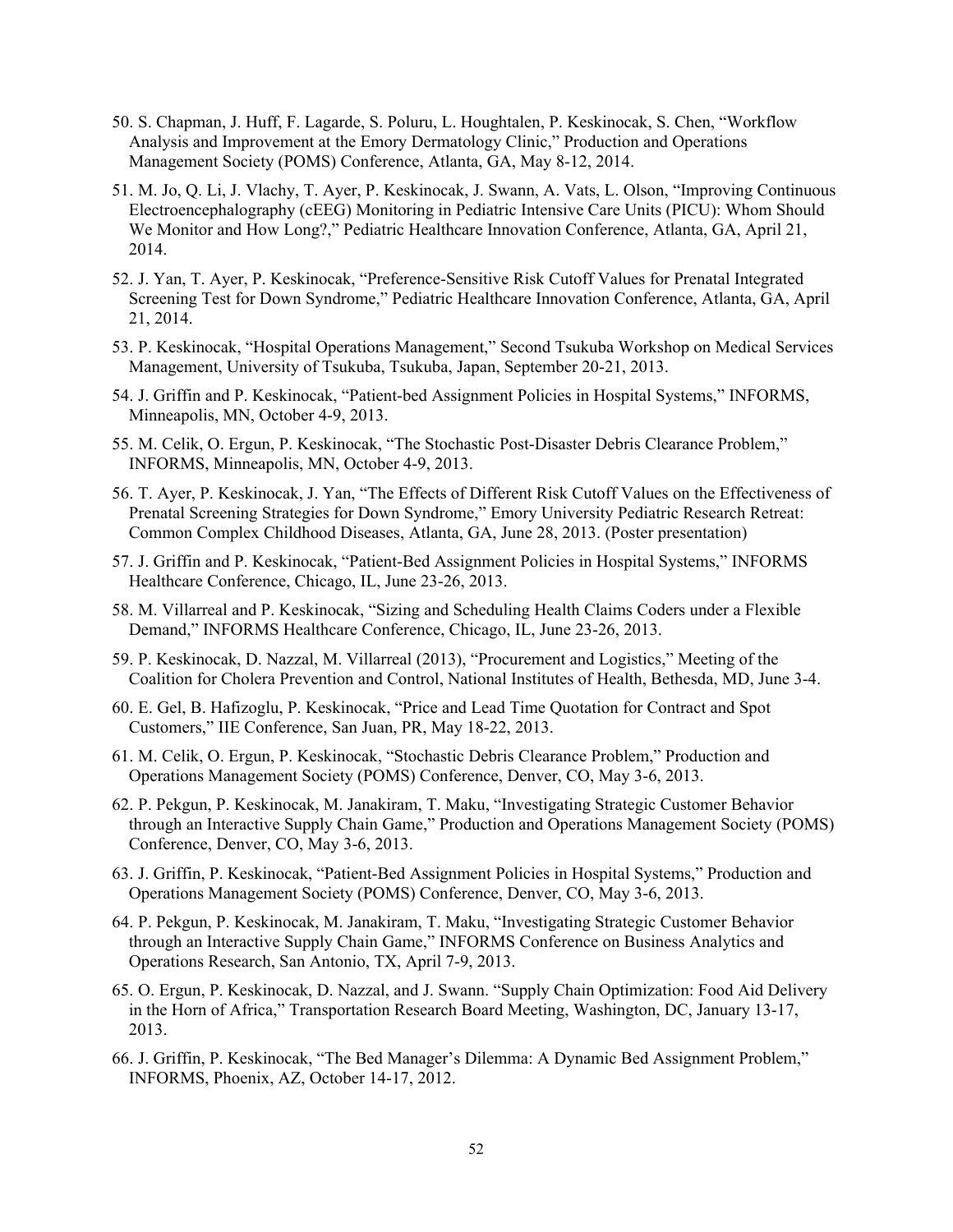- 67. B. Hafizoglu, E. Gel, P. Keskinocak, "Price and Lead Time Quotation for Contract and Spot Customers," INFORMS, Phoenix, AZ, October 14-17, 2012.
- 68. A. Lorca, O. Ergun, P. Keskinocak, "Post-disaster Debris Recycling and Disposal," INFORMS, Phoenix, AZ, October 14-17, 2012.
- 69. M. Celik, O. Ergun, P. Keskinocak, "Post-disaster Debris Clearance Problem with Information Updates," INFORMS, Phoenix, AZ, October 14-17, 2012.
- 70. P. Pekgun, M. Janakiram, P. Keskinocak, T. Maku, "Investigating Strategic Customer Behavior through an Interactive Supply Chain Game," INFORMS, Phoenix, AZ, October 14-17, 2012.
- 71. P. Keskinocak, P. Pekgun, S. Xia, "Competition for Demand via Price and Service Offerings," Production and Operations Management Society (POMS) Conference, Chicago, IL, April 20-23, 2012.
- 72. H. Smalley, P. Keskinocak, J. Stockwell, A. Vats, "Automated Physician Schedule Generation for a Pediatric ICU using Integer Programming to Enhance Continuity," Pediatric Research Retreat: Frontiers in Pediatric Science, Atlanta, GA, January 27, 2012. (Poster Presentation)
- 73. M. Villarreal, P. Keskinocak, "Operating Rooms Long-Term Staff Planning for a Surgical Department," INFORMS, Charlotte, NC, November 13-18, 2011.
- 74. H. K. Smalley, P. Keskinocak, and A. Vats. "A Continuity Score to Improve Pediatric ICU MD Schedule Design for Enhanced Handoff Continuity," INFORMS, Charlotte, NC, November 13-18, 2011.
- 75. M. Celik, O. Ergun, P. Keskinocak, "Online/Stochastic Network Expansion Type Problem in the Context of Debris Clearance After a Disaster," INFORMS, Charlotte, NC, November 13-18, 2011.
- 76. M. Stilp, O. Ergun, P. Keskinocak, "Management of Debris Operations," INFORMS, Charlotte, NC, November 13-18, 2011.
- 77. J. Griffin, P. Keskinocak, H. Smalley, M. Soldner, J. Swann, "Designing a Malaria Intervention Supply Chain: A Case Study and Interactive Game," INFORMS, Charlotte, NC, November 13-18, 2011.
- 78. H. K. Smalley, P. Keskinocak, and A. Vats. "A Continuity Score to Improve Pediatric ICU MD Schedule Design for Enhanced Handoff Continuity," INFORMS Healthcare Conference, Montreal, Canada, June 20-22, 2011.
- 79. A. Ekici, P. Keskinocak, J. Swann, "Effect of Influenza Pandemic on Work Absenteeism," INFORMS Healthcare Conference, Montreal, Canada, June 20-22, 2011.
- 80. J. Griffin, P. Keskinocak, S. Peng, S. Xia, "Improving Patient Flow in an Obstetric Unit," INFORMS Healthcare Conference, Montreal, Canada, June 20-22, 2011.
- 81. P. Keskinocak, P. Shi, M. Villarreal, "Improving the Performance of a Surgical Department," INFORMS Healthcare Conference, Montreal, Canada, June 20-22, 2011.
- 82. H. Smalley, S. Isbell, P. Keskinocak, S. Appling, J. Cothran, A. Irani, M. Kim, F. Engineer, L. Pickering, "Universal Tool for Vaccine Scheduling: Applications for Adults and Children, " INFORMS Healthcare Conference, Montreal, Canada, June 20-22, 2011.
- 83. D. V. Laborde, N.C., Bloodworth, H. K. Smalley, J. Griffin, M. Fost, P. Keskinocak G. Mathew, "Assessing the Potential Impact of Unrecognized Abnormal Laboratory Test Results on patient Safety," The NPSF (National Patients Safety Foundation) Patient Safety Congress, Washington, DC, May 25-27, 2011. (Poster presentation)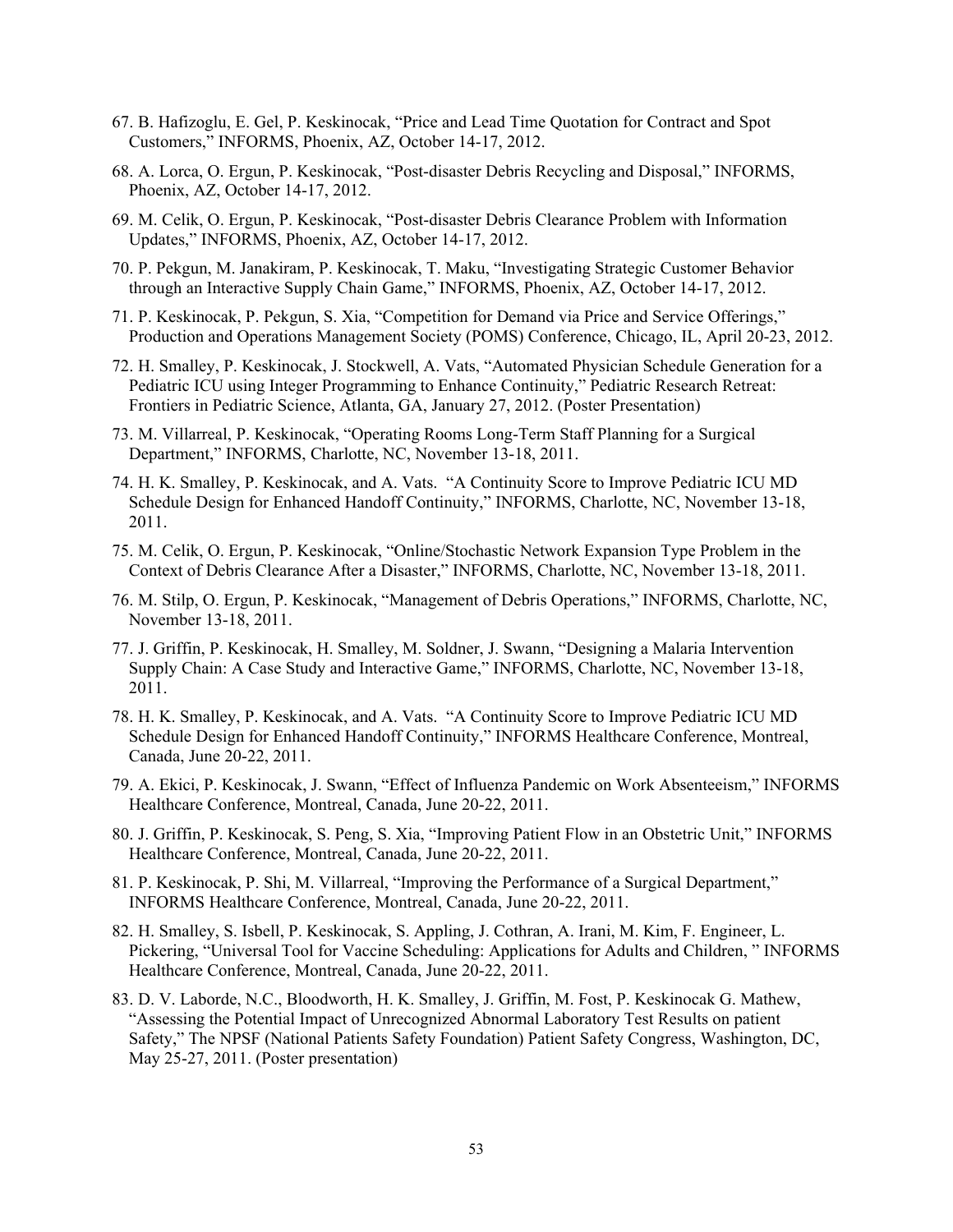- 84. H. Smalley, P. Keskinocak, A. Vats, "Development of a Handoff Continuity Score to Improve Pediatric ICU Physician Schedule Design for Enhanced Handoff Efficiency and Continuity," Society of Critical Care Medicine Congress, San Diego, CA, January 16-18, 2011. (Poster presentation)
- 85. P. Shi, P. Keskinocak, B. Lee, A. Shane, J. Swann, "The Impact of Mass Changes in Social Mixing Patterns on the Course of an Influenza Pandemic," Modeling for Public Health Action: From Epidemiology to Operations, Atlanta, GA, December 9-10, 2010. (Poster presentation)
- 86. H.K. Smalley, P. Keskinocak, F. Engineer, L. Pickering, "Universal Tool for Vaccine Scheduling: Applications for Children and Adults," Modeling for Public Health Action: From Epidemiology to Operations, Atlanta, GA, December 9-10, 2010.
- 87. J. Griffin, H.K. Smalley, M. Soldner, P. Keskinocak, J. Swann, "Designing a Malaria Intervention Supply Chain: A Case Study and Interactive Game," Modeling for Public Health Action: From Epidemiology to Operations, Atlanta, GA, December 9-10, 2010.
- 88. M. Villarreal, M. Drake, O. Ergun, G. Karakus, P. Kerl, P. Keskinocak, J. Swann, "A Leader Home Improvement Retailer Commitment to Disaster Response," INFORMS, Austin, TX, November 7-10, 2010.
- 89. S. Lee, P. Keskinocak, L. Garrow, J. Higbie, "Impact of Demand Model on Hotel Price Optimization Performance," INFORMS, Austin, TX, November 7-10, 2010.
- 90. J. Heier Stamm, O. Ergun, P. Keskinocak, J. Swann, "Coordination and Collaboration: Supply Chain Challenges in Haiti," INFORMS, Austin, TX, November 7-10, 2010.
- 91. M. Stilp, A. Carbajal, O. Ergun, P. Keskinocak, M. Villarreal, "Debris Operations," INFORMS, Austin, TX, November 7-10, 2010.
- 92. M. Stilp, O. Ergun, P. Keskinocak, "Over Restriction of Network Expansion Big M Constraints," INFORMS, Austin, TX, November 7-10, 2010.
- 93. A.B. Hafizoglu, E.S. Gel, P. Keskinocak, "Dynamic Price and Lead Time Quotation for MTO Systems with Contract Customers and Spot Purchasers," INFORMS, Austin, TX, November 7-10, 2010.
- 94. A.B. Hafizoglu, E.S. Gel, P. Keskinocak, "Expected Tardiness Computations in Multi-class Priority M/M/c Queues," INFORMS, Austin, TX, November 7-10, 2010.
- 95. P. Shi, P. Keskinocak, B. Lee, J. Swann, "Impact of Mass Gatherings and Holiday Traveling on the Course of an Influenza Pandemic," INFORMS, Austin, TX, November 7-10, 2010.
- 96. F. Erhun, P. Keskinocak, N. Privett, S. Sotnikov, "Public Health Collaboration Landscape: Strategic Collaboration to Improve Public Health Revenues," INFORMS, Austin, TX, November 7-10, 2010.
- 97. H. Smalley, F. Engineer, P. Keskinocak, L. Pickering, "Universal Tool for Vaccine Scheduling Applications for Children and Adults," INFORMS, Austin, TX, November 7-10, 2010.
- 98. A. Ekici, P. Keskinocak, J. Swann, "Estimating Work Absenteeism during an Influenza Pandemic," INFORMS, Austin, TX, November 7-10, 2010.
- 99. P. Shi, P. Keskinocak, B. Lee, A. Shane, J. Swann, "The Impact of Mass Changes in Social Mixing Patterns on the Course of an Influenza Pandemic," 32nd Annual Meeting of the Society for Medical Decision Making, Toronto, Canada, October 25, 2010. (Acceptance rate for an oral presentation at this conference was 19%.)
- 100. F. Engineer, P. Keskinocak, L. Pickering, "Catch-up Scheduling for Childhood Vaccination," 24<sup>th</sup> European Conference on Operational Research (EURO), Lisbon, Portugal, July 10-14, 2010.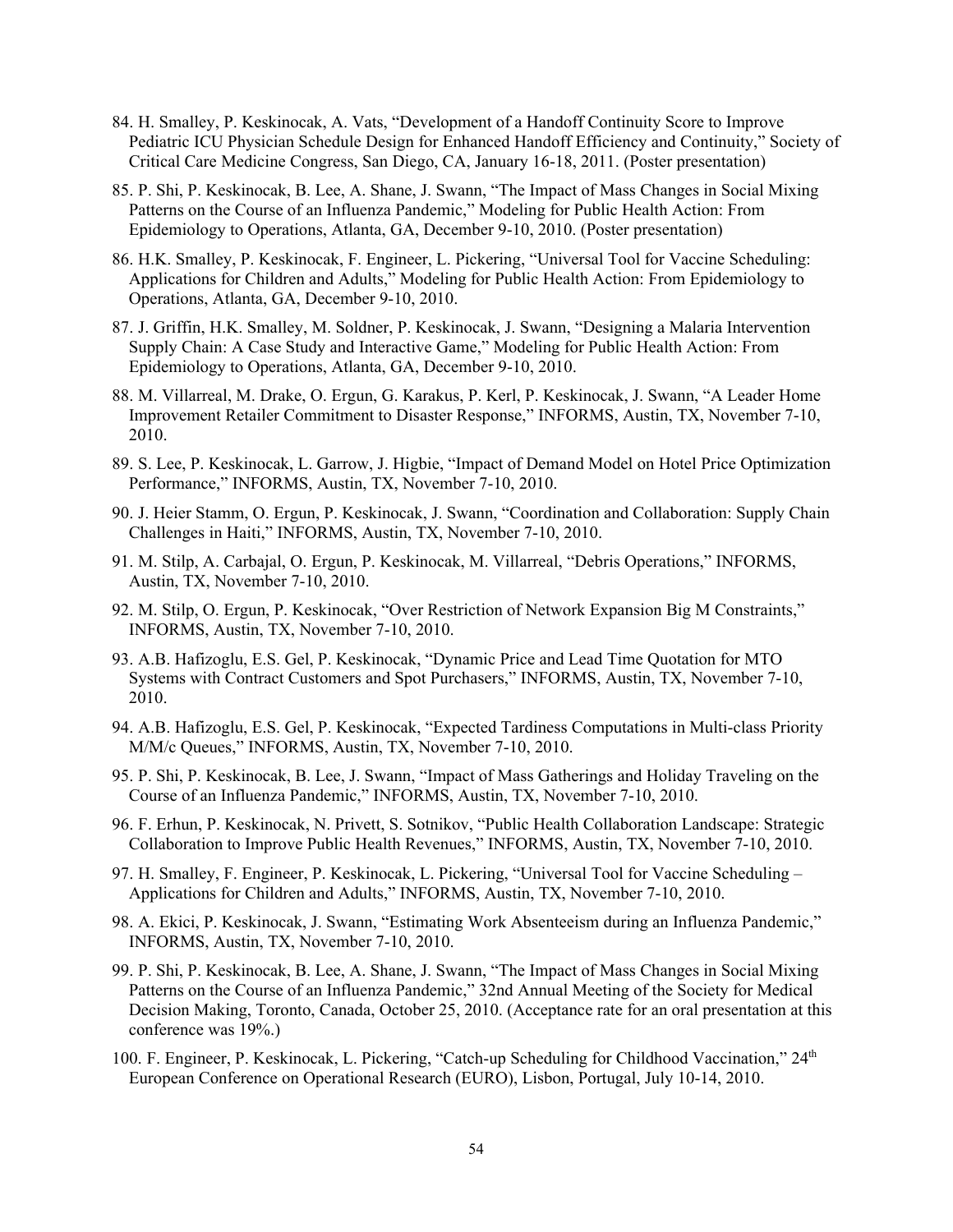- 101. A. B. Hafizoglu, E.S. Gel, P. Keskinocak, "Dynamic Price and Lead Time Quotation for Make to Order Systems with Contract Customers And Spot Purchasers," 24<sup>th</sup> European Conference on Operational Research (EURO), Lisbon, Portugal, July 10-14, 2010.
- 102. O. Ergun, J. A. Carbajal, K. Stilp, M. Villarreal, P. Keskinocak, "Managing Debris Collection and Disposal Operations," Department of Homeland Security (DHS) Workshop on Grand Challenges in Modeling, Simulation, and Analysis for Homeland Security, Arlington, VA, March 17-18, 2010.
- 103. A. Ekici, P. Keskinocak, P. Shi, J. Swann, "Modeling Influenza Pandemic, Intervention Strategies, and Food Distribution," DHS Workshop on Grand Challenges in Modeling, Simulation, and Analysis for Homeland Security, Arlington, VA, March 17-18, 2010.
- 104. O. Ergun, P. Keskinocak, J. Swann. "When Disaster Strikes: Lessons from Emergency Supply Chains of Industry and NGOs," Decision Sciences Institute, New Orleans, LA, November 14-17, 2009.
- 105. O. Ergun, P. Keskinocak, J. Swann, "When Disaster Strikes: Lessons from Emergency Supply Chains of Industry and NGOs," DHS Workshop on Emergency Management: Incident, Resource, and Supply Chain Management, Irvine, CA, November 5-6, 2009.
- 106. O. Ergun, J. L. Heier, P. Keskinocak, J. Swann, "Design and Optimization of Agent-Based Emergency Supply Chains," DHS Workshop on Emergency Management: Incident, Resource, and Supply Chain Management, Irvine, CA, November 5-6, 2009.
- 107. P. Keskinocak, P. Shi, J. Swann, "Modeling Seasonality and Mutations in Influenza Pandemic," INFORMS, San Diego, CA, October 11-14, 2009.
- 108. F. Engineer, P. Keskinocak, L. Pickering, "Catch-up Scheduling for Childhood Immunization," INFORMS, San Diego, CA, October 11-14, 2009.
- 109. B. Basaran, A. Ekici, P. Keskinocak, "1.5-Dimensional Rectangle Packing and its Applications in the Semiconductor Industry," INFORMS, San Diego, CA, October 11-14, 2009.
- 110. J.A. Carbajal, M. Villarreal, O. Ergun, P. Keskinocak, "Debris Clearance during Disaster Operations," INFORMS, San Diego, CA, October 11-14, 2009.
- 111. P. Pekgun, P. Griffin, P. Keskinocak, "Decentralizing Price and Lead-time Decisions under Competition," INFORMS, San Diego, CA, October 11-14, 2009.
- 112. N. Privett, F. Erhun, P. Keskinocak, G. Shah, S. Sotnikov, "Investigating the Effects of Partnerships on Local Public Health Agencies," INFORMS, San Diego, CA, October 11-14, 2009.
- 113. E. Ozkaya, P. Keskinocak, J. Vande Vate, M. Waithe, "Pre-launch Forecasting of New Product Diffusions," INFORMS, San Diego, CA, October 11-14, 2009.
- 114. A. Ekici, P. Keskinocak, J. Swann, P. Shi, "Pandemic Influenza Modeling and Intervention Strategies," Pandemic Influenza and Response Conference, Georgia Business Force and Georgia Chamber of Commerce, Atlanta, GA, September 21, 2009.
- 115. E. Ozkaya, P. Keskinocak, J. Vande Vate, M. Waithe, "Pre-launch Forecasting of New Product Diffusions: Diffusion Pattern Analysis and Algebraic Estimation Procedures," International Symposium on Forecasting, Kowloon, Hong Kong, June 21-24, 2009.
- 116. E. Ozkaya, P. Keskinocak, J. Vande Vate, M. Waithe, "Seasonality Models for New Product Diffusions: Shrinking Seasonal Split and Product Mix Approaches," INFORMS Marketing Science Conference Ann Arbor, Michigan, June 4-6, 2009.
- 117. A. Ekici, P. Keskinocak., J. Swann, "Modeling Influenza Pandemic, Intervention Strategies, and Food Distribution," Industrial Engineering Research Conference, Miami, FL, May30 – June 3, 2009.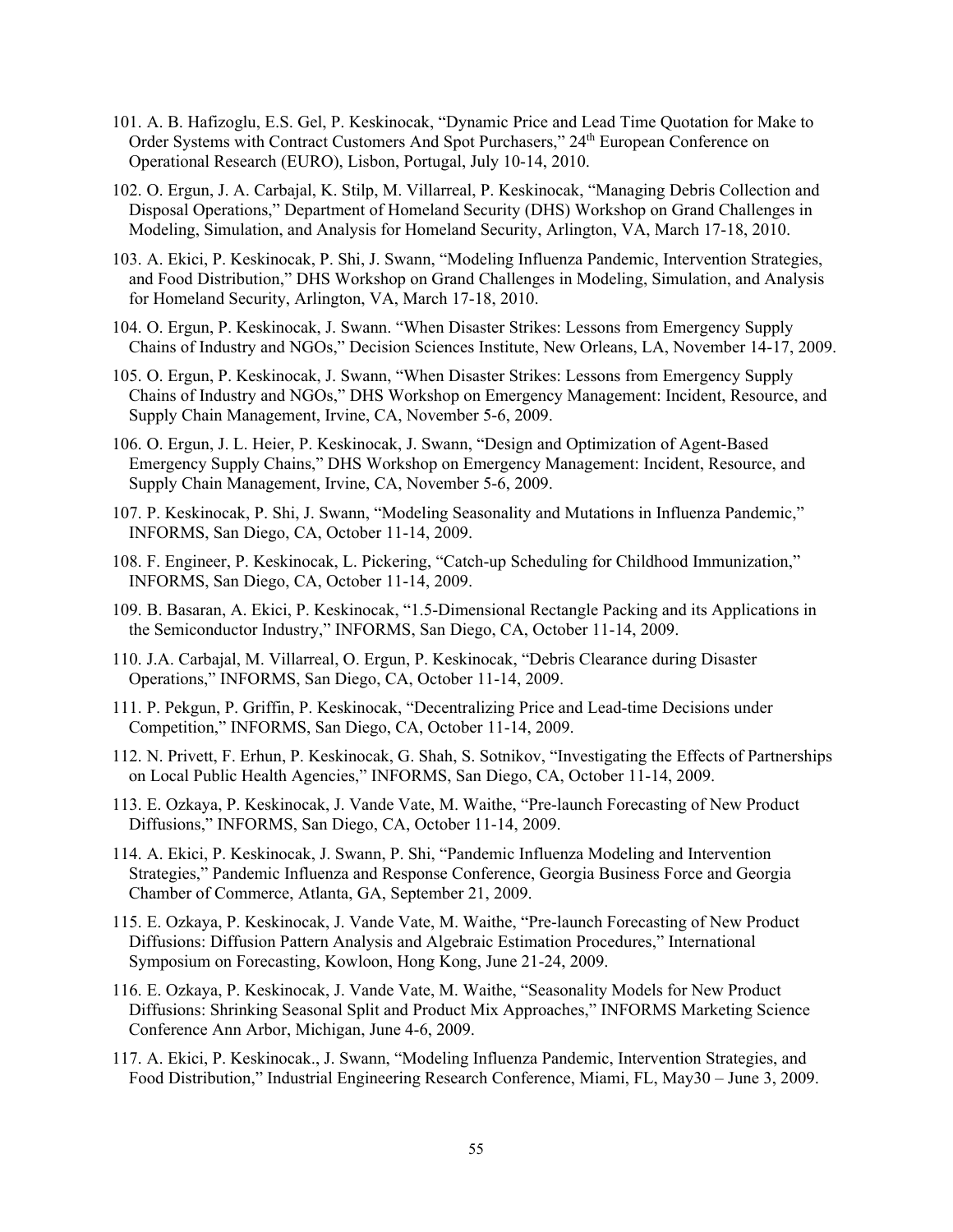- 118. B. Basaran, A. Ekici, P. Keskinocak, "1.5-Dimensional Rectangle Packing and its Applications in the Semiconductor Industry," Industrial Engineering Research Conference, Miami, FL, May30 – June 3, 2009.
- 119. J.A. Carbajal, M. Villarreal, O. Ergun, P. Keskinocak, "Debris Management Operations," Odysseus Conference, Cesme, Turkey, May 26-29, 2009.
- 120. J.A. Carbajal, M. Villarreal, O. Ergun, P. Keskinocak, "Debris Management Operations," POMS Annual Conference, Orlando, FL, May 1-4, 2009.
- 121. A. Ekici, P. Keskinocak, P. Shi, J. Swann, "Modeling Influenza Pandemic, Intervention Strategies, and Food Distribution," POMS Annual Conference, Orlando, FL, May 1-4, 2009.
- 122. O. Ergun, M. Drake, J. Heier, P. Kerl, P. Keskinocak, and J. Swann. When Disaster Strikes: Lessons from Logistics at Home Depot and Waffle House. Meeting on: Improving Disaster Supply Chain Management: Key supply chain factors for humanitarian relief. Stephenson Disaster Management Institute, and ISDS Department of Louisiana State University, Baton Rouge, LA, November 2008.
- 123. A. Ekici, P. Keskinocak, J. Swann, "Pandemic Influenza Modeling and Food Distribution Logistics," Mayo Clinic Conference (poster presentation), Rochester, NY, October 22-23, 2008.
- 124. F. Engineer, P. Keskinocak, L. Pickering, "Decision Support Tool for Childhood Immunization Catch-up Scheduling," Mayo Clinic Conference (poster presentation), Rochester, NY, October 22-23, 2008.
- 125. F. Engineer, P. Keskinocak, L. Pickering, "Decision Support Tool for Childhood Immunization Catch-up Scheduling," INFORMS, Washington, DC, October 12-15, 2008.
- 126. R. Hagtvedt, P. Griffin, P. Keskinocak, "Healthcare Associated Infections: An Agent-based Simulation of the Dynamics of Pathogen Flows," INFORMS, Washington, DC, October 12-15, 2008.
- 127. A. Ekici, P. Keskinocak, J. Swann, "Pandemic Influenza Modeling and Food Distribution Logistics," INFORMS, Washington, DC, October 12-15, 2008.
- 128. E. Ozkaya, P. Keskinocak, J. Vande Vate, M. Waithe, "Diffusion Models for Product Mix Forecasting," INFORMS Practice Conference, Baltimore, MD, April 13-15, 2008.
- 129. O. Ergun, J. Heier, P. Kerl, P. Keskinocak, J. Swann, "When Disaster Strikes: Lessons from Logistics at Home Depot and Waffle House," INFORMS Practice Conference, Baltimore, MD, April 13-15, 2008.
- 130. A. Ekici, P. Keskinocak, J. Swann, "Modeling Pandemic Influenza and Strategies for Food Distribution," NSF Bridges to Engineering Research 2020 National Conference, Greensboro, NC, March 12-14, 2008.
- 131. P. Pekgun, P. Griffin, P. Keskinocak, "An Empirical Study for Estimating Price Elasticities in the Travel Industry," INFORMS, Seattle, WA, November 4-7, 2007.
- 132. S. Savasaneril, P. Griffin, P. Keskinocak, "Analysis of Lead Time and Inventory Flexibility for Base Stock Inventory Systems," INFORMS, Seattle, WA, November 4-7, 2007.
- 133. F. Engineer, P. Keskinocak, L. Pickering, "Catch-up Scheduling for Childhood Immunization," INFORMS, Seattle, WA, November 4-7, 2007.
- 134. B. Yuksel Ozkaya, P. Keskinocak, J. Swann, "Effect of Manufacturer Rebates in the Automobile Industry - An Empirical Study," INFORMS, Seattle, WA, November 4-7, 2007.
- 135. E. Ozkaya, P. Keskinocak, R. Weight, "Estimating and Benchmarking Less Than Truckload (LTL) Market Rates," INFORMS, Seattle, WA, November 4-7, 2007.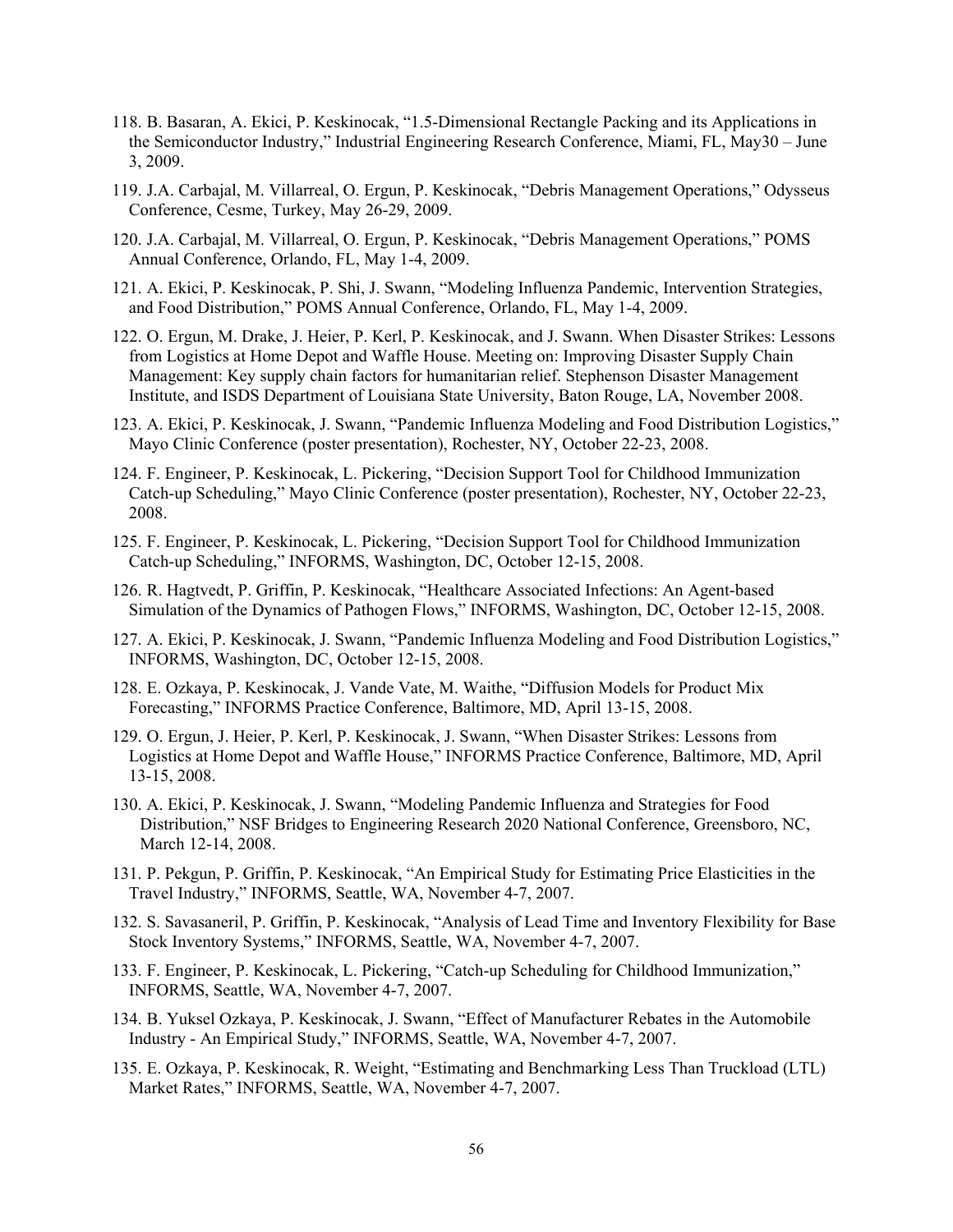- 136. A. Ekici, O. Ergun, P. Keskinocak, M. Lagoudakis, "Optimal Job Splitting on a Multi-slot Machine with Applications in the Printing Industry," INFORMS, Seattle, WA, November 4-7, 2007.
- 137. A. Ekici, S. Hosseini, P. Keskinocak, J. Swann, R. Ramamurthy, "Logistics Planning for Improved Pandemic Flu Response," INFORMS, Seattle, WA, November 4-7, 2007.
- 138. S. Duran, M. Gutierrez, P. Keskinocak, A. Okwo, "Pre-positioning Inventory for Emergency Response," INFORMS, Seattle, WA, November 4-7, 2007.
- 139. A. Ak, O. Ergun, J. Heier, P. Keskinocak, C. Wardell, "Quantitative Models for Vaccine Procurement," INFORMS, Seattle, WA, November 4-7, 2007
- 140. E. Ozkaya, P. Keskinocak, J. Vande Vate, M. Waithe, "Supply Chain and Logistics Planning of Platform Products: Value of Platform Demand Information," INFORMS, Seattle, WA, November 4-7, 2007.
- 141. R. Hagtvedt, P. Keskinocak, P. Griffin, "The Economics of Nosocomial Infection Controls in Hospitals," INFORMS, Seattle, WA, November 4-7, 2007.
- 142. Keskinocak, P., B. Ozkaya, and J. Swann. "Evidence of Manufacturer Rebates in the Automotive Industry," Sloan Industry Studies Southeastern Regional Meeting (poster session), Atlanta, GA, March 30, 2007.
- 143. P. Caliskan Demirag, P. Keskinocak and J. Swann, "The Effect of Competition on the Performances of Customer Rebates and Retailer Incentives," INFORMS, Pittsburgh, PA, November 5-8, 2006.
- 144. S. Duran, A. Gulcu, P. Keskinocak and J. Swann, "Value of Considering Service-Sensitive Demand in Customer Acceptance Decisions," INFORMS, Pittsburgh, PA, November 5-8, 2006.
- 145. P. Pekgun, P. Griffin, P. Keskinocak, "Centralized vs. Decentralized Competition for Price and Lead-time Sensitive Demand," INFORMS, Pittsburgh, PA, November 5-8, 2006.
- 146. E. Ozkaya, P. Keskinocak, J. Vande Vate, M. Waithe, "Supply Chain and Logistics Planning of Platform Product- Value of Demand Information on Supply Chains," INFORMS, Pittsburgh, PA, November 5-8, 2006.
- 147. B. Yuksel Ozkaya and P. Keskinocak, "A Model on Decentralized Dynamic Price and Lead-Time Quotation," INFORMS, Pittsburgh, PA, November 5-8, 2006.
- 148. Baysar, O., O. Caliskan Demirag, P. Keskinocak and J. Swann, "The Effects of Customer Rebates and Retailer Incentives on Manufacturer Profitability and Sales," Poster session at Manufacturing & Service Operations Management Conference, Atlanta, GA, June 19 – 20, 2006.
- 149. O. Baysar, O. Caliskan Demirag, P. Keskinocak, and J. Swann, "The Effects of Customer Rebates and Retailer Incentives on Manufacturer Profitability and Sales," 6<sup>th</sup> Annual INFORMS Revenue Management and Pricing Section Conference, June 5-6, 2006.
- 150. O. Baysar, O. Caliskan Demirag, P. Keskinocak, and J. Swann, "The Effects of Customer Rebates and Retailer Incentives on Manufacturer Profitability and Sales," POMS Annual Conference, Boston, MA, April 28-May 1, 2006.
- 151. O. Baysar, O. Caliskan Demirag, P. Keskinocak, and J. Swann, "The Effects of Customer Rebates and Retailer Incentives on Manufacturer Profitability and Sales,"1st Utah Winter Operations Conference, Snowbird, Utah, February 23-26, 2006.
- 152. O. Baysar, O. Caliskan Demirag, P. Keskinocak, and J. Swann, "Analysis of Customer Rebates and Retailer Incentives in the Automotive Market," 5th Annual Supply Chain and Logistics Engineering (SCALE) Conference, Gainesville, Florida, February 25-26, 2006.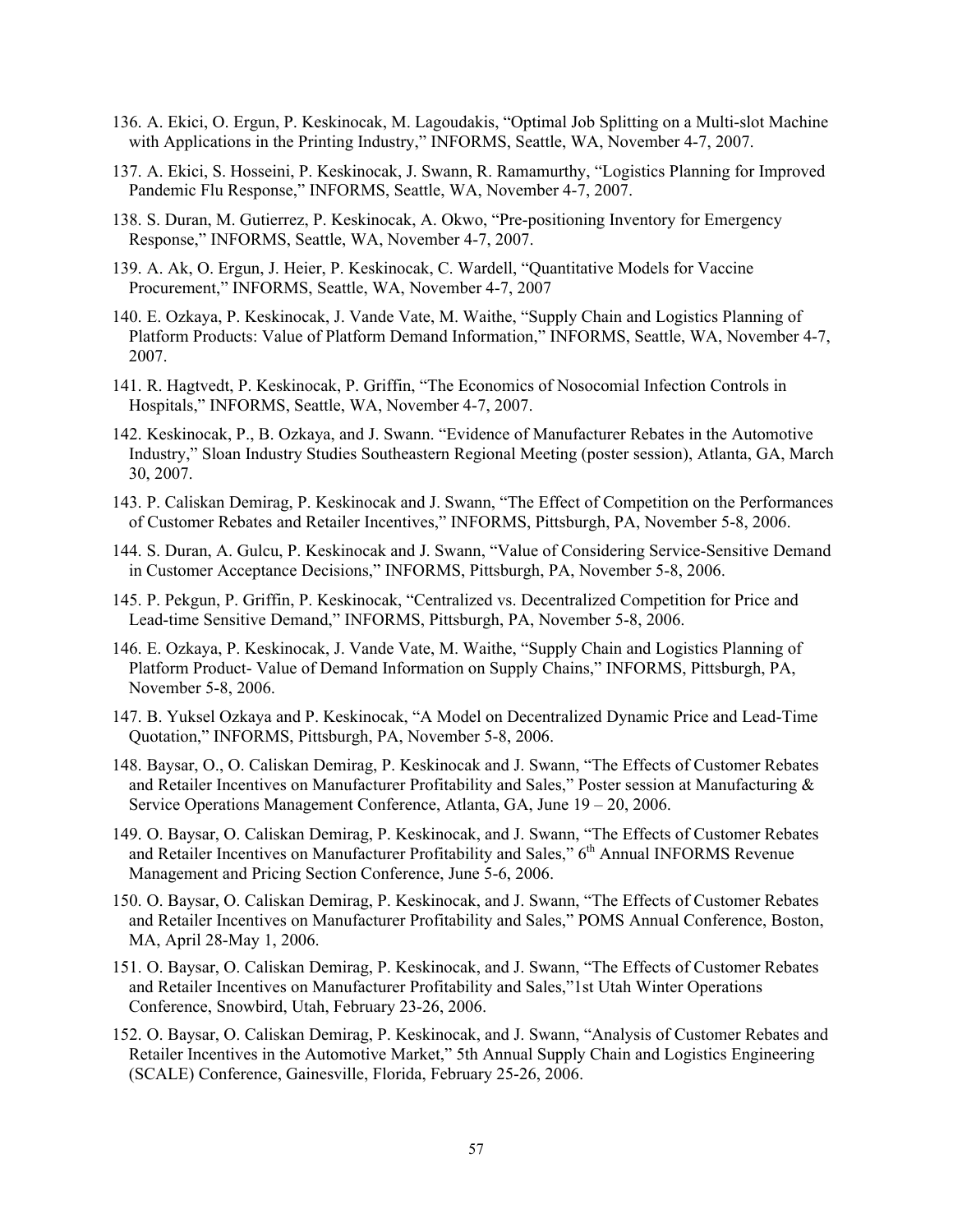- 153. S. Duran, A. Gulcu, P. Keskinocak, and J. Swann, "Quoting Customer Lead Times When the Demand Depends on Service Performance," INFORMS, San Francisco, November 13-16, 2005.
- 154. O. Baysar, O. Caliskan Demirag, P. Keskinocak, and J. Swann, "The Effect of Customer Rebates and Retailer Incentives on Channel Coordination," INFORMS, San Francisco, November 13-16, 2005.
- 155. A. Popescu, P. Keskinocak, E. Johnson, "Wavelets for Estimating the Cargo Show-up rate Distribution," INFORMS, San Francisco, November 13-16, 2005.
- 156. A. Popescu, E. Johnson, E. Barnes, P. Keskinocak, "A New Approach to Solve the Probabilistic Nonlinear Seat Inventory Control Problem," INFORMS, San Francisco, November 13-16, 2005.
- 157. P. Keskinocak and S. Savasaneril, "Collaborative Procurement between Competing Buyers with Capacity Restrictions," TU/e-OPAC and METU-IE Workshop, Eindhoven University of Technology, Eindhoven, The Netherlands and Middle East Technical University, Ankara, Turkey, October 21-22, 2005.
- 158. A. Popescu, E. Johnson, E. Barnes, P. Keskinocak, "A New Approach to Solve the Probabilistic Nonlinear Seat Inventory Control Problem," AGIFORS (The Airline Group of the International Federation of Operational Research Societies) Annual Symposium, Sao Paolo, Brazil, September 25- 30, 2005. (This paper was the runner-up for the AGIFORS 2005 Anna Valicek Award.)
- 159. P. Keskinocak and S. Savasaneril, "Collaboration Between Buyers During the Procurement Process," XXV. National Operations Research and Industrial Engineering Congress, Istanbul,Turkey, July 2005.
- 160. P. Pekgun, P. Griffin,and P. Keskinocak, "Coordination of Marketing and Production for Price and Lead-time Decisions,"MSOM Conference, Northwestern University, June 27-28,2005.
- 161. A. Gulcu, S. Duran, P. Keskinocak, and J. Swann, "Quoting Customer Lead Times When the Demand Depends on Service," Manufacturing and Service Operations Management (MSOM) Conference, Northwestern University, June 27-28, 2005.
- 162. S. Duran, A. Gulcu, P. Keskinocak and J. Swann, "Quoting Customer Leadtimes when Customer are Service Sensitive," Industrial Engineering Research Conference (IERC) hosted by Institute for Industrial Engineers (IIE), Atlanta, GA, May 14 – 18, 2005.
- 163. O. Baysar, P. Keskinocak and J. Swann, "Designing Effective Rebate and Incentive Programs for the Automotive Industry," Industrial Engineering Research Conference (IERC) hosted by Institute for Industrial Engineers (IIE), Atlanta, GA, May 14 – 18, 2005.
- 164. P. Keskinocak, K. Charnsirisakskul, and P. Griffin, "Supply Chain Procurement with Inventory and Backordering Options," INFORMS, Denver, October 24-27, 2004.
- 165. A. Gulcu, S. Duran, P. Keskinocak, and J. Swann, "Quoting Customer Lead Times when the Demand Depends on Service Performance," INFORMS, Denver, October 24-27, 2004.
- 166. S. Savasaneril, P. Griffin, and P. Keskinocak, "Dynamic Due-date Quotation for Basestock Inventory Systems," INFORMS, Denver, October 24-27, 2004.
- 167. P. Pekgun, P. Griffin,and P. Keskinocak, "Coordination of Marketing and Production for Price and Lead-time Decisions," INFORMS, Denver, October 24-27, 2004.
- 168. A. Popescu, E. Johnson, P. Keskinocak, R. Kasilingam, and M. LaDue, "Air Cargo Overbooking using a Discrete Show-up Rate Distribution," INFORMS, Denver, October 24-27, 2004.
- 169. A. Popescu, P. Keskinocak, and E. Johnson, "A Perishable Inventory Problem with Positive Replenishment Lead Times and Backlogging," INFORMS, Denver, October 24-27, 2004.
- 170. A. Popescu, P. Keskinocak, E. Johnson, R. Kasilingam, and M. LaDue "Air Cargo Overbooking using a Discrete Show-up Rate Distribution," AGIFORS (The Airline Group of the International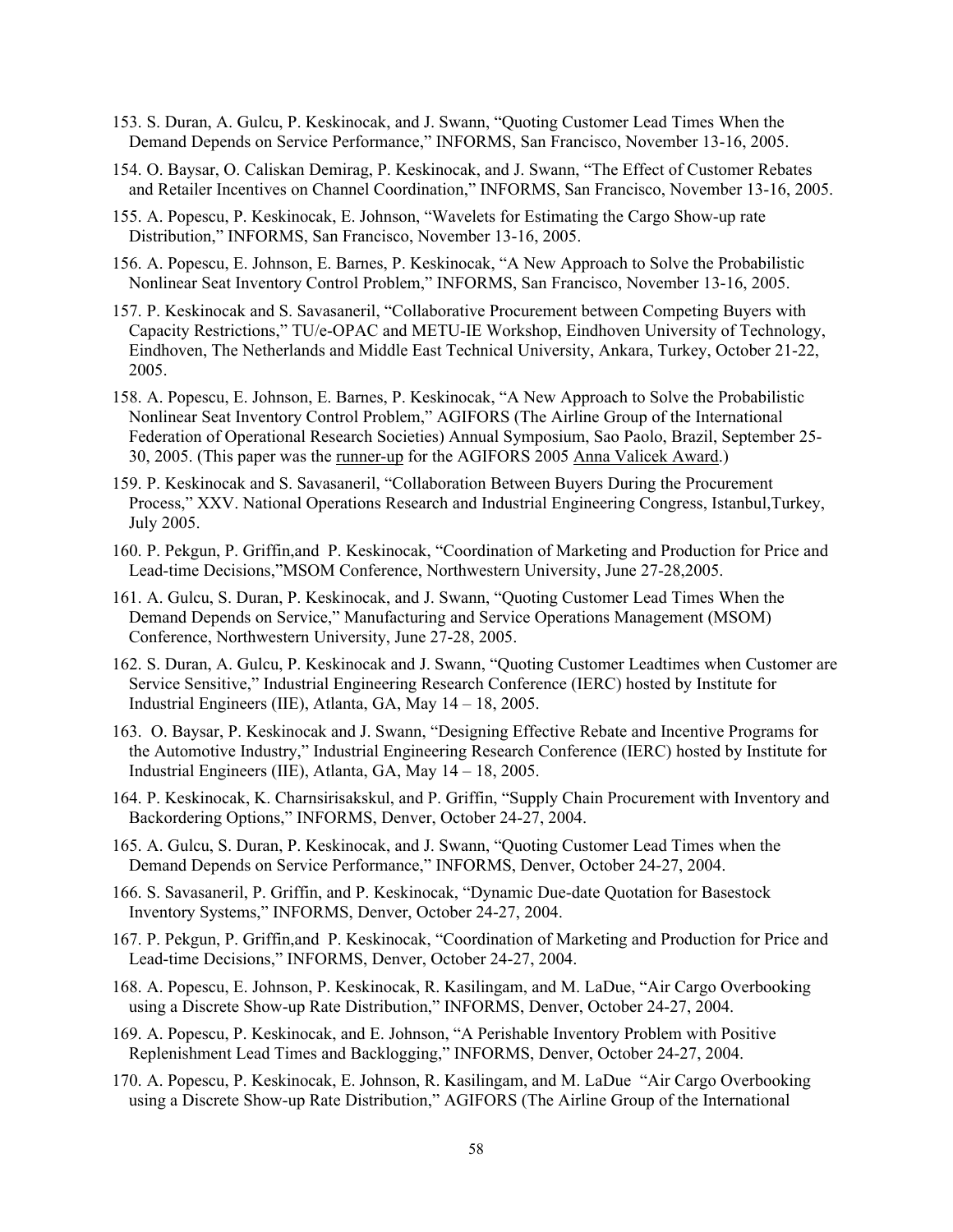Federation of Operational Research Societies) Annual Symposium, Singapore, September 5-10, 2004. (This paper was the runner-up for the AGIFORS 2004 Anna Valicek Award.)

- 171. W. Elmaghraby, A. Gulcu, and P. Keskinocak (2004), "Optimal Markdown Mechanisms in the Presence of Uncertainty," Kellogg Operations Workshop, July 23-25, Evanston, Illinois.
- 172. W. Elmaghraby, A. Gulcu, and P. Keskinocak (2004), "Optimal Markdown Mechanisms in the Presence of Rational Customers with Multi-Unit Demands," NSF Workshop on Supply Chain Management, Gainesville, Florida, February 28-March 1.
- 173. N. An, W. Elmaghraby, and P. Keskinocak (2003), "Bidding Strategy for Combinatorial Auctions," INFORMS, Atlanta, October 19-22.
- 174. W. Elmaghraby, A. Gulcu, and P. Keskinocak (2003), "Optimal Design of Markdown Pricing Mechanisms under Incomplete Information," INFORMS, Atlanta, October 19-22.
- 175. P. Keskinocak and S. Savasaneril (2003), "Collaborative Procurement," INFORMS, Atlanta, October 19-22.
- 176. I. Karaesmen, P. Keskinocak, S. Tayur, and W. Yang (2003), "Challenges in Scheduling of Fractional Owership Aircraft," INFORMS, Atlanta, October 19-22.
- 177. M. Berhault, H. Huang, P. Keskinocak, Sven Koenig, W. Elmaghraby, P. Griffin, A. Kleywegt (2003), "Robot Exploration with Combinatorial Auctions," INFORMS, Atlanta, October 19-22.
- 178. N. An, W. Elmaghraby, P. Keskinocak (2003), "Bidding in Combinatorial Auctions," EURO INFORMS Conference, Istanbul, July 7-10.
- 179. C.Martin, D. Jones, and P. Keskinocak (2002), "Bitwise Fractional Airline Optimizer," INFORMS, San Jose, November 17-20.
- 180. W. Elmaghraby, A. Gulcu, and P. Keskinocak (2002), "Markdown Mechanisms," INFORMS, San Jose, November 17-20.
- 181. I. Karaesmen, P. Keskinocak, S. Tayur, and W. Yang (2002), "Scheduling Multiple Types of Time-Shared Aircraft Subject to Crew Duty-Time Restrictions," INFORMS, San Jose, November 17-20.
- 182. W. Elmaghraby, A. Gulcu, P. Keskinocak (2002), "Optimal Markdown Mechanisms in the Presence of Rational Customers with Multi-unit Demands," Manufacturing and Service Operations Management (MSOM) Conference, Cornell University, Ithaca, New York, June 17-18.
- 183. I. Karaesmen, P. Keskinocak, S. Tayur, and W. Yang (2002), "Scheduling Multiple Types of Time-Shared Aircraft with Crew Duty-Time Constraints," Manufacturing and Service Operations Management (MSOM) Conference, Cornell University, Ithaca, New York, June 17-18.
- 184. W. Elmaghraby, A. Gulcu, P. Keskinocak (2002), "Optimal Markdown Mechanisms in the Presence of Rational Customers with Multi-unit Demands," Conference on Supply Chain Management and E-Commerce, University of Florida, February 26-March 2.
- 185. W. Elmaghraby, A. Gulcu, P. Keskinocak (2001), "Analysis of a Price Markdown Mechanism," INFORMS, Miami, November 4-7.
- 186. F. Erhun, P. Keskinocak, S. Tayur (2001), "Sequential Capacity Procurement in a Stochastic Capacitated Supply," INFORMS, Hawaii, June 17-20.
- 187. P. Keskinocak (2001), "Dynamic Pricing Models for E-Commerce," E-Logistics Expo, Atlanta, GA, May 9-11.
- 188. P. Keskinocak (2001), "Dynamic Pricing Strategies for E-Commerce," Logistics Congress of the Americas, Panama City, Panama, April 24-27.